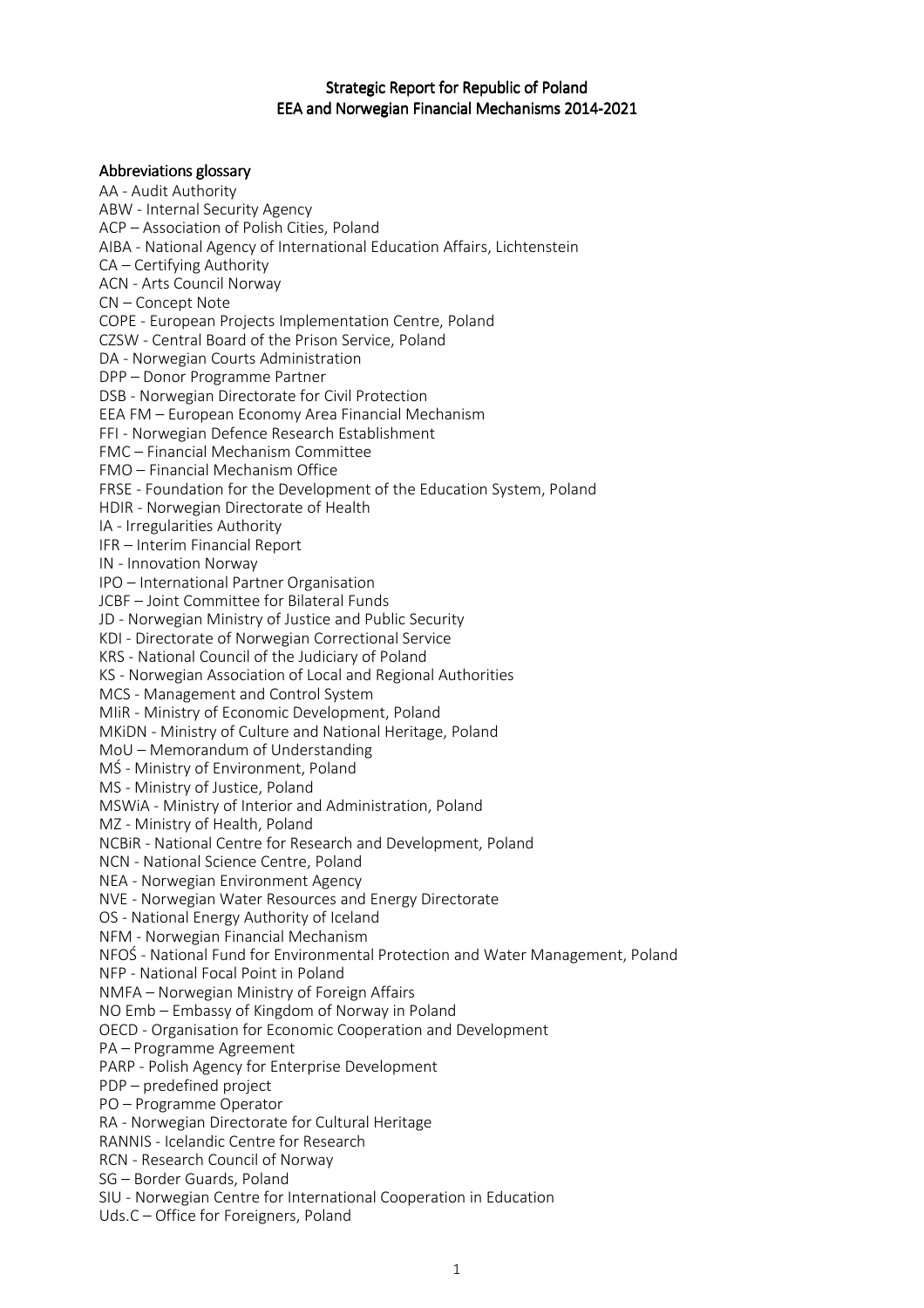#### 1. Executive summary

 $\overline{a}$ 

Norwegian Financial Mechanism and EEA Financial Mechanism 2014-2021 in Poland were launched upon signing on December the 20th, 2017, Memoranda of Understanding for both instruments. The documents indicated priority sectors, organisation scheme and main responsibilities of the signing parties. Likewise in the recent financial perspective, the contribution serves both reduction of economic and social disparities in the European Economic Area and strengthening of bilateral relations between the Donor states and Poland.

In accordance with Article 2.6 of the Regulation, the National Focal Point submits this Strategic Report to provide information on the progress made, challenges met and risks foreseen while implementing the Norwegian Financial Mechanism 2014-2021 and EEA Financial Mechanism 2014-2021 in Poland.

Meanwhile, as 2 programme agreements were concluded in March 2019, and thus implementing phase is yet ahead, no results are to be reported under this report. With this document however, Polish Focal Point' s aim is to present works on programmes development and milestones to be achieved, identify challenges and address main risks in the accomplishment of the programmes' objectives.

In general, 2018 was a programming year in Poland and the Concept Note for all 9 programmes<sup>1</sup> were prepared by POs and discussed with all the stakeholders. As a result, until end of March 2019, six CNs for *Education*, *Culture*, *Local Development*, *Research*, *Business Development and Innovations*, *Home Affairs* were officially submitted to Donors and received positive Donor assessment and entered the PA preparation phase. The *Education* programme and Local Development programme are the first, where PAs were signed between NFP and the Donors. For other programmes – *Health*, *Justice* and *Environment, Energy and Climate Change* the programming process is still ongoing, in line with the settlements with the Donors..

The bilateral cooperation has been launched. After organising the first meeting of Joint Committee for Bilateral Fund and the Work Plan approval, the first bilateral initiatives started their implementation. The engagement of the Bilateral Funds in one of the the largest international business conferences in Central Europe, organized yearly since 2011 - European Forum for New Ideas in Sopot, on September the  $26^{th}$ -28<sup>th</sup>, 2018 can become a visible example.

The works on building the implementation system for EEA and Norway grants were ongoing. Polish Focal Point elaborated on the description of the management and control system covering National Focal Point, Certifying Authority, Irregularities Authority and Audit Authority and having recently obtained FMO positive opinion, fulfilled the obligation determined in Article 5.7.1 of the Regulation. Moreover, Polish side secured budget for the prefinancing of the activities within all Polish Programmes and Funds and provided the Programme Operators with guidelines on management costs, open call and application assessment, Bilateral Fund implementation and public procurement to support POs and make the process of implementation transparent and coherent.

As for the risk management issue, the time factor has been identified as the most important risk. The longer the programming period is, the less time is devoted to the implementation, being a key phase delivering the set results and objectives. Here the tight cooperation with all stakeholders at Polish and Donor side level and the ability to close already agreed issues within the programmes and to enter next steps in the programming process is crucial. It's worth noting that quality of the programming process was preserved at every stage.

The next 2019 year is expected to be indeed the first year of the actual implementation of the EEA and Norway Grants in Poland.

<sup>1</sup> *Education*, *Culture*, *Local Development*, *Research*, *Business Development and Innovations*, *Home Affairs, Health*, *Justice*, *Environment, Energy and Climate Change*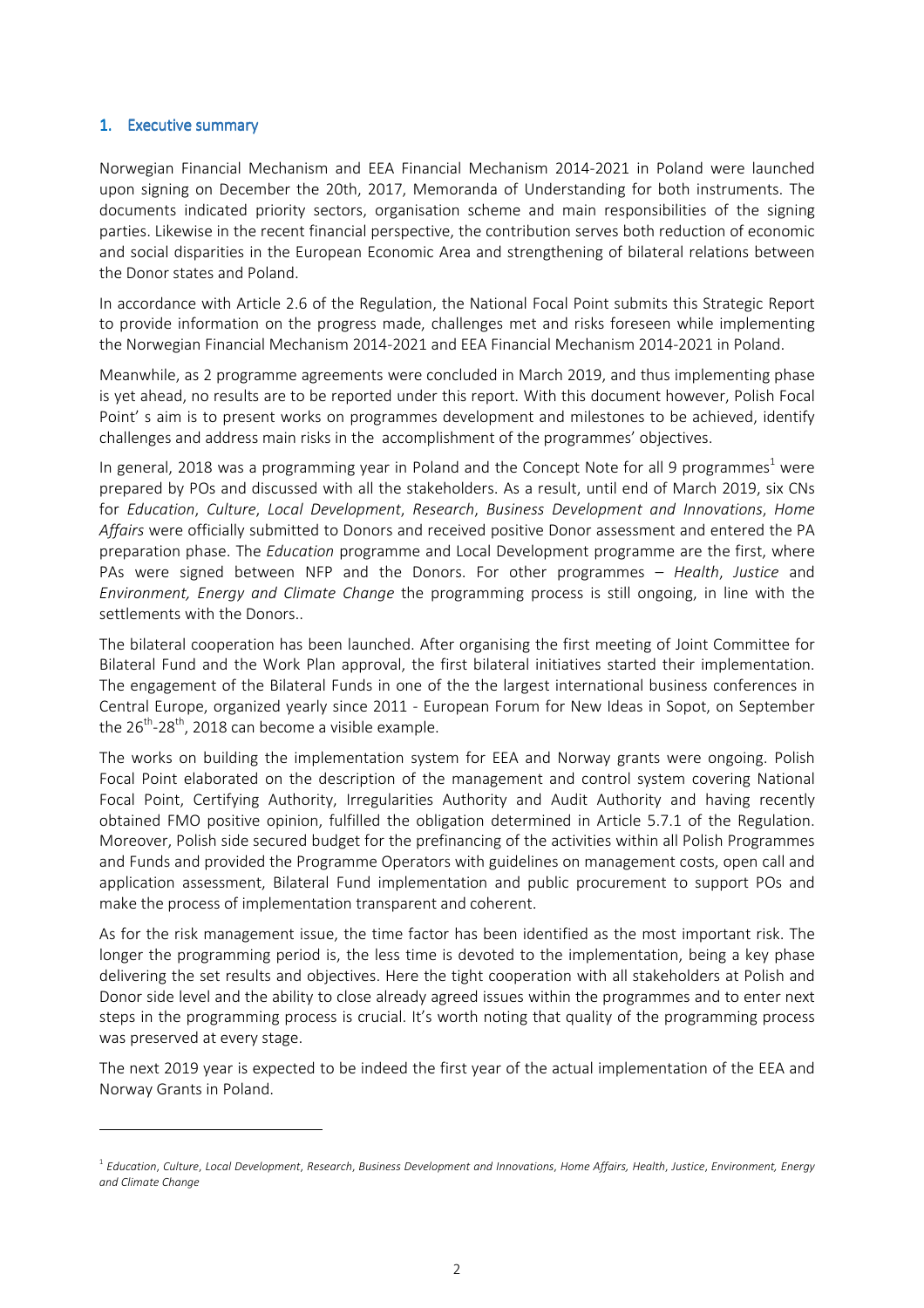It will be a year, when the programmes launching events are planned and the general public is then to be informed about the open calls. The main promotional event opening the 3<sup>rd</sup> perspective of the EEA and Norway Grants in Poland is planned for the Autumn 2019.

### 2. Political, economic and social context

In 2018 the Polish government (of the right-wing coalition of Law and Justice<sup>2</sup>, United Poland<sup>3</sup> and Agreement/Poland Together<sup>4</sup>) was headed by Mateusz Morawiecki, who took the office in December 2017, replacing Beata Szydło, who was moved to the post of deputy prime minister. The tasks of the coordination of the implementation of the EEA and Norway Grants, as in the previous years, were performed by the Ministry of Investment and Economic Development, headed by Jerzy Kwieciński.

Among the most important events of 2018 in Poland, in the context of the implementation of the EEA and Norway Grants, the local elections should be indicated in particular. The outcome of the elections in question, held in October 2018 for Law and Justice was 34,13%, whereas Civic Coalition (Civic Platform together with .Modern) received 26.97% of votes. Given that the local government units are the potential beneficiaries in a few programmes of the 3<sup>rd</sup> edition of the Financial Mechanisms in Poland, including the programmes with the largest budgets like the 'Local Development' or the 'Environment, Energy and Climate Change', efficient management of the local government units by their new rulers may be of high importance also for the Financial Mechanisms.

In December 2018, the Polish Council of Ministers adopted the assumptions of Polish foreign policy for 2019. This document was a basis for the Minister of Foreign Affairs to prepare the government's information on foreign policy directions, articulated as the exposé of the Polish MFA, Jacek Czaputowicz, in parliament – in March 2019. The themes that remain among the most important goals of Polish foreign policy are concentrated in the so-called triad – firstly, security, understood as measures to expand own defence capabilities, strengthen the potential of allied relations within NATO and the European Union, and conduct an active regional policy; secondly, development, comprehended as an activity supporting the building of the economic and social power of the Republic of Poland in the European Union; thirdly, strengthening the favourable image of Poland, its credibility on European and global scale. The goals formulated in this way seem to be largely consistent with the general objective of the EEA and Norway Grants of reducing economic and social disparities in Europe, as well as the objectives set for the particular programmes.

*2019 will be a year of double elections in Poland –* in spring (May 26) the elections to the European Parliament will be held, and in autumn (between October 12 and November 12) *– elections* to the Sejm and the Senate (Polish parliament).

Going into the social and economic context of the implementation of the EEA and Norway Grants, it should be noted that in the process of monitoring the cohesion objective progress, macroeconomic and social indicators illustrating the country development level and life quality, convergence with the average EU level, economic growth, unemployment, poverty and income inequalities, among others are used. The purpose of annual reports is to present the progress made in these fields and the attempt to determine the impact of the above-mentioned grants on its achievement.

While analysing cohesion indicators, attention should be given to a few aspects, e.g. substantial differentiation of the initial situation which for the purposes of monitoring was established for 2005. The gap which existed between particular states at that time had a significant impact on the pace of

ı

<sup>&</sup>lt;sup>2</sup> Prawo i Sprawiedliwość

<sup>&</sup>lt;sup>3</sup> Solidarna Polska

<sup>4</sup> Porozumienie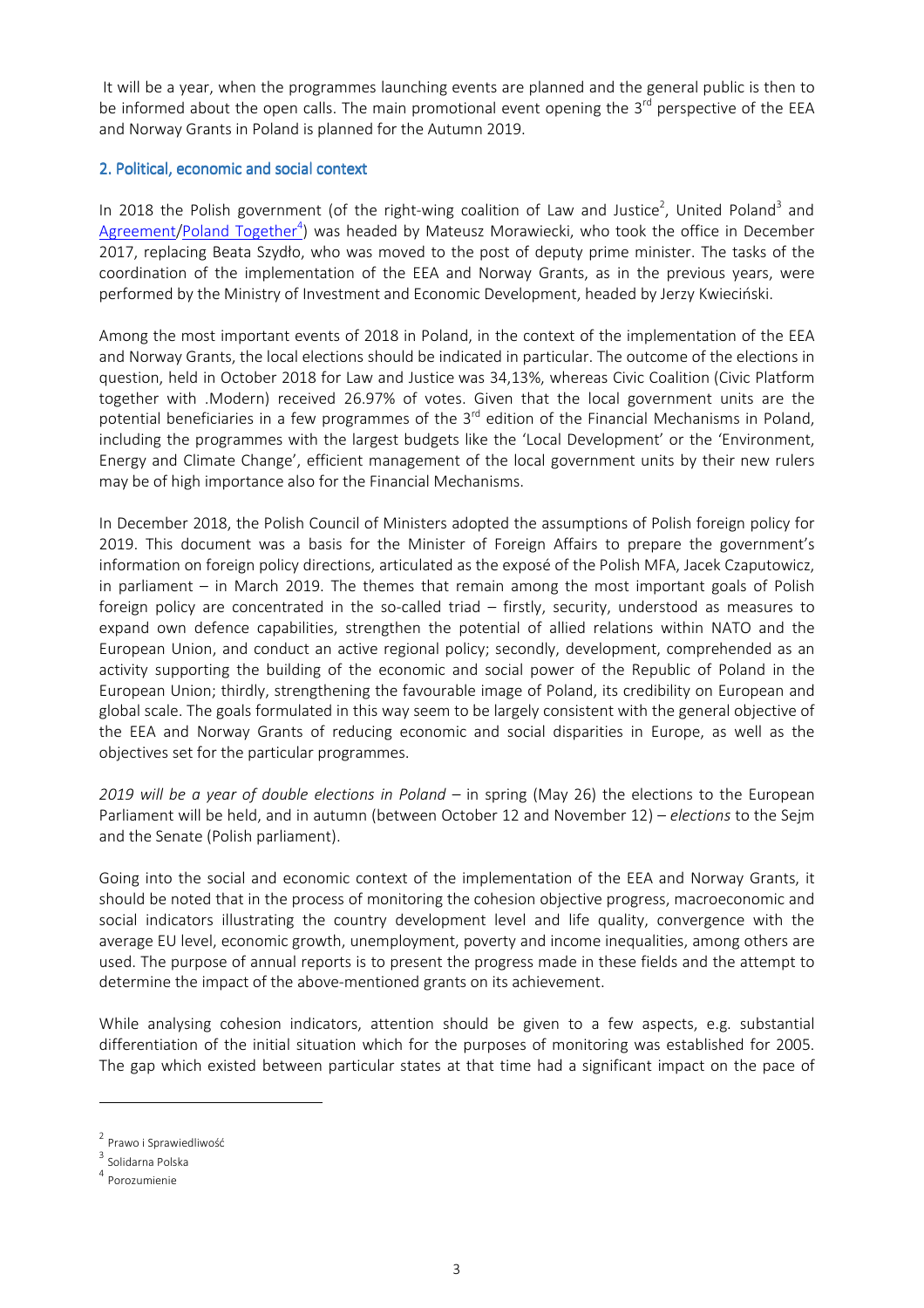convergence which should be the fundamental measure of achievements. The second important factor affecting the convergence level in the period of 2009-2017 was the global economic crisis which particularly severely influenced economies of some EU member states.

Below we present the developments of selected indicators monitoring the progress made in Poland in comparison to other beneficiary states (including Spain, which now is not a beneficiary state, it but was in two previous editions of EEA and Norway Grants) as well as donor states in period 2009-2017. 2008 is treated as the base year for the analysed period of 2009-2014 implementation of the discussed funds. The source data for the analysis of monitoring indicators is the EUROSTAT data base.

*Human Development Index* (HDI), being a synthetic measure, makes it possible to describe changes in social and economic development of individual countries. HDI indicator evaluates countries on three planes: long and healthy life, knowledge and prosperous life standard. Since 2010 the following indicators have been used to measure them: life expectancy, average number of years of education received by inhabitants aged 25 and older, expected number of years of education for children beginning the education process and national income per capita in USD calculated according to purchasing power parity of a given currency.

|                       | 2005 | 2009 | 2013 | 2014 | 2015 | 2016 | 2017 | Change of the index in<br>years 2009-2017 |
|-----------------------|------|------|------|------|------|------|------|-------------------------------------------|
| <b>Bulgaria</b>       | 0,75 | 0,77 | 0,78 | 0,78 | 0,79 | 0,81 | 0,81 | 0,04                                      |
| Croatia               | 0,78 | 0,80 | 0,81 | 0,82 | 0,83 | 0,83 | 0,83 | 0,03                                      |
| <b>Cyprus</b>         | 0,83 | 0,85 | 0,85 | 0,85 | 0,86 | 0,87 | 0,87 | 0,02                                      |
| <b>Czech Republic</b> | 0,84 | 0,85 | 0,86 | 0,87 | 0,88 | 0,89 | 0,89 | 0,03                                      |
| Estonia               | 0,82 | 0,84 | 0,84 | 0,86 | 0,87 | 0,87 | 0,87 | 0,03                                      |
| Greece                | 0,85 | 0,86 | 0,85 | 0,87 | 0,87 | 0,87 | 0,87 | 0,01                                      |
| <b>Hungary</b>        | 0,81 | 0,82 | 0,82 | 0,83 | 0,84 | 0,84 | 0,84 | 0,02                                      |
| Latvia                | 0,79 | 0,82 | 0,81 | 0,82 | 0,83 | 0,85 | 0,85 | 0,03                                      |
| Lithuania             | 0,81 | 0,83 | 0,83 | 0,84 | 0,85 | 0,86 | 0,86 | 0,03                                      |
| Malta                 | 0,80 | 0,83 | 0,83 | 0,84 | 0,86 | 0,88 | 0,88 | 0,05                                      |
| Poland                | 0,80 | 0,82 | 0,83 | 0,84 | 0,86 | 0,87 | 0,87 | 0,04                                      |
| Portugal              | 0,79 | 0,81 | 0,82 | 0,83 | 0,84 | 0,85 | 0,85 | 0,03                                      |
| Romania               | 0,75 | 0,8  | 0,78 | 0,79 | 0,80 | 0,81 | 0,81 | 0,02                                      |
| Slovakia              | 0,80 | 0,82 | 0,83 | 0,84 | 0,85 | 0,86 | 0,86 | 0,03                                      |
| Slovenia              | 0,85 | 0,88 | 0,87 | 0,88 | 0,89 | 0,90 | 0,90 | 0,02                                      |
| Spain                 | 0,84 | 0,86 | 0,87 | 0,88 | 0,88 | 0,89 | 0,89 | 0,04                                      |
| <b>Norway</b>         | 0,93 | 0,94 | 0,95 | 0,95 | 0,95 | 0,95 | 0,95 | 0,01                                      |
| Iceland               | 0,89 | 0,89 | 0,92 | 0,93 | 0,93 | 0,93 | 0,94 | 0,03                                      |
| Liechtenstein         | 0,89 | 0,90 | 0,91 | 0,91 | 0,91 | 0,92 | 0,92 | 0,02                                      |

Table 1. Human Development Index (HDI)

Source: UNDP

It should be noted that both the difference between the indicators for individual countries, as well as the gap between Poland and Norway decreased. Norway, as a leader of the world ranking, may be treated as a reference point (benchmark) for evaluations of progress in implementation of sustainable development strategies. Therefore, the fundamental objective of cohesion policy which is contributing to the reduction of economic and social disparities within the European Economic Area is being implemented.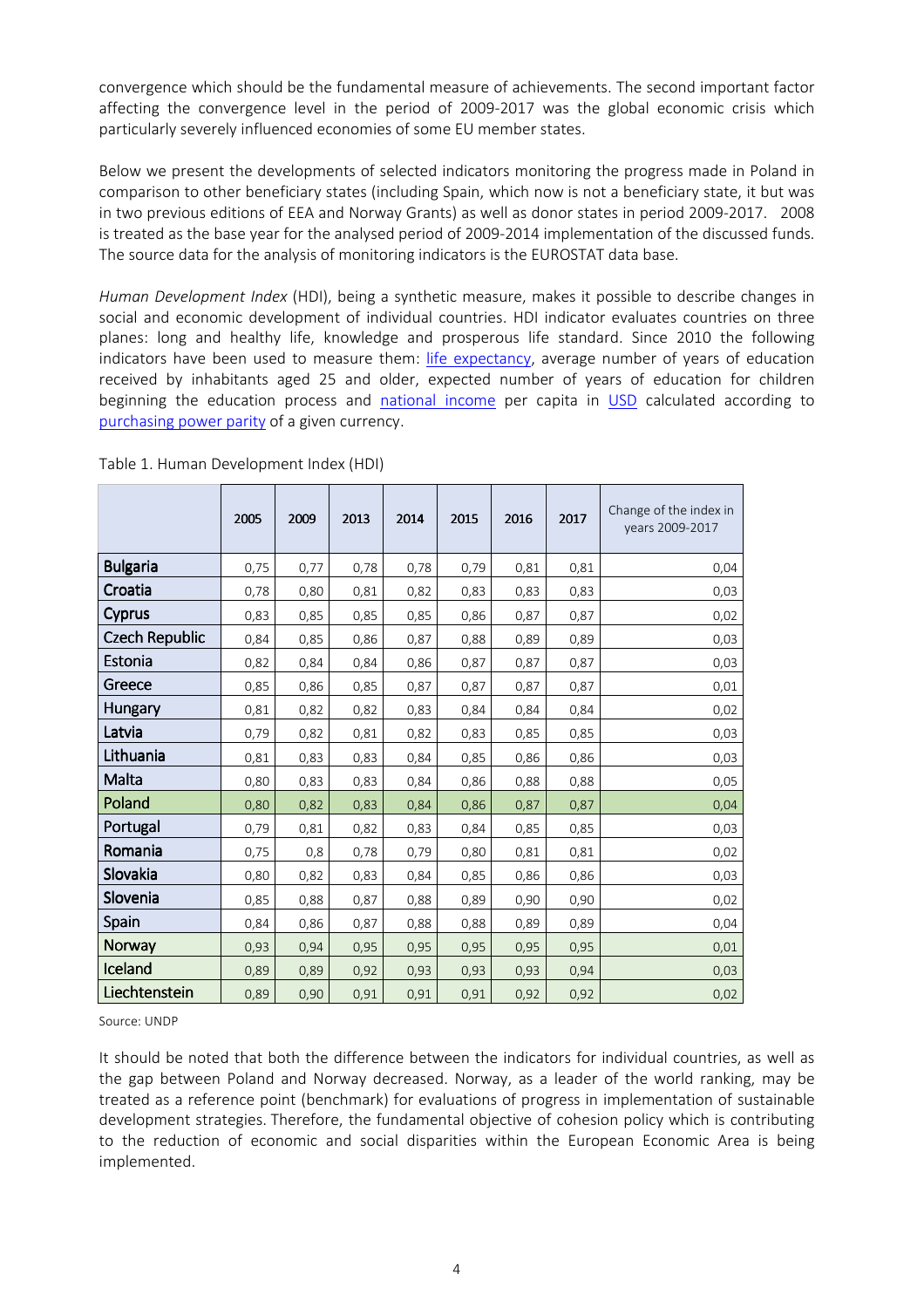Another important indicator of economic cohesion is GDP per capita in relation to the EU average, including differences in purchasing power parity of currencies. In the group of the analysed countries, significant differences are visible. In 2009 the lowest economic development indicator – about 4 times lower than in the case of Norway – was recorded by Bulgaria (43% of the EU average) and Romania (51% of the EU average). In 2017 these differences substantially decreased – indicators for Bulgaria (50%) and Romania (62%) were about 3 times lower than for Norway (149%). However, they are still very high.

|                       | 2005 | 2009 | 2013 | 2014 | 2015 | 2016 | 2017 | Change of the index<br>in years 2009-2017 |
|-----------------------|------|------|------|------|------|------|------|-------------------------------------------|
| <b>Bulgaria</b>       | 37   | 43   | 45   | 47   | 47   | 48   | 50   | 7                                         |
| Croatia               | 55   | 62   | 60   | 59   | 59   | 60   | 61   | $-1$                                      |
| <b>Cyprus</b>         | 101  | 105  | 84   | 81   | 82   | 84   | 85   | $-20$                                     |
| <b>Czech Republic</b> | 79   | 85   | 84   | 86   | 87   | 87   | 88   | 3                                         |
| Estonia               | 60   | 63   | 75   | 77   | 76   | 77   | 79   | 16                                        |
| Greece                | 93   | 94   | 72   | 71   | 70   | 68   | 68   | $-26$                                     |
| Hungary               | 62   | 64   | 67   | 68   | 68   | 67   | 68   | $\overline{4}$                            |
| Latvia                | 50   | 52   | 62   | 63   | 64   | 65   | 67   | 15                                        |
| Lithuania             | 53   | 56   | 73   | 75   | 75   | 76   | 79   | 22                                        |
| Malta                 | 81   | 81   | 85   | 88   | 93   | 94   | 95   | 14                                        |
| Poland                | 50   | 59   | 67   | 67   | 68   | 68   | 70   | 11                                        |
| Portugal              | 82   | 82   | 76   | 77   | 77   | 78   | 77   | $-5$                                      |
| Romania               | 35   | 51   | 54   | 55   | 56   | 58   | 62   | 11                                        |
| Slovakia              | 60   | 71   | 76   | 77   | 77   | 77   | 77   | 5                                         |
| Slovenia              | 87   | 85   | 82   | 82   | 82   | 82   | 84   | $-1$                                      |
| Spain                 | 100  | 100  | 89   | 90   | 91   | 91   | 92   | -8                                        |
| Norway                | 173  | 172  | 184  | 176  | 160  | 148  | 149  | $-23$                                     |
| Iceland               | 135  | 130  | 121  | 122  | 126  | 130  | 131  | $\mathbf{1}$                              |
| Liechtenstein         | b.d. | b.d. | b.d. | b.d. | b.d. | b.d. | b.d. | b.d.                                      |

Table 2. GDP per capita (in PPS) in relation to the EU average (%).

Source: Eurostat

In the period from 2009 Poland – next to Lithuania, Estonia and Latvia – belongs to the group of countries which made significant progress in economic convergence. In relation to EU average, southern countries affected by economic recession as a result of the crisis (Greece, Cyprus, Spain) and the most developed countries (including Norway), lost due to the lower pace of growth in comparison to the socalled catching-up countries.

Cohesion in the economic sphere is conditioned mostly by the pace of economic growth. Figure below presents the higher pace of GDP growth (cumulated, 2017 in comparison to 2005) in the majority of beneficiary states than in the case of Norway. It must be however noted, that the difference in GDP per capita is still considerable between developed European countries and developing countries (eg. Norway has more than two times higher GDP per capita than Poland).

Figure. The change in GDP in the analysed group of countries in 2017 in relation to 2005 (%)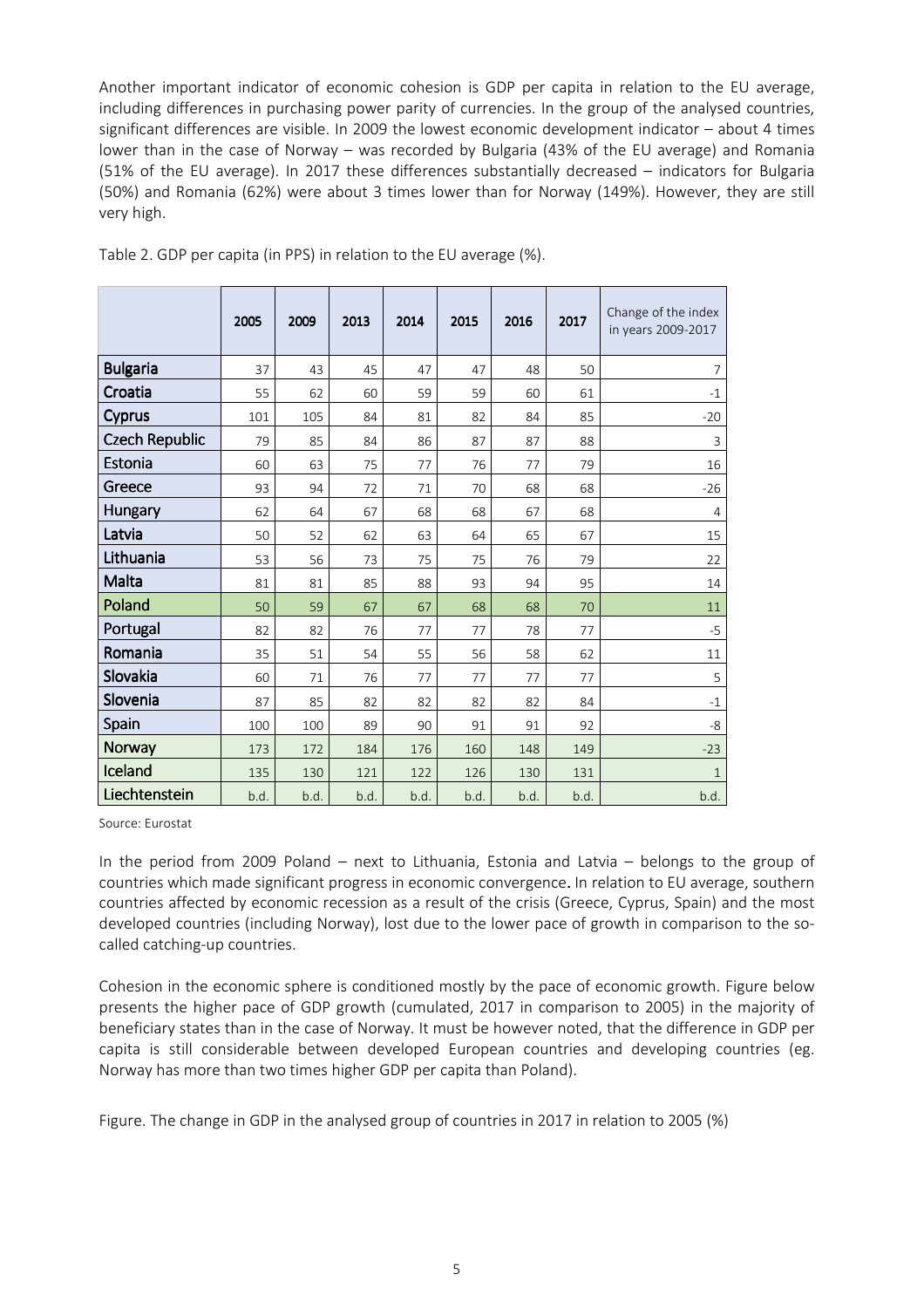

Source: Eurostat

It must be emphasized that in the years 2009-2017 the difference in terms of economic development between the group of beneficiary states and donor states significantly decreased.

Substantial differences between countries are also visible in the change of the situation on the labour market. In comparison to 2009, i.e. the pre-crisis situation, in 2017 the majority of countries of the researched group noted a significant increase in unemployment rate, while in Greece and Cyprus it was more than double. Poland – which in 2005 was the country with the highest rate of unemployment in the researched group of countries, noted the greatest improvement of this indicator in relation to the period before the economic downturn. Furthermore, for a few years the unemployment rate in Poland has been below the average of the EU countries. The gap between the level of the unemployment rate in Poland and Norway significantly reduced.

|                       | 2005 | 2009 | 2013 | 2014 | 2015 | 2016 | 2017 | change<br>2009-2017<br>[%] |
|-----------------------|------|------|------|------|------|------|------|----------------------------|
| <b>UE-28</b>          | 9,0  | 9,0  | 10,9 | 10,2 | 9,4  | 8,6  | 7,6  | $-1,4$                     |
| <b>Bulgaria</b>       | 10,1 | 6,8  | 13,0 | 11,4 | 9,2  | 7,6  | 6,2  | $-0,6$                     |
| Croatia               | 13,0 | 9,3  | 17,4 | 17,2 | 16,1 | 13,4 | 11,0 | 1,7                        |
| Cyprus                | 5,3  | 5,4  | 15,9 | 16,1 | 15,0 | 13,0 | 11,1 | 5,7                        |
| <b>Czech Republic</b> | 7,9  | 6,7  | 7,0  | 6,1  | 5,1  | 4,0  | 2,9  | $-3,8$                     |
| Estonia               | 8,0  | 13,5 | 8,6  | 7,4  | 6,2  | 6,8  | 5,8  | $-7,7$                     |
| Greece                | 10,0 | 9,6  | 27,5 | 26,5 | 24,9 | 23,6 | 21,5 | 11,9                       |
| Hungary               | 7,2  | 10,0 | 10,2 | 7,7  | 6,8  | 5,1  | 4,2  | $-5,8$                     |
| Latvia                | 10,0 | 17,5 | 11,9 | 10,8 | 9,9  | 9,6  | 8,7  | $-8,8$                     |
| Lithuania             | 8,3  | 13,8 | 11,8 | 10,7 | 9,1  | 7,9  | 7,1  | $-6,7$                     |
| Malta                 | 6,9  | 6,9  | 6,1  | 5,7  | 5,4  | 4,7  | 4,0  | $-2,9$                     |
| Poland                | 17,9 | 8,1  | 10,3 | 9,0  | 7,5  | 6,2  | 4,9  | $-3,2$                     |
| Portugal              | 8,8  | 10,7 | 16,4 | 14,1 | 12,6 | 11,2 | 9,0  | $-1,7$                     |
| Romania               | 7,1  | 6, 5 | 7,1  | 6,8  | 6,8  | 5,9  | 4,9  | $-1,6$                     |
| Slovakia              | 16,4 | 12,1 | 14,2 | 13,2 | 11,5 | 9,7  | 8,1  | -4,0                       |
| Slovenia              | 6,5  | 5,9  | 10,1 | 9,7  | 9,0  | 8,0  | 6,6  | 0,7                        |
| Spain                 | 9,2  | 17,9 | 26,1 | 24,5 | 22,1 | 19,6 | 17,2 | $-0,7$                     |

Table 3. Unemployment rate in total (BAEL, %)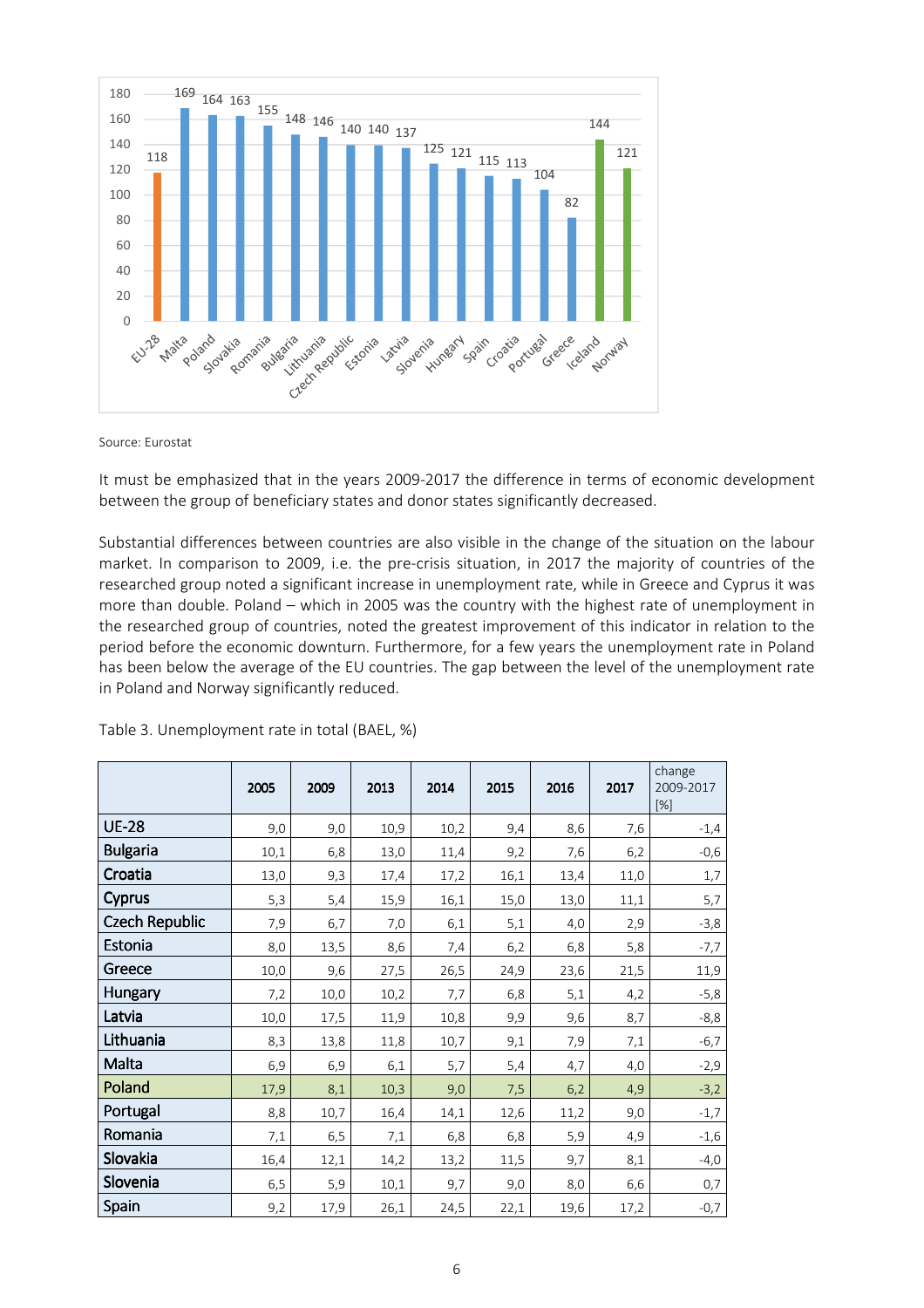| <b>Iceland</b> | $\overline{\phantom{0}}$<br>$\overline{ }$<br>Z.U | $\overline{\phantom{a}}$        | $\overline{\phantom{a}}$ | 50<br>J,U              | 4.6  | $\overline{\phantom{0}}$<br>J.U | $\overline{\phantom{0}}$<br>$\Omega$<br>Z.O | $-4.4$     |
|----------------|---------------------------------------------------|---------------------------------|--------------------------|------------------------|------|---------------------------------|---------------------------------------------|------------|
| Norway         | 4.5                                               | $\sim$<br>$\rightarrow$<br>ں, ں | ر.ر                      | $\cap$ $\Gamma$<br>ں,ر | ᅭ    | 4.                              | $\sim$<br>4,2                               | ם ר<br>∪.⊃ |
| Lichtenstein   | b.d.                                              | b.d.                            | b.d.                     | b.d.                   | b.d. | b.d.                            | b.d.                                        | p.a.       |

Source: Eurostat

Analysing risk of poverty and social exclusion, the substantial diversification of particular countries in this regard as well as the divergent course of processes in the years 2009-2017 must be indicated. In some countries the situation in this regard was deteriorating, e.g. in Greece, Spain and Cyprus. In this respect, Poland stands out positively, recording the greatest, alongside Latvia, improvement by over 8%, from the level of over 27,8% in 2009 to only 19,5% in 2017.

Thereby, Poland shifted from the group of countries with the highest risk of poverty and exclusion to the group countries with the indicator below the EU average (22,4%).

| 1.                    | 2005 | 2009 | 2013 | 2014 | 2015 | 2016 | 2017 | zmiana<br>2009-2017<br>[%] |
|-----------------------|------|------|------|------|------|------|------|----------------------------|
| <b>UE-28</b>          | 25,8 | 23,3 | 24,6 | 24,4 | 23,8 | 23,5 | 22,4 | $-0,9$                     |
| <b>Bulgaria</b>       | b.d. | 46,2 | 48,0 | 40,1 | 41,3 | 40,4 | 38,9 | $-7,3$                     |
| Croatia               | b.d. | b.d. | 29,9 | 29,3 | 29,1 | 27,9 | 26,4 | X                          |
| <b>Cyprus</b>         | 25,3 | 23,5 | 27,8 | 27,4 | 28,9 | 27,7 | 25,2 | 1,7                        |
| <b>Czech Republic</b> | 19,6 | 14,0 | 14,6 | 14,8 | 14,0 | 13,3 | 12,2 | $-1,8$                     |
| Estonia               | 25,9 | 23,4 | 23,5 | 26,0 | 24,2 | 24,4 | 23,4 | 0,0                        |
| Greece                | 29,4 | 27,6 | 35,7 | 36,0 | 35,7 | 35,6 | 34,8 | 7,2                        |
| Hungary               | 32,1 | 29,6 | 34,8 | 31,8 | 28,2 | 26,3 | 25,6 | $-4,0$                     |
| Latvia                | 46,3 | 37,9 | 35,1 | 32,7 | 30,9 | 28,5 | 28,2 | $-9,7$                     |
| Lithuania             | 41,0 | 29,6 | 30,8 | 27,3 | 29,3 | 30,1 | 29,6 | 0,0                        |
| Malta                 | 20,5 | 20,3 | 24,0 | 23,8 | 22,4 | 20,1 | 19,2 | $-1,1$                     |
| Poland                | 45,3 | 27,8 | 25,8 | 24,7 | 23,4 | 21,9 | 19,5 | $-8,3$                     |
| Portugal              | 26,1 | 24,9 | 27,5 | 27,5 | 26,6 | 25,1 | 23,3 | $-1,6$                     |
| Romania               | b.d. | 43,0 | 41,9 | 40,3 | 37,4 | 38,8 | 35,7 | $-7,3$                     |
| Slovakia              | 32,0 | 19,6 | 19,8 | 18,4 | 18,4 | 18,1 | 16,3 | $-3,3$                     |
| Slovenia              | 18,5 | 17,1 | 20,4 | 20,4 | 19,2 | 18,4 | 17,1 | 0,0                        |
| Spain                 | 24,3 | 24,7 | 27,3 | 29,2 | 28,6 | 27,9 | 26,6 | 1,9                        |
| Iceland               | 13,3 | 11,6 | 13   | 11,2 | 12,5 | 12,2 | b.d. | $\mathsf X$                |
| Norway                | 16,2 | 15,2 | 14,1 | 13,5 | 15   | 15,3 | 16   | 0,9                        |
| Lichtenstein          | b.d. | b.d. | b.d. | b.d. | b.d. | b.d. | b.d. | b.d.                       |

Table 4. The proportion of the population at risk of poverty and social exclusion (%)

Source: Eurostat

Income inequalities in the researched group of countries measured by Gini coefficient in year 2017 ranged from over 23% in the case of Slovakia and Slovenia to over 40% for Bulgaria. In the period 2009- 2017 these inequalities increased (e.g. Cyprus, Hungary, Bulgaria, Lithuania). Only in six countries of the analysed group, including Poland, income inequalities in year 2017 were lower than in year 2009. Gini coefficient for Poland decreased from the level of 31,4% in 2008 to 29.2% in 2017. Thus, in this group of countries the scale of improvement of the inequality problem was the highest in Poland. Nowadays its level is below the average for the entire EU.

Table 5. Gini coefficient (%)

|              | 2005 | 2009 | 2013 | 2014 | 2015 | 2016 | 2017 | change<br>2009-2017 |
|--------------|------|------|------|------|------|------|------|---------------------|
| <b>UE-28</b> | b.d. | b.d. | 30,5 | 31,0 | 31,0 | 30,8 | 30,7 |                     |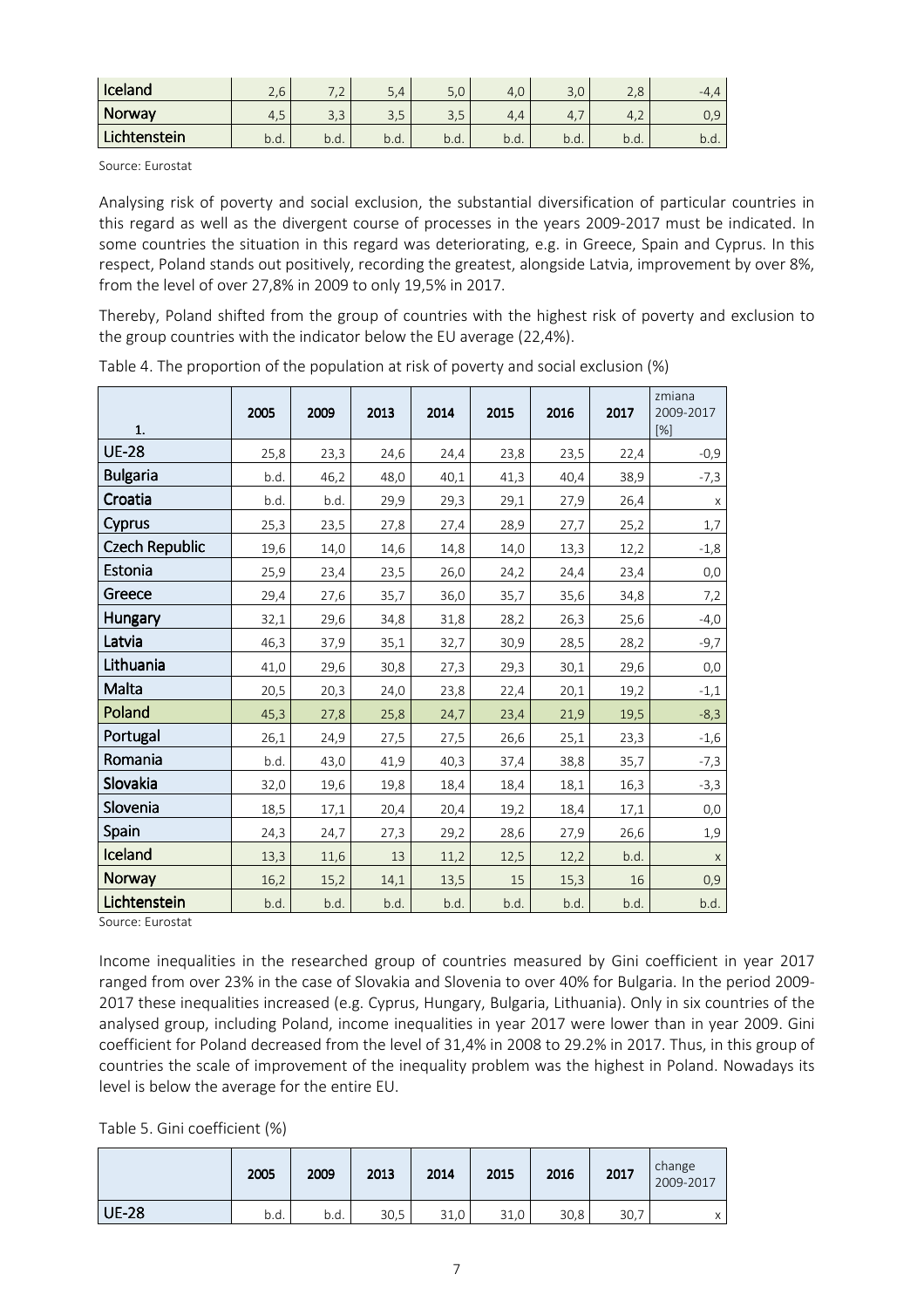| <b>Bulgaria</b>       | b.d. | 33,4 | 35,4 | 35,4 | 37,0 | 37,7 | 40,2 | 6,8         |
|-----------------------|------|------|------|------|------|------|------|-------------|
| Croatia               | b.d. | b.d. | 30,9 | 30,2 | 30,4 | 29,8 | 29,9 | $\mathsf X$ |
| Cyprus                | 28,7 | 29,5 | 32,4 | 34,8 | 33,6 | 32,1 | 30,8 | 1,3         |
| <b>Czech Republic</b> | 26,0 | 25,1 | 24,6 | 25,1 | 25,0 | 25,1 | 24,5 | $-0,6$      |
| Estonia               | 34,1 | 31,4 | 32,9 | 35,6 | 34,8 | 32,7 | 31,6 | 0,2         |
| Greece                | 33,2 | 33,1 | 34,4 | 34,5 | 34,2 | 34,3 | 33,4 | 0,3         |
| Hungary               | 27,6 | 24,7 | 28,3 | 28,6 | 28,2 | 28,2 | 28,1 | 3,4         |
| Latvia                | 36,2 | 37,5 | 35,2 | 35,5 | 35,4 | 34,5 | 34,5 | $-3,0$      |
| Lithuania             | 36,3 | 35,9 | 34,6 | 35,0 | 37,9 | 37,0 | 37,6 | 1,7         |
| Malta                 | 27,0 | 27,4 | 27,9 | 27,7 | 28,1 | 28,5 | 28,3 | 0,9         |
| Poland                | 35,6 | 31,4 | 30,7 | 30,8 | 30,6 | 29,8 | 29,2 | $-2,2$      |
| Portugal              | 38,1 | 35,4 | 34,2 | 34,5 | 34,0 | 33,9 | 33,5 | $-1,9$      |
| Romania               | b.d. | 34,5 | 34,6 | 35,0 | 37,4 | 34,7 | 33,1 | $-1,4$      |
| Slovakia              | 26,2 | 24,8 | 24,2 | 26,1 | 23,7 | 24,3 | 23,2 | $-1,6$      |
| Slovenia              | 23,8 | 22,7 | 24,4 | 25,0 | 24,5 | 24,4 | 23,7 | $1,0$       |
| Spain                 | 32,2 | 32,9 | 33,7 | 34,7 | 34,6 | 34,5 | 34,1 | 1,2         |
| Iceland               | 25,1 | 29,6 | 24,0 | 22,7 | 24,7 | 24,1 | b.d. | $\mathsf X$ |
| <b>Norway</b>         | 28,2 | 24,1 | 22,7 | 23,5 | 23,9 | 25,0 | 26,1 | 2,0         |
| Lichtenstein          | b.d. | b.d. | b.d. | b.d. | b.d. | b.d. | b.d. | b.d.        |

Source: Eurostat

Therefore, the analysis of the selected monitoring indicators indicates the progress in the group of 16 beneficiary states of the EEA and Norway Grants (including Spain, which was a beneficiary state of the analysed period) in reducing economic and social disparities within the European Economic Area in the period of 2009-2017. In this regard Poland is a leader.

### 3. Effects of the Grants

As in 2018 still no programme agreement was concluded, and thus implementing phase for EEA and Norway Grants is yet ahead, no results are to be reported. For *Education* programme and *Local Development* programme, where PA were signed in March 2019, results will be reported at the later stage. First bilateral initiatives under JCBF launched in 2018 are elaborated on in the *Status of bilateral funds* section.

The *Social Dialogue – Decent Work* programme and *Civil Society* programme, included in the allocation to Poland, are manged by FMO in accordance with Article 6.13 of the Regulation. The status is presented below, in point 4.1 of the Report. The general information on the *Fund for Regional Cooperation* is also included.

### 4. Status of programmes

### 4.1 Progress in developing and implementing programmes

Poland is to receive € 809.3 million of a total contribution of € 2.8 billion that has been agreed for the period 2014-2021. It makes Poland the biggest beneficiary country consuming ca. 30% of the funds available.

Programmes in each priority area shall be implemented by Polish public entities (Operators), with an exception of *Civil society* and *Social Dialogue - Decent Work* priority areas, managed by FMO in Brussels and Innovation Norway accordingly.

#### EEA and Norway grants 2014-2021 Programmes in Poland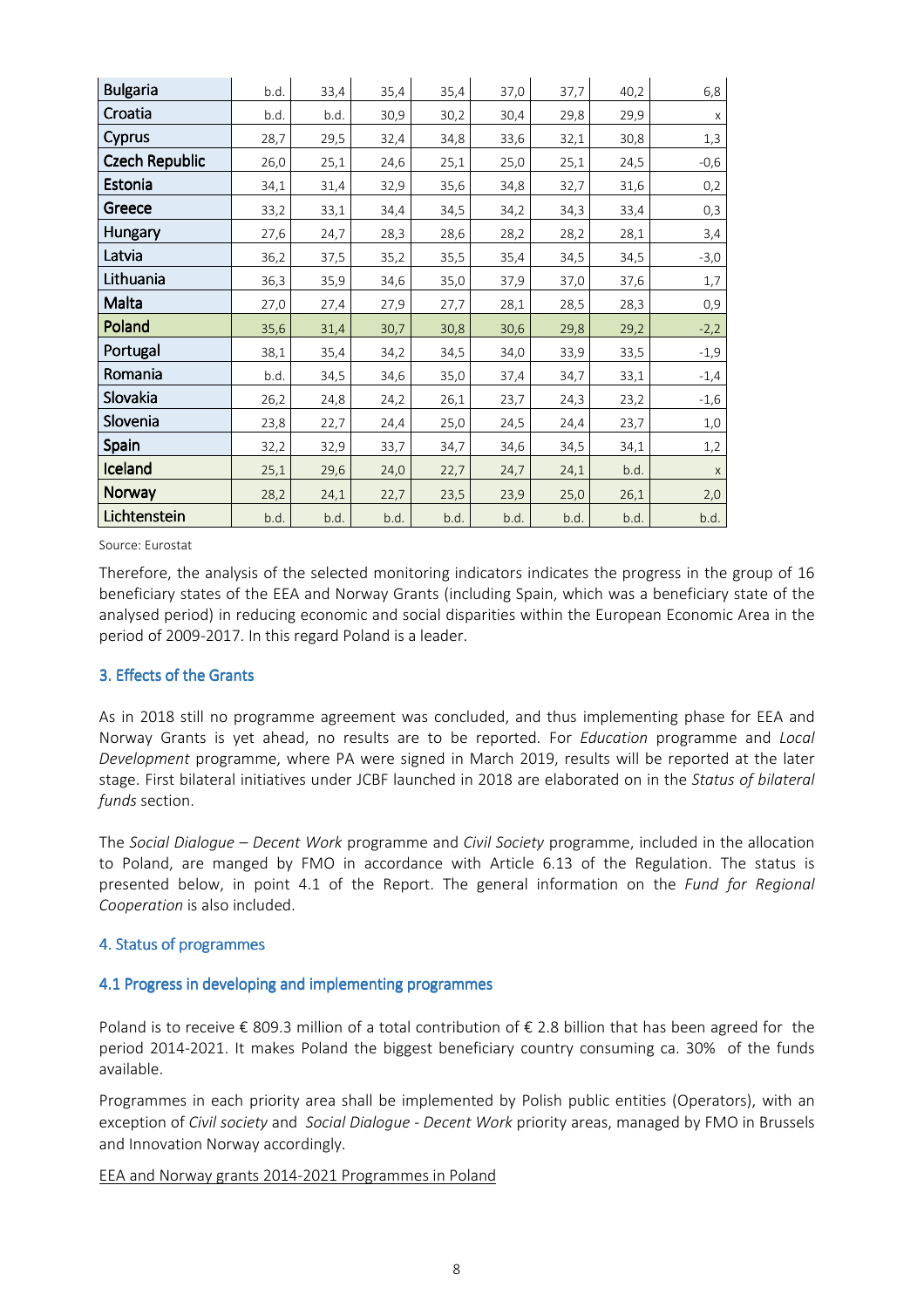| <b>FM</b>                       | PA                                                                                                                                                                                                      | programme                                              | grant $\epsilon$ | national<br>contribution € | bilateral<br>ambitions<br>€ | PO                                                                                                                                       | <b>DPP</b>                                                                                                                                                                                                           | <b>IPO</b>                                                                  |
|---------------------------------|---------------------------------------------------------------------------------------------------------------------------------------------------------------------------------------------------------|--------------------------------------------------------|------------------|----------------------------|-----------------------------|------------------------------------------------------------------------------------------------------------------------------------------|----------------------------------------------------------------------------------------------------------------------------------------------------------------------------------------------------------------------|-----------------------------------------------------------------------------|
| <b>NFM</b>                      | <b>Business</b><br>Development,<br>Innovation and<br>SMEs                                                                                                                                               | <b>Business</b><br>Development<br>and<br>Innovation    | 85,000,000       | 15,000,000                 | 600,000                     | Polish Agency<br>for Enterprise<br>Development<br>(PARP)                                                                                 | Innovation<br>Norway                                                                                                                                                                                                 | N/A                                                                         |
| <b>NFM</b><br>/EEA<br><b>FM</b> | Research                                                                                                                                                                                                | Research                                               | 110,000,000      | 19,411,765                 | 650,000                     | National<br>Science Centre<br>(NCN) with<br>support from<br>the National<br>Centre for<br>Research and<br>Development                    | Research<br>Council of<br>Norway<br>(RCN)                                                                                                                                                                            | N/A                                                                         |
| <b>NFM</b>                      | European Public<br><b>Health Challenges</b>                                                                                                                                                             | Health                                                 | 20,000,000       | 3,529,412                  | 300,000                     | Ministry of<br>Health                                                                                                                    | Norwegian<br>Directorate<br>of Health<br>(HDIR)                                                                                                                                                                      | N/A                                                                         |
| <b>NMF</b><br>/EEA<br><b>FM</b> | Local<br>Development and<br>Poverty<br>Reduction, Good<br>Governance,<br>Accountable<br>Institutions,<br>Transparency                                                                                   | Local<br>Development                                   | 100,000,000      | 17,647,058                 | 400,000                     | Ministry of<br>Economic<br>Development                                                                                                   | Norwegian<br>Association<br>of Local and<br>Regional<br>Authorities<br>(KS)                                                                                                                                          | Organisation<br>for Economic<br>Cooperation<br>and<br>Development<br>(OECD) |
| <b>NMF</b>                      | Correctional<br>Services and Pre-<br>trial Detention;<br><b>Effectiveness and</b><br>Efficiency of the<br>Judicial System,<br>Strengthening<br>Rule of Law;<br>Domestic and<br>Gender-based<br>Violence | Justice                                                | 70,000,000       | 12,352,941                 | 400,000                     | Ministry of<br>Justice                                                                                                                   | Norwegian<br>Ministry of<br>Justice and<br>Public<br>Security,<br>Norwegian<br>Courts<br>Administratio<br>n (DA),<br>Directorate<br>of Norwegian<br>Correctional<br>Service (KDI)                                    | N/A                                                                         |
| <b>NMF</b>                      | Strengthened rule<br>of law                                                                                                                                                                             | <b>Home Affairs</b>                                    | 20,000,000       | 3,529,412                  | 250,000                     | Ministry of<br>Interior and<br>Administration<br>with support<br>from the<br>European<br>Projects<br>Implementation<br>Centre            | Norwegian<br>Ministry of<br>Justice and<br>Public<br>Security,<br>Norwegian<br>Directorate<br>for Civil<br>Protection<br>(DSB)                                                                                       | N/A                                                                         |
| EEA FM                          | Education,<br>Scholarships,<br>Apprenticeships<br>and Youth<br>Entrepreneurship                                                                                                                         | <b>Education</b>                                       | 20,000,000       | 3,529,412                  | 250,000                     | Foundation for<br>the<br>Development of<br>the Education<br>System                                                                       | Norwegian<br>Centre for<br>International<br>Cooperation<br>in Education<br>$(SIU)$ ,<br>National<br>Agency of<br>International<br>Education<br>Affairs<br>(AIBA),<br>Icelandic<br>Centre for<br>Research<br>(RANNIS) | N/A                                                                         |
| EEA FM                          | Renewable<br>Energy, Energy<br>Efficiency, Energy<br>Security;<br>Climate Change<br>Mitigation and<br>Adaptation;<br>Environment and<br>Ecosystems                                                      | Environment,<br><b>Energy and</b><br>Climate<br>Change | 140,000,000      | 24,705,882                 | 900,000                     | Ministry of<br>Environment<br>with support<br>from the<br>National Fund<br>for<br>Environmental<br>Protection and<br>Water<br>Management | Norwegian<br>Environment<br>Agency<br>$(NEA)$ ,<br>Norwegian<br>Water<br>Resources<br>and Energy<br>Directorate<br>(NVE),<br>National<br>Energy<br>Authority of<br>Iceland (OS)                                      | N/A                                                                         |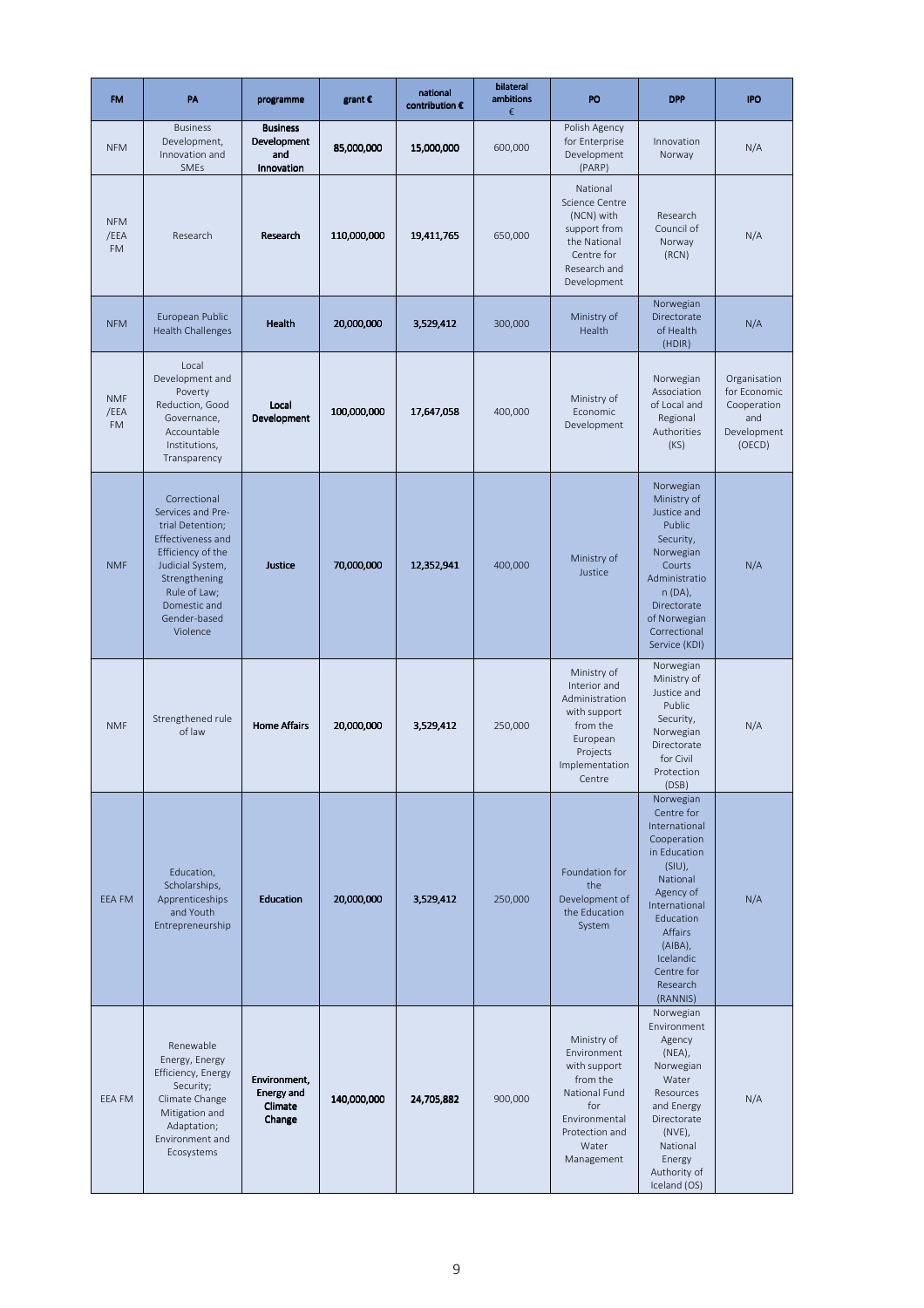| EEA FM        | Cultural<br>Entrepreneurship,<br>Cultural Heritage<br>and Cultural<br>Cooperation | Culture                             | 75,000,000 | 13,235,294 | 600,000 | Ministry of<br>Culture and<br>National<br>Heritage                                                                                                                                                            | <b>Arts Council</b><br>Norway<br>$(ACN)$ ,<br>Norwegian<br>Directorate<br>for Cultural<br>Heritage (RA) | N/A |
|---------------|-----------------------------------------------------------------------------------|-------------------------------------|------------|------------|---------|---------------------------------------------------------------------------------------------------------------------------------------------------------------------------------------------------------------|---------------------------------------------------------------------------------------------------------|-----|
| <b>EEA FM</b> | Civil Society                                                                     | <b>Civil Society</b>                | 53,000,000 | N/A        | N/A     | FMO in<br>accordance<br>with Article<br>$6.13$ of the<br>Regulation                                                                                                                                           | N/A                                                                                                     | N/A |
| <b>NMF</b>    | Social Dialogue -<br>Decent Work                                                  | Social<br>Dialogue -<br>Decent Work | 6,120,000  | N/A        | N/A     | FMO in<br>accordance<br>with Article<br>$6.13$ of the<br>Regulation.<br>Innovation<br>Norway is<br>appointed Fund<br>Operator in<br>accordance<br>with paragraph<br>4 of Article 6.13<br>of the<br>Regulation | N/A                                                                                                     | N/A |

## Programming stage - summary

Preparatory phase launched with the MoUs has its dynamics. Though status of individual programmes may differ, but in general they follow the same pattern, procedures and the whole time framework remain valid for all. NFP facilitates the process and tries to make it coherent, working closely with the Operators and FMO. Following MoU signing, early January 2018 NFP organised kick-off meeting followed by programme planning meetings for all programmes. Events engaged all entities involved and helped to elaborate common view on each programme Concept Note development, agreement on deliverables expected, relevant cooperation areas identification, milestones design and discussion as well as preliminary stakeholders mapping.

Having established cooperation committees, Programme Operators and their counterparts (DPPs and IPOs) worked on the programme development bringing together hitherto experience, stakeholders input (through extensive stakeholders consultations in the  $1<sup>st</sup>$  and  $2<sup>nd</sup>$  quarter of 2018) and prioritising intervention areas (strategy meeting). Concept Note drafting that followed was the most timeconsuming and challenging phase. Numerous meetings with DPPs, FMO and Polish National Focal Point (enumerated by each programme status description - below) as well as constant e-mail coverage show great effort of all parties to elaborate the best  $-$  in terms of quality and feasibility  $-$  and commonly satisfying programmes.

End November 2018 in Warsaw, NFP in cooperation with FMO organised the information workshop on the procedures following the CN approval. FMO representatives presented subsequent steps to PA conclusion. Scope of Supplementary Information required for PA design was especially thoroughly elaborated on. The meeting was also an excellent occasion to exchange the information and tighten the relations between all the stakeholders.

Meanwhile, Focal Point provided the Programme Operators with the guidelines on management costs, open call and application assessment, Bilateral Fund implementation and public procurement. All of these creates a coherent framework for the implementation of the EEA and Norway grants in Poland, enabling NFP to follow the general supervisory responsibilities, in line with Article 5.3 of the Regulations.

*Agreement on the Fund for Bilateral Relations* between Polish National Focal Point, Financial Mechanism Committee and Norwegian Ministry of Foreign Affairs was signed on September the  $4<sup>th</sup>$ , 2018. *Agreement for the financing of Technical Assistance* between the abovementioned was signed on February the  $27<sup>th</sup>$ , 2019.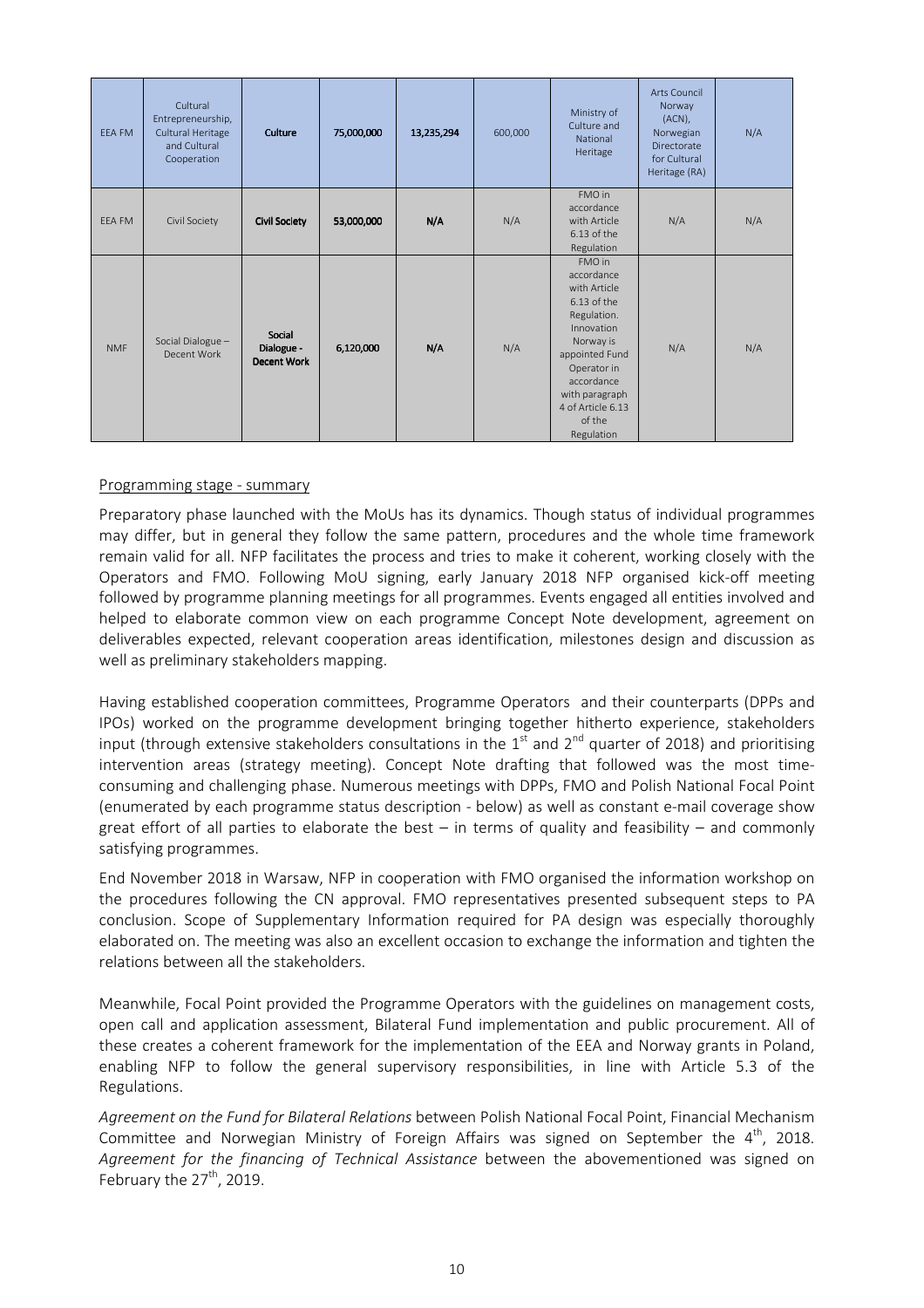All parties engaged in the process are aware of its significance for efficient programme management and best results achievements. In general, the Concept Note for all 9 programmes were prepared by POs and discussed with all the stakeholders. As a result, until April the  $2^{nd}$ , 2019 seven CNs (for *Education*, *Culture*, *Local Development*, *Research*, *Business Development and Innovations*, *Home Affairs, Environment, Energy and Climate Change*) were officially submitted to Donors, out of which six received positive Donor assessment and entered the PA preparation phase. The *Education* programme and Local Development programme are the first, where PAs were signed between NFP and the Donors. For two remaining programmes – *Health* and *Justice* – the programming process is still ongoing.

### Financing of the programmes - summary

Information on expenditures borne by the Programme Operators and the National Focal Point within the year 2018 will be available upon approval of the Interim Financial Reports submitted by the Operators by September the 15<sup>th</sup>, 2019. Based on the estimations, total expenditures in this financing period amounted to app. PLN 12 million (due to the reporting system, the expenditures borne by the institutions involved in the Financial Mechanism by the end of 2018 have been not approved yet, therefore the indicated amount of expenditures will be an estimation only). Vast majority of this amount were the management costs of the Programme Operator borne in relation to preparation of Concept Notes, in accordance with Regulation Article 8.10.

The expenditure of the Programme Operators and the Focal Point incurred in relation to the Regulation are pre-financed out of the state budget. The expenditures of the NFP,CA and IA are to be reimbursed from the Technical Assistance agreement while the expenditures of the Programme Operators are to be reimbursed from the respective Programme Agreements. The Polish side addresses the Donors with reimbursement requests concerning reimbursement of the incurred expenditure. The prerequisite for payments receiving from Norway/EEA grants are positive opinion on the national Management and Control System, signature of Programme Agreement and notification of Programme Implementation Agreement signature. The financial resources transferred by the Donors are forwarded to the state budget.

As a result of Management and Control System approval, on March the  $7<sup>th</sup>$ , 2019 National Focal Point submitted to the FMO two requests for advance payments. The first one concerned advance payment for the Technical Assistance in the amount EUR 700 000. The second was for the Fund for Bilateral Relations and amounted to EUR 800 000. The payment process was completed.

### Individual status of programming period

With some of the programmes at the phase of launching, some elaborating programme agreements and several still in the programming stage, Focal Point wished to show a scale of activities implemented and the engagement of all parties since MoU signing. Clear and informative programme by programme presentation might be of assistance to understand versatile nature of challenges and workload of all the stakeholders.

|                                            | CN preparation<br>and<br>consultation | <b>CN Donors</b><br>appraisal stage<br>after "green<br>light" from<br><b>FMO</b> | Supplementary<br>Information<br>stage | PA preparation<br>and<br>consultation | <b>Donors</b><br>programme<br>approval stage | PA signing                    |
|--------------------------------------------|---------------------------------------|----------------------------------------------------------------------------------|---------------------------------------|---------------------------------------|----------------------------------------------|-------------------------------|
| <b>Business Development and Innovation</b> |                                       |                                                                                  |                                       |                                       |                                              |                               |
| Research                                   |                                       |                                                                                  |                                       |                                       |                                              |                               |
| Health                                     |                                       |                                                                                  |                                       |                                       |                                              |                               |
| <b>Local Development</b>                   |                                       |                                                                                  |                                       |                                       |                                              | March 25 <sup>th</sup> , 2019 |
| Justice                                    |                                       |                                                                                  |                                       |                                       |                                              |                               |
| <b>Home Affairs</b>                        |                                       |                                                                                  |                                       |                                       |                                              |                               |
| Education                                  |                                       |                                                                                  |                                       |                                       |                                              | March 8 <sup>th</sup> , 2019  |

The current state of works is presented in the table below.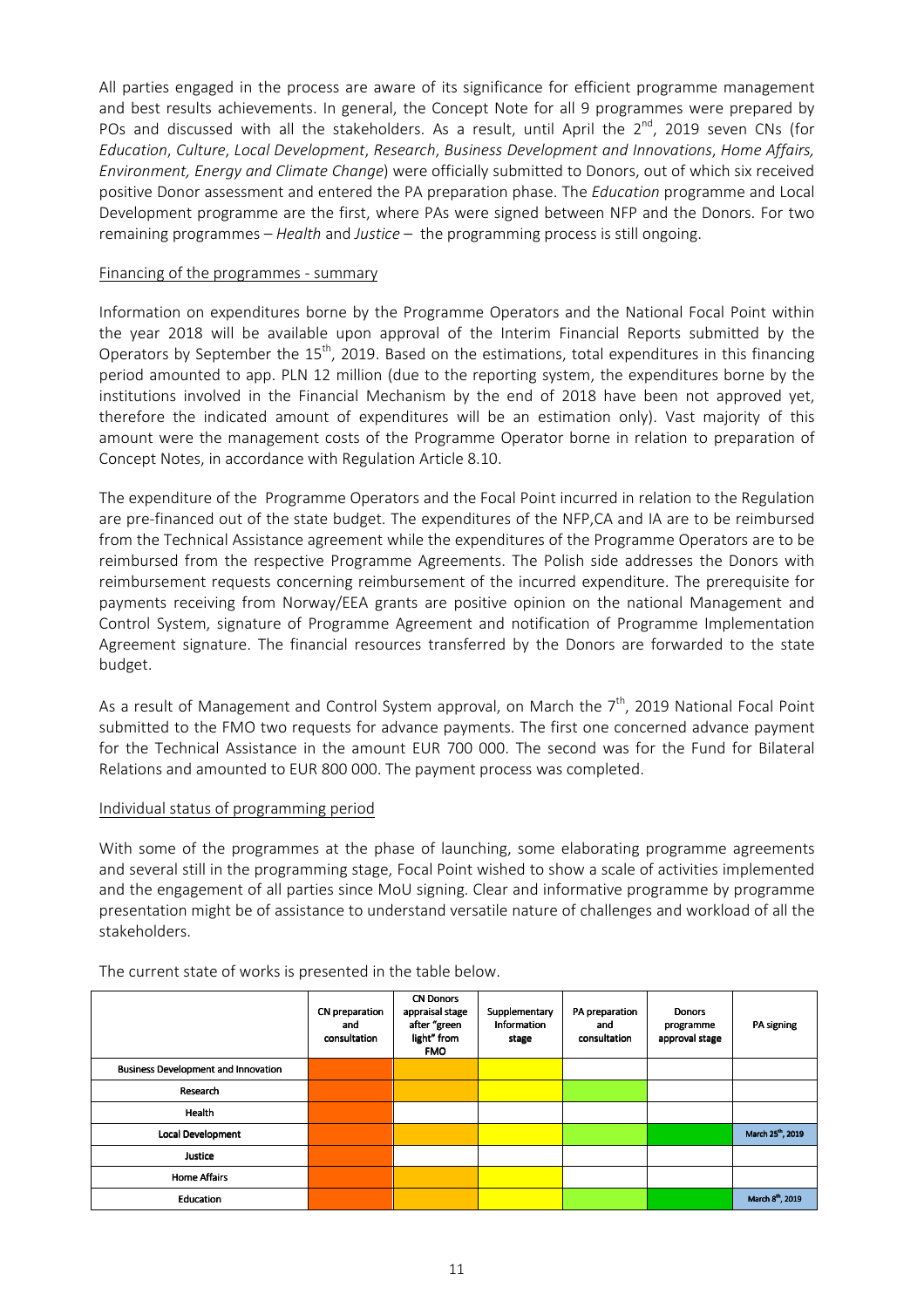| Environment, Energy and Climate Change |  |  |  |
|----------------------------------------|--|--|--|
| :ulture                                |  |  |  |

## **Business Development and Innovation**

Business Development and Innovation is at the initial stage of PA preparation.

Final  $6<sup>th</sup>$  version of the Concept Note agreed between the involved parties, including Donor Programme Partner – Innovation Norway – was officially submitted to the FMO on December the 20<sup>th</sup>, 2018. On February the 25<sup>th</sup>, 2019 the information on Donors' positive CN appraisal was passed to NFP along with the request for Supplementary Information to be filled in. Document was sent to FMO on March the 22<sup>nd</sup>, 2019. PO is working closely with DPP (Innovation Norway) in replying to Donor conditions concerning involvement is the assessment process. PO and DPP discuss also on the bilateral activities as well as exchange of ideas on how to involve Norwegian mentors in Small Grant Scheme for female entrepreneurs. Launching event is foreseen for October 2019.

| Meeting date | occasion                                     | participation                                                                                                                                                                                                                                                                | main issues                                                                                                                                                                                                                |
|--------------|----------------------------------------------|------------------------------------------------------------------------------------------------------------------------------------------------------------------------------------------------------------------------------------------------------------------------------|----------------------------------------------------------------------------------------------------------------------------------------------------------------------------------------------------------------------------|
| 08.01.2018   | kick-off meeting                             | NFP, DPP, FMO, PO, NO Emb, NMFA                                                                                                                                                                                                                                              | launching the programming phase                                                                                                                                                                                            |
| 10.01.2018   | planning<br>programme<br>meeting             | NFP, DPP, FMO, PO, NO Emb                                                                                                                                                                                                                                                    | initial arrangements to stakeholder mapping,<br>milestone plan and programme strategy meeting;<br>CC establishment                                                                                                         |
| 08.03.2018   | stakeholders consultations                   | NFP, DPP, FMO, PO, NO Emb,<br>stakeholders from various sectors:<br>public<br>including<br>national<br>authorities, private sector including<br>business clusters and associations,<br>educational<br>research<br>and<br>institutions as well civil society<br>organizations | needs and challenges in Poland within the scope of<br>the programme were identified by the participants<br>in 4 different thematic groups reflecting<br>programme focus areas as well as solutions                         |
| 09.03.2018   | programme strategy meeting                   | NFP, DPP, FMO, PO, NO Emb                                                                                                                                                                                                                                                    | initial arrangements of the programme content<br>based on the analysis of the stakeholder's<br>consultations results                                                                                                       |
| 09.04.2018   | CC technical meeting<br>in<br>Norway         | PO, DPP, NFP                                                                                                                                                                                                                                                                 | discussion on bilateral ambitions as well as the use<br>of Bilateral Fund                                                                                                                                                  |
| 19.04.2018   | 1 <sup>st</sup> CN drafting meeting          | PO, DPP, FMO, NO Emb, NFP                                                                                                                                                                                                                                                    | FMO feedback on the first draft of the results<br>framework was discussed, the issue on project level<br>partnerships was examined including legal issues<br>involved, ideas on bilateral cooperation were<br>mentioned    |
| 16.05.2018   | 2 <sup>nd</sup> CN drafting meeting          | PO, DPP, FMO, NO Emb, NFP                                                                                                                                                                                                                                                    | with<br>Research<br>and Environmental<br>synergy<br>Programme; financial instruments; CC meeting<br>planning; bilateral issues and ambitions as well as<br>DPP involvement into the project's assessment                   |
| 04.06.2018   | meeting on synergy between<br>the programmes | NFP, PO of Business programme,<br>Pos of Research programme, PO of<br>Environment programme                                                                                                                                                                                  | common areas of synergy were identified                                                                                                                                                                                    |
| 08.06.2018   | financial<br>meeting<br>on<br>instruments    | PO, DPP, FMO, NO Emb, NFP                                                                                                                                                                                                                                                    | PO presented many arguments that proved the<br>financial instruments are not adequate tool for<br>implementing the programme goals including<br>bilateral ambitions. This standpoint was also<br>supported by DPP and NFP. |
| 18.06.2018   | $1st$ CC                                     | PO and DPP, FMO, NO Emb, NFP                                                                                                                                                                                                                                                 | discussion on CC Rules of procedures, initial ideas of<br>the DPP role in the projects appraisal                                                                                                                           |
| 19.12.2018   | $2nd$ CC                                     | PO and DPP, FMO, NO Emb, NFP                                                                                                                                                                                                                                                 | CC Rules of procedure adoption; DPP will assist PO<br>in the Norwegian partners assessment                                                                                                                                 |
| 13.02.2019   | working meeting in Norway                    | PO, DPP                                                                                                                                                                                                                                                                      | discussions on mentoring component for female<br>entrepreneurs                                                                                                                                                             |

# **Research**

Research programme is at the stage of PA preparation.

One of the initial challenges in the programme was to define in accordance with MoU the role and responsibilities of NCN and NCBR. It was decided that the programme shall be divided into two components implemented under the responsibility of each entity (Basic Research Programme and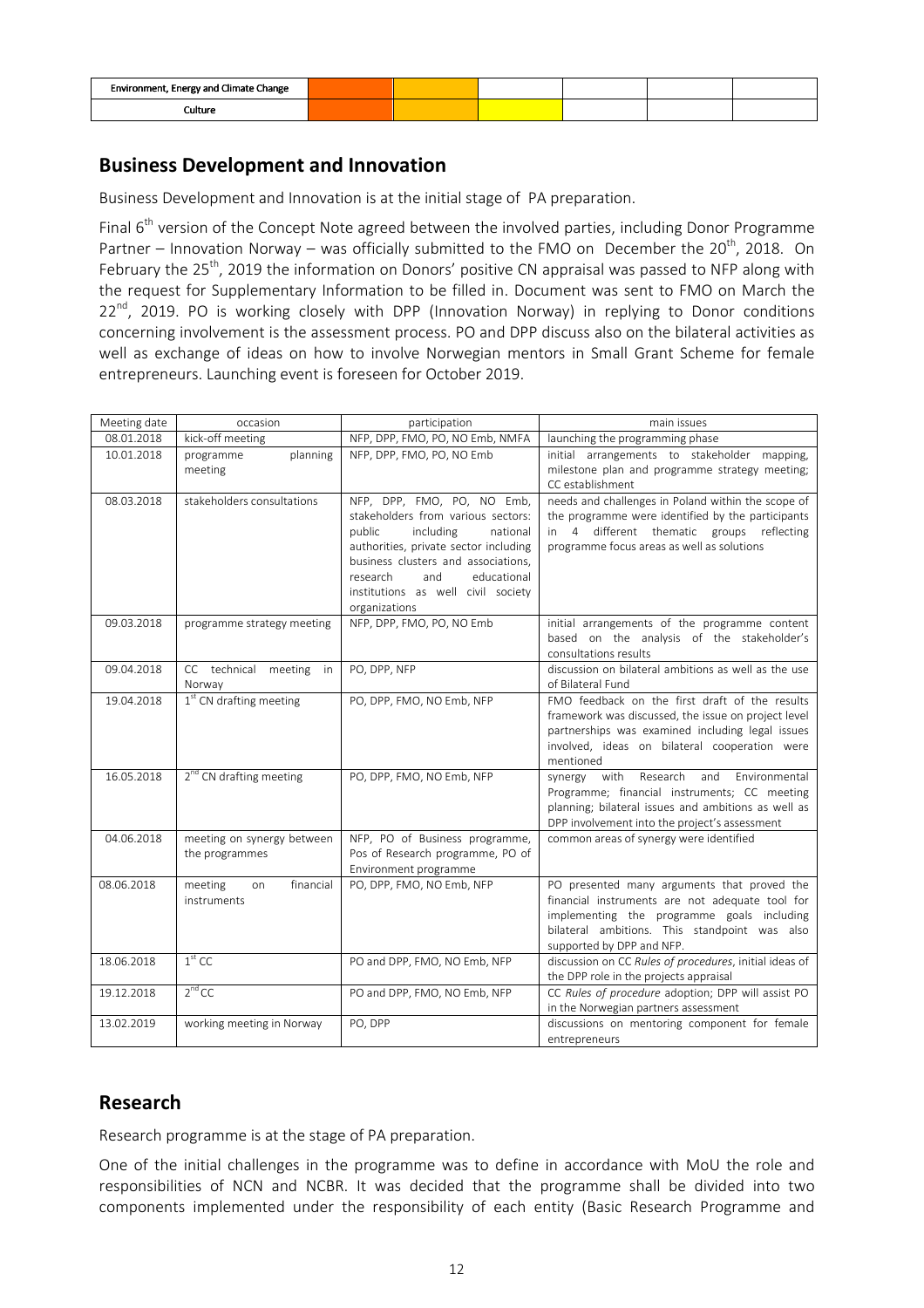Applied Research Programme accordingly). Due to close cooperation with the partner, on July the  $11^{\text{th}}$ , 2018 an agreed joint Concept Note was submitted by the NFP to the FMO and on November the 30<sup>th</sup>, 2018 the document received the positive Donors' appraisal.

In the second half of 2018 NCN and NCBR accelerated works on content of the programme, support areas, programme indicators, IdeLab call concept development, information and data needed to supplementary information Annotated Template. Consequently on December the  $17<sup>th</sup>$ , 2018 FMO received required supplementary information (two separate documents for basic and applied components) along with communication plan. After an exchange of information with the Donors on February the 18<sup>th</sup>, 2019 the FMO presented first drafts of annexes to PAs. Finalization of PA preparation and signing the agreement is expected.

| meeting date  | occasion                                                       | participation                                                                                                                                                                                                                                                                 | main issues                                                                                                                                                                            |
|---------------|----------------------------------------------------------------|-------------------------------------------------------------------------------------------------------------------------------------------------------------------------------------------------------------------------------------------------------------------------------|----------------------------------------------------------------------------------------------------------------------------------------------------------------------------------------|
| 08-09.01.2018 | kick-off<br>meeting<br>and<br>planning<br>programme<br>meeting | NFP, DPP, FMO, POs, NO Emb,<br><b>NMFA</b>                                                                                                                                                                                                                                    | launching<br>the<br>phase;<br>initial<br>programming<br>arrangements to stakeholder mapping, milestone<br>plan and programme strategy meeting; CC<br>establishment                     |
| 06.02.2018    | meeting during the POs<br>workshops in Oslo                    | POs, DPP, NFP, FMO                                                                                                                                                                                                                                                            | milestone plan, stakeholders meeting preparation                                                                                                                                       |
| 01.03.2018    | stakeholders consultations                                     | NFP, DPP, FMO, POs, NO Emb,<br>stakeholders from various sectors:<br>including<br>public<br>national<br>authorities, private sector including<br>business clusters and associations,<br>and<br>educational<br>research<br>institutions as well civil society<br>organizations | needs and challenges in Poland within the scope of<br>the programme were identified by the participants<br>in thematic groups reflecting programme focus<br>areas as well as solutions |
| 02.03.2018    | programme<br>strategy<br>meeting                               | NFP, DPP, FMO, POs, NO Emb                                                                                                                                                                                                                                                    | discussion on stakeholder meeting, milestones<br>ahead                                                                                                                                 |
| 17.04.2018    | working<br>meeting<br>in<br>Warsaw                             | NCN, DPP, FMO, NO Emb, NFP                                                                                                                                                                                                                                                    | 1 <sup>st</sup> CN draft discussion, role of the NCN in basic and<br>applied part of the programme                                                                                     |
| 24.04.2018    | working<br>meeting<br>(videoconference)                        | NCN, NO Emb, FMO, NFP                                                                                                                                                                                                                                                         | proper implementation of the applied programme<br>part and NCBR involvement                                                                                                            |
| 23.05.2018    | working<br>meeting<br>(videoconference)                        | POs, DPP, NFP                                                                                                                                                                                                                                                                 | IdeLab concept development                                                                                                                                                             |
| 29.05.2018    | drafting<br>meeting<br>in<br><b>Brussels</b>                   | POs, DPP, FMO, NO Emb, NFP                                                                                                                                                                                                                                                    | 3 <sup>rd</sup> CN draft version, final CN version was then<br>submitted to the FMO on July the 11 <sup>th</sup> , 2018.                                                               |
| 17.10.2018    | working meeting in Oslo                                        | POs, DPP, FMO, NFP                                                                                                                                                                                                                                                            | discussion on results framework, reporting and<br>content related issues: social sciences, DPP policy<br>and activities                                                                |
| 16.11.2018    | working<br>meeting<br>in<br><b>Brussels</b>                    | POs, DPP, FMO, NFP                                                                                                                                                                                                                                                            | discussion on results framework, financial issues,<br>of Guidelines for Research<br>interpretation<br>Programmes                                                                       |
| 06.12.2018    | working<br>meeting<br>(videoconference)                        | POs, DPP, FMO, NFP                                                                                                                                                                                                                                                            | discussion on conditions set by the donors; FMO<br>shall inform how the conditions shall be<br>incorporated to the programme                                                           |
| 7.01.2019     | Programme Committee for<br>Basic Research Programme            | Committee members, POs, DPP,<br>FMO, NFP, Emb                                                                                                                                                                                                                                 | first meeting, acceptance of the rules of operation,<br>new members introduction, discussion on IdeLab<br>call                                                                         |
| 14.02.2019    | working<br>meeting<br>(videoconference)                        | NCBR, DPP, FMO, NFP                                                                                                                                                                                                                                                           | discussion on support area regarding CCS                                                                                                                                               |

# **Health**

The Health programme in 2018 was at the programming stage.

It was discussed thoroughly especially as regards the priorities of e-health in Poland. The programme assumptions had to be changed and eventually  $6<sup>th</sup>$  version of the CN has been prepared in March 2019. It needs to be stressed that PO was able to introduce Donor side priorities such as tobacco issue into predefined project, the vaccinations (including the antimicrobial resistance) in the framework bilateral fund, continuation of last PL13 programme within bilateral fund as well. Polish side received last FMO comments to CN on March the 15<sup>th</sup>, 2019. Final version of CN was submitted to FMO on March the 29<sup>th</sup>, 2019. The programme awaits the green light from FMO to be send officially to Donors.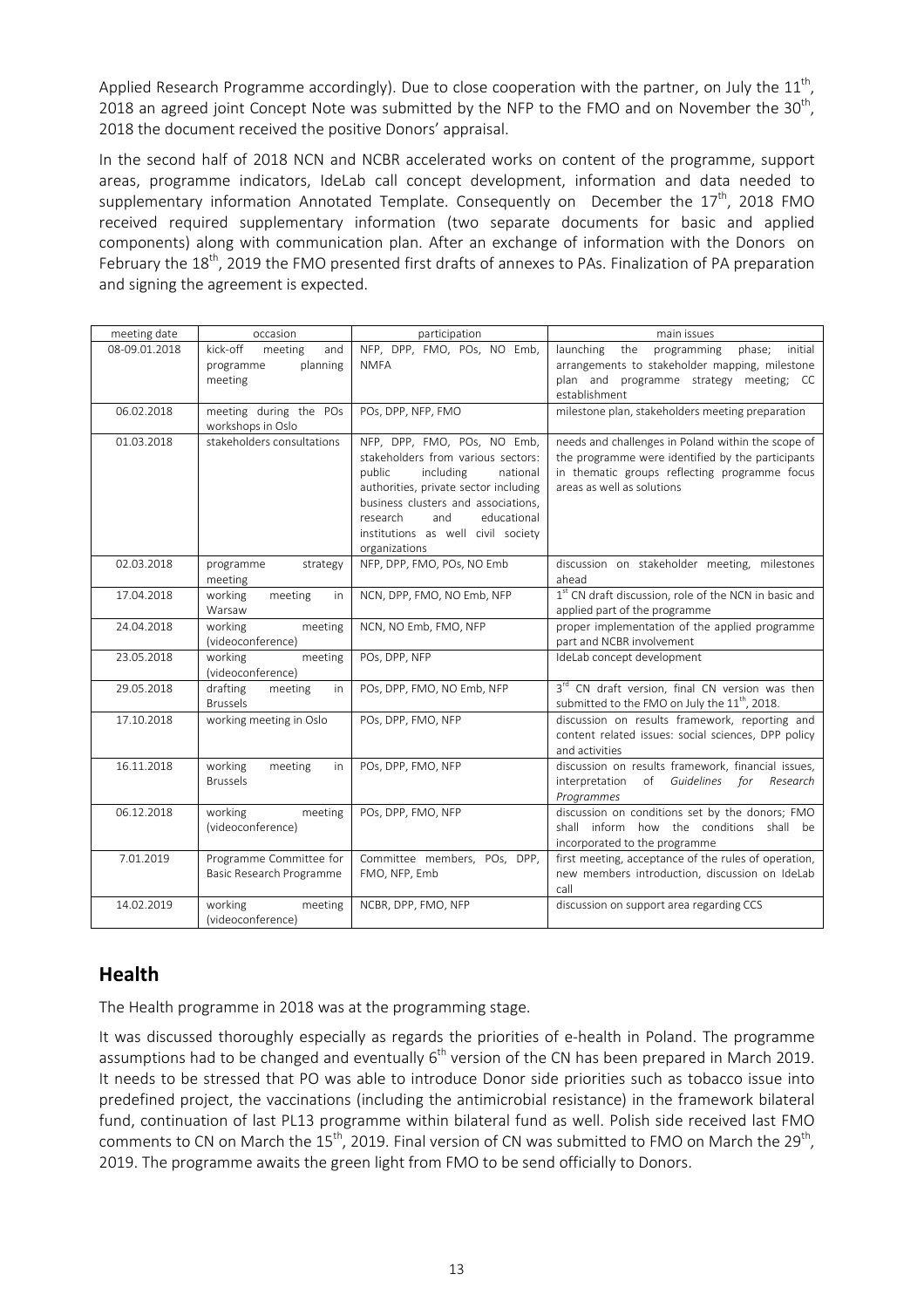Taking into consideration the planned scheme of the programme implementation and the coordination of tasks between predefined project and the open call - the implementation of the programme needs to start in the second half of 2019, at the latest.

| meeting date | occasion                    | participation                           | main issues                                                                |
|--------------|-----------------------------|-----------------------------------------|----------------------------------------------------------------------------|
| 08.01.2018   | kick-off meeting; programme | PO, DPP, FMO, NFP                       | launching the programming phase, assumptions of                            |
|              | planning meeting            |                                         | the programme was presented; CC establishment                              |
| 27.02.2018   | stakeholders consultations  | PO, DPP, FMO, NFP, stakeholders         | needs and challenges in Poland within the scope of                         |
|              |                             | from various sectors: public and        | the programme were identified by the participants                          |
|              |                             | private sector, civil society, research | in thematic groups reflecting programme focus                              |
|              |                             | International<br>science,<br>and        | areas as well as solutions                                                 |
|              |                             | potential<br>organizations,<br>end      |                                                                            |
|              |                             | beneficiaries                           |                                                                            |
| 28.02.2018   | programme strategy meeting  | NFP, DPP, FMO, PO                       | initial arrangements of the programme content                              |
|              |                             |                                         | based on the analysis of the stakeholder's                                 |
|              |                             |                                         | consultations results                                                      |
| 13.04.2018   | CC in Oslo                  | PO, DPP, FMO, NFP                       | priorities were discussed at the meeting at a                              |
|              |                             |                                         | political level between Polish and Norwegian                               |
|              |                             |                                         | representatives of Ministers; and on April the 30 <sup>th</sup> ,          |
|              |                             |                                         | first CN draft was presented to the entities involved                      |
| 21.05.2018   | Working meeting             | PO, NFP                                 | CN scope and adjustments                                                   |
| 4.10.2018    | Working meeting             | PO, NFP                                 | CN scope and adjustments to FMO feedback from                              |
|              |                             |                                         | September 2018                                                             |
| 25.10.2018   | CC and CN drafting meeting  | PO, DPP, FMO, NFP                       | CN development followed the submission of the $4th$                        |
|              |                             |                                         | CN version on November the $22^{nd}$ , 2018 and then -                     |
|              |                             |                                         | after FMO feedback of January the 15 <sup>th</sup> , 2019, 5 <sup>th</sup> |
|              |                             |                                         | version on February the 22 <sup>nd</sup>                                   |
| 6.02.2019    | Working meeting             | PO, NFP                                 | CN scope and adjustments                                                   |

# **Local Development**

Local Development programme enters the implementation phase after signing the PA on March 25<sup>th</sup>, 2019.

In the reporting period the programme development has been finished. The Concept Note was elaborated by the Program Operator in close cooperation with the partners and was submitted officially to FMO on July 30<sup>th</sup>, 2018. On December the  $17<sup>th</sup>$ , 2018 the document received the positive Donors' appraisal and the programme entered PA preparation phase.

The launching event for the programme is planned for April the  $25<sup>th</sup>$ , 2019. Call launching is foreseen in the nearest future – documentation was submitted for the approval of Cooperation Committee in March. Next CC meeting is scheduled for April the 4<sup>th</sup>, 2019.

| meeting date | occasion                                              | participation                                                      | main issues                                                                                                                                                                                                                                                      |
|--------------|-------------------------------------------------------|--------------------------------------------------------------------|------------------------------------------------------------------------------------------------------------------------------------------------------------------------------------------------------------------------------------------------------------------|
| 08.01.2018   | kick-off meeting; programme<br>planning meeting       | PO, DPP, FMO, NFP, OECD                                            | launching the programming phase, assumptions of<br>the programme was presented; CC establishment                                                                                                                                                                 |
| 22.01.2018   | working meeting (teleconf.)                           | NFP, DPP, FMO, PO, OECD                                            | initial arrangements of the programme content<br>based on the analysis of the stakeholder's<br>consultations results                                                                                                                                             |
| 15.02.2018   | stakeholders<br>consultations<br>and strategy meeting | PO, DPP, APC, FMO, NFP, OECD,<br>stakeholders from various sectors | needs and challenges in Poland within the scope of<br>the programme were identified by the participants<br>in thematic groups reflecting programme focus<br>areas as well as solutions                                                                           |
| 26.02.2018   | working meeting (Warszawa)                            | PO, NFP, FMO                                                       | followed<br>results<br>framework<br>development<br>submitting CN $1st$ version on March the $20th$ , 2018                                                                                                                                                        |
| 22.03.2018   | drafting meeting                                      | PO, NFP, APC, DPP, OECD, FMO                                       | CN development                                                                                                                                                                                                                                                   |
| 09.04.2018   | working<br>meeting<br>(teleconference)                | PO, NFP, APC, DPP, OECD, FMO                                       | CN development followed by submitting the 2 <sup>nd</sup> CN<br>version on April the 24 <sup>th</sup> , 2018.                                                                                                                                                    |
| 14.05.2018   | working<br>meeting<br>(teleconference)                | PO, NFP, APC, DPP, OECD, FMO                                       | CN development followed by submitting the 3rd CN<br>version on May the 22nd, 2018 and - with FMO<br>feedback - CN final version on June the $8th$ , 2018;<br>formal CN submission on July the 30 <sup>th</sup> , 2018 and<br>approval of December the 14th, 2018 |
| 7.01.2019    | working<br>meeting<br>(teleconference)                | PO, NFP, FMO                                                       | discussion on conditions set by the donors; FMO<br>how the conditions<br>shall<br>shall inform<br>be<br>incorporated to the programme                                                                                                                            |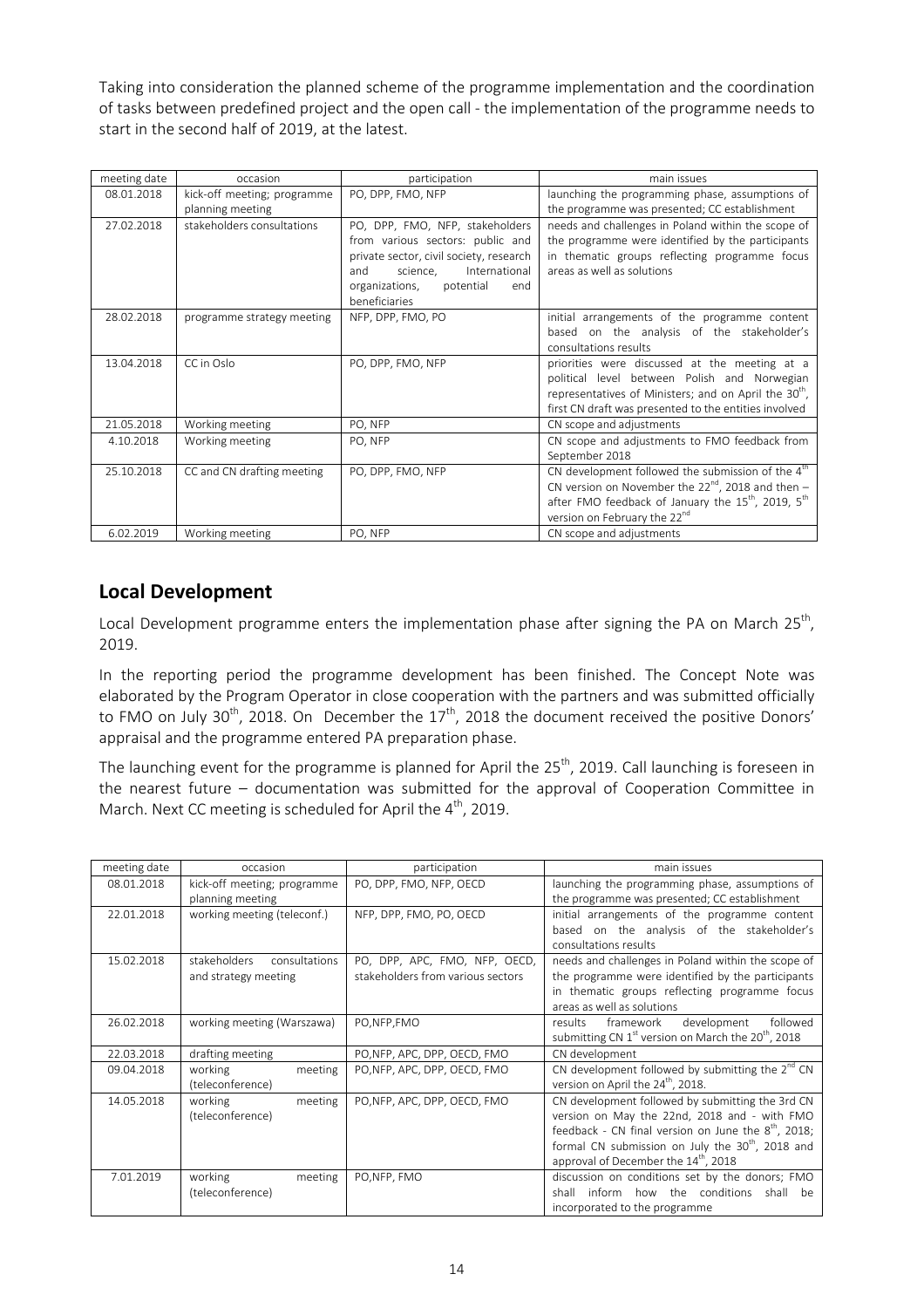| 06.02.2019 | working          | meeting $\parallel$ FMO, PO, NFP | Discussion on Annexes I and II to the Programme |
|------------|------------------|----------------------------------|-------------------------------------------------|
|            | (teleconference) |                                  | Agreement                                       |

## **Justice**

The programme was at the stage of concept note development.

Despite the intensive work and efforts, the Concept Note was not yet approved by the Donors. In March 2019  $6<sup>th</sup>$  version of the concept note was submitted and then final improvements discussed at the drafting meeting in Brussels in March 2019. At this stage, CN for the programme is a result of a thorough discussion and its scope is optimal and constitute a compromise to all of the parties engaged. All parties are very much engaged in pushing CN further and enter the next steps i.e. CN official submission, supplementary information stage and PA preparation. To strengthen bilateral relations PO decided to join SYNERGY - strategic multilateral network working against gender-based and domestic violence under the EEA/Norway Grants 2014-21, which was initiated by the Norwegian Ministry of Justice and Public Security. To facilitate synergy within the programme and with the programme *Home Affairs* in order to strengthen the justice chain, the PO established Justice Chain working group, involving representatives of Ministry of Justice, Ministry of the Interior and Administration, Police Headquarters, Correctional Service, Courts (Judges) and Prosecutors Office.

In case of the *Justice* programme time is crucial especially taking into consideration the investments in building of prisons, production halls and half-way houses and reported by PO necessity to start the implementation of training activities already from other sources, outside the programme.

| meeting date | occasion                                                             | participation                                                    | main issues                                                                                                                                                                              |
|--------------|----------------------------------------------------------------------|------------------------------------------------------------------|------------------------------------------------------------------------------------------------------------------------------------------------------------------------------------------|
| 08.01.2018   | kick-off<br>meeting,<br>planning<br>programme<br>meeting             | NFP, DPPs, FMO, PO, NO Emb,<br><b>NMFA</b>                       | launching the programming phase; discussion on<br>the programme, work plan; CC establishment                                                                                             |
| 10.01.2018   | meetings on violence area<br>and correctional service                | PO, DPPs, PP, NFP                                                | presentation of the PDP. DPP suggested to merge<br>the 2 violence projects                                                                                                               |
| 07.02.2018   | working meeting                                                      | PO, PP(CZSW), NFP                                                | discussion on creation of 5 modern pilot<br>correctional complexes, each consisting of a pilot<br>prison, the production hall and a half way house<br>for the rehabilitation of inmates. |
| 19.02.2018   | stakeholders consultations<br>in the area of Correctional<br>Service | NFP, DPP, FMO, PO, NO Emb,<br>stakeholders from relevant sectors | needs and challenges in Poland within the scope<br>of the programme were identified by the<br>participants in thematic groups reflecting<br>programme focus areas as well as solutions   |
| 20.02.2018   | strategy<br>programme<br>meeting                                     | PO, PP, NFP, FMO, DPP                                            | initial arrangements of the programme content<br>based on the analysis of the stakeholder's<br>consultations results                                                                     |
| 27.02.2018   | stakeholders consultations<br>in the area of justice                 | PO, PP, NFP, FMO, stakeholders,<br><b>DPP</b>                    | needs and challenges in Poland within the scope<br>of the programme were identified by the<br>participants in thematic groups reflecting<br>programme focus areas as well as solutions   |
| 28.02.2018   | programme<br>strategy<br>meeting, CC meeting                         | NFP, DPP, FMO, PO, NO Emb                                        | initial arrangements of the programme content<br>based on the analysis of the stakeholder's<br>consultations results; bilateral issues                                                   |
| 08.03.2018   | working<br>meetings<br>and<br>conference in Oslo                     | PO, DPP, PP, NFP                                                 | meetings on domestic and gender based<br>violence/first meeting of SYNERGY networking,<br>conference on violence                                                                         |
| 16.04.2018   | working meeting                                                      | OP, NFP                                                          | CN development, followed by submitting the $1st$<br>CN version on 16 <sup>th</sup> April 2018, commented on 20 <sup>th</sup><br>April by FMO and DPP                                     |
| 23.04.2018   | CN in Brussels                                                       | PO, PP, NFP, FMO, DPPs, NO Emb                                   | FMO consultations, no regranting in PDP                                                                                                                                                  |
| 10.05.2018   | working meeting                                                      |                                                                  | CN development, followed by submitting 2 <sup>nd</sup> CN<br>version on 11 <sup>th</sup> May 2018                                                                                        |
| 14.05.2018   | working meetings in Oslo                                             | PO, DPP, NFP, NO Emb, KRS                                        | CN consultations followed by submitting of the 3rd<br>CN version on 5 <sup>th</sup> June 2018                                                                                            |
| 07.06.2018   | meeting of the Justice Chain<br>group                                | PO, CZSW, Police, Judges, PPs, NFP                               | Justice Chain working group established                                                                                                                                                  |
| 10.08.2018   | working meeting                                                      | PO, NFP, NO Emb, PP (CZSW), DPP<br>(KDI), NFP                    | DPP: Correctional Service project should be<br>divided into 3 or 2 separate projects                                                                                                     |
| 24.10.2018   | working meeting                                                      | OP, NFP                                                          | CN development                                                                                                                                                                           |
| 03.12.2018   | working meeting                                                      | DPP (NCA), OP, NFP                                               | CN development, legal education project not<br>supported, followed by submitting of the 4 <sup>th</sup> CN                                                                               |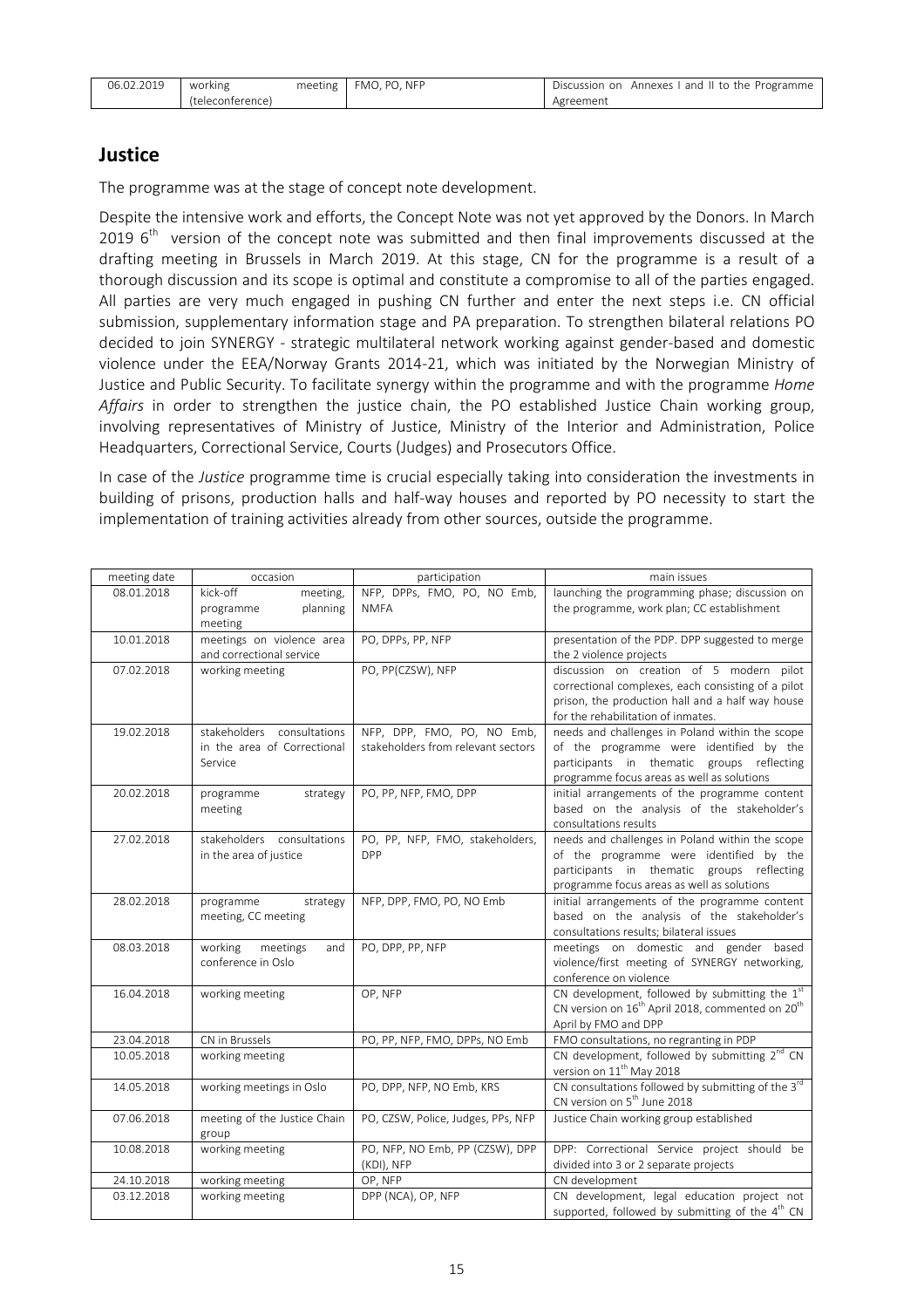|            |                                       |                                                            | version on 18 <sup>th</sup> December 2018 and FMO<br>comments on $17th$ January 2019 and DPPs<br>comments on 23 <sup>rd</sup> January 2019                                                                                                                         |
|------------|---------------------------------------|------------------------------------------------------------|--------------------------------------------------------------------------------------------------------------------------------------------------------------------------------------------------------------------------------------------------------------------|
| 14.01.2019 | working meeting                       | PO: MS&MSWIA, NFP                                          | joint actions that could be taken within both<br>program areas, CN negotiations to be finalised<br>soonest possible                                                                                                                                                |
| 25.01.2019 | Meeting of the Justice Chain<br>group | PO, CZSW, Police, Judges, MSWiA,<br>Project Promoters, NFP | time -the main risk in the programme, need to<br>finalise negotiations and implement; Prison<br>services engagement in domestic<br>violence<br>prevention activities; expanding<br>training<br>catalogue; further consultations on child friendly<br>hearing rooms |
| 22.02.2019 | working meeting                       | PO. NFP                                                    | CN development followed by submitting the 5th<br>CN version on 26 <sup>th</sup> February 2019 and DPPs<br>comments on 8 <sup>th</sup> March 2019                                                                                                                   |
| 12.03.2019 | drafting meeting, CC                  | PO, NFP, FMO, DPP                                          | FMO to send a list of issues to be adjusted and<br>possible timeline for what needs to be done by<br>whom before the agreement is signed.                                                                                                                          |

# **Home Affairs**

*Home Affairs* programme is at the initial PA preparation stage.

The stakeholders were concerned about possible overlaps of activities envisaged in the programme and those potentially falling under the funding umbrella of complementary funds such as the Internal Security Fund (ISF) or the Asylum, Migration and Integration Fund (AMIF). The main issues raised by the stakeholders have been transferred into predefined projects or initial schemes of open calls. The first draft of the CN have been submitted to the FMO in the beginning of April 2018.

Concept Note final version was submitted to Donors on January the 29<sup>th</sup>, 2019 gaining on February the 26<sup>th</sup> Donors' positive appraisal. Supplementary Information is being prepared and was sent to FMO on March the 29<sup>th</sup>, 2019. Programme expects PA signing in the first half of 2019.

| meeting date  | occasion                                     | participation                                                                    | main issues                                                                                                                     |
|---------------|----------------------------------------------|----------------------------------------------------------------------------------|---------------------------------------------------------------------------------------------------------------------------------|
| 08.01.2018    | kick-off meeting                             | NFP, OP, COPE, FMO                                                               | Information meeting about the scope and main<br>assumptions of the FMs                                                          |
| 09.01.2018    | programme<br>planning<br>meeting             | NFP, OP, COPE, FMO, DPPs                                                         | Discussion about the main assumptions of the<br>programme CC establishment                                                      |
| 9.01.2018     | CC                                           | NFP, OP, COPE, FMO, DPPs                                                         | adoption of rules of the CC                                                                                                     |
|               |                                              |                                                                                  |                                                                                                                                 |
| 01.03.2018    | stakeholders consultations                   | NFP, DPPs, FMO, PO, NO Emb,<br>stakeholders<br>potential<br>and<br>beneficiaries | needs and challenges in Poland within the scope of<br>the HA programme (identification of the gaps and<br>needs of the HA area) |
| 02.03.2018    | programme strategy meeting                   | NFP, OP, COPE, FMO, DPPs                                                         | stakeholders consultation conclusion adoption                                                                                   |
| 12.04.2018    | meeting with the PDPs'<br>beneficiaries      | Office for Foreigner, Police, SG                                                 | discussion on the PDPs, additional info delivered<br>by the beneficiaries                                                       |
| 17.04.2018    | meeting with<br><b>DSB</b><br>(PDP<br>CBRNE) | ABW, DSB, FFi, PO                                                                | Discussion on cooperation within PDP VI                                                                                         |
| 20.04.2018    | with the PDPs'<br>meeting<br>beneficiaries   | Police, NFP, PO                                                                  | discussion on the PDPs, additional info delivered<br>by the beneficiaries                                                       |
| 23.03.2018    | meeting                                      | NFP, PO                                                                          | Progress discussion, improvements within the CN<br>preparation process                                                          |
| 24-25.04.2018 | drafting meeting in Brussels                 | NFP, PO, COPE, DPPs, NO Emb                                                      | HA programme development                                                                                                        |
| 25.04.2018    | CC meeting                                   | NFP, PO, COPE, DPPs, NO Emb                                                      | programme development                                                                                                           |
| 6.06.2018     | teleconference                               | NFP, PO, FMO                                                                     | discussion of the FMO comments to the CN                                                                                        |
| 13.06.2018    | meeting on PDP CBRNE                         | DSB, FFI, NFP, PO, ABW                                                           | Discussion on cooperation and the scope of the<br>PDP VI                                                                        |
| 1.07.2018     | working meeting                              | NFP, PO, FMO, NO Emb                                                             | Discussion the progress within the programme                                                                                    |
| 5.09.2018     | teleconference                               | NFP, PO, FMO                                                                     | Discussion of the FMO comments to the CN                                                                                        |
| 11.09.2018    | working meeting                              | DSB, FFI, ABW, PO, COPE                                                          | Discussion on cooperation and the scope of the<br>PDP VI                                                                        |
| 8.10.2018     | working meeting                              | NFP, PO                                                                          | Progress discussion, improvements within the CN<br>preparation process                                                          |
| 7.11.2018     | working meeting                              | NFP, PO, FMO, NO Emb, Uds.C                                                      | discussion the progress within the programme and<br>additional info provided by the PO and Office for<br>Foreigners to the FMO  |
| 27.11.2018    | working meeting                              | DSB, FFI, NFP, PO, ABW, COPE                                                     | discussion on cooperation and the scope of the<br>PDP VI                                                                        |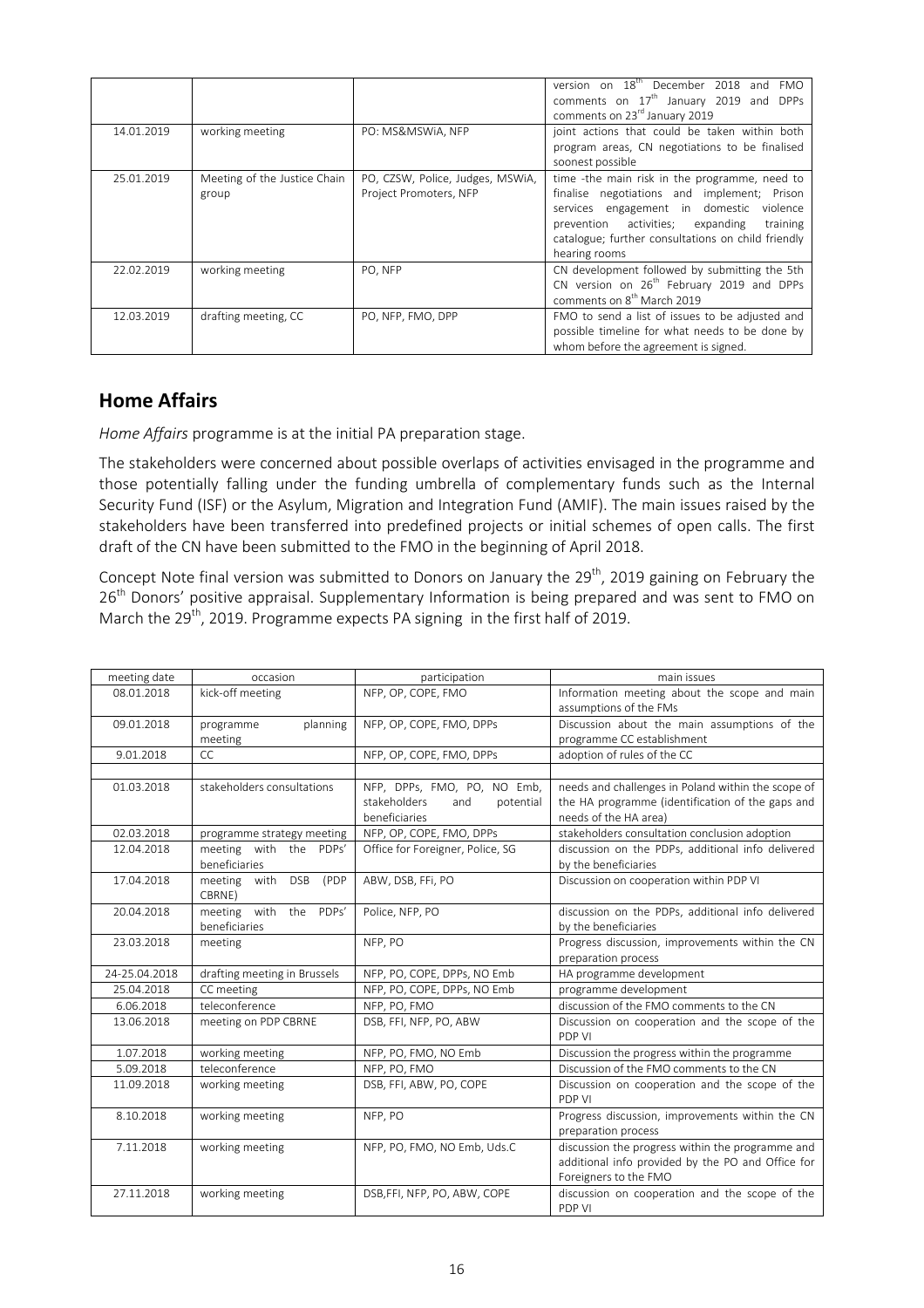| 6-7.02.2019 | meeting on PDP CBRNE | PO, COPE, ABW, NFP          | discussion on implementation arrangements |
|-------------|----------------------|-----------------------------|-------------------------------------------|
| 12.03.2019  | meeting on PDP I     | PO, COPE, Uds.C, NFP        | discussion on implementation arrangements |
| 13.03.2019  | meeting on PDP II    | PO, COPE, Police, NFP       | discussion on implementation arrangements |
| 19.03.2019  | CC meeting           | NFP, PO, COPE, DPPs, NO Emb | programme development                     |
| 28.03.2019  | meeting on PDP V     | PO, COPE, Border Guard, NFP | discussion on implementation arrangements |

# **Education**

Education programme enters the implementation phase after signing the PA on March  $8<sup>th</sup>$ , 2019.

In the reporting period the programme development has been finished. The Concept Note was elaborated by the Program Operator in close cooperation with the partners and was submitted officially to FMO on 6th July 2018. On September the  $24<sup>th</sup>$ , 2018 it received the positive Donors' appraisal and entered PA preparation phase. The launching event for the programme is planned for the April  $5<sup>th</sup>$ , 2019. First calls are to be announced April/May 2019.

| meeting date  | occasion                   | participation                    | main issues                                     |
|---------------|----------------------------|----------------------------------|-------------------------------------------------|
| 08-09.01.2018 | kick-off<br>meeting,       | PO, DPPs, FMO, Donor states      | milestones & stakeholders list elaborated. CC   |
|               | planning<br>programme      | embassies, NFP                   | establishment                                   |
|               | meeting                    |                                  |                                                 |
| 23.02.2018    | working meeting            | PO, NFP                          | initial arrangements to stakeholder mapping     |
| 27.02.2018    | stakeholders consultation  | PO, DPPs, FMO, NFP, Donor states | input to the results framework                  |
|               |                            | stakeholders<br>embassies.       |                                                 |
|               |                            | representing relevant sectors    |                                                 |
| 28.02.2018    | programme strategy meeting | PO, DPPs, FMO, NFP               |                                                 |
| 11.04.2018    | videoconference            | PO. DPPs. FMO. NFP               | results framework development                   |
| 18.10.2018    | videoconference            | PO, DPPs, FMO, NFP               | supplementary information development and       |
|               |                            |                                  | clarification, child welfare education included |
| 10.12.2018    | teleconference             | PO. FMO. NFP                     | draft annexes development and clarification     |
|               |                            |                                  | before its formal submission                    |

# **Environment, Energy and Climate Change**

Concept Note awaits approval by the Donors.

First version of the Concept Note was shared with the institutions involved on April 13<sup>th</sup>, 2018. Numerous discussions, during five drafting meetings, on the programme content and foreseen results led to the document improvements. Final version of the Concept Note was submitted to the FMO on 2<sup>nd</sup> April, 2019.

Programme Operator included and approved number of issues required by the FMO and DPPs, the major ones include: financial Instruments that Polish side decided to cover from national sources, changes in the budget allocation including increased allocation for cogeneration with substantial CO2 efficiency and decreased budget for thermomodernization of the buildings, setting ambitious CO2 reduction target, withdrawal of two pre-defined projects proposed by PO, including circular economy issues.

| meeting date  | occasion                     | participation                   | main issues                                      |
|---------------|------------------------------|---------------------------------|--------------------------------------------------|
| 08-09.01 2018 | Kick-off<br>and<br>programme | FMO, NO Emb, DPPs, PO, NFOS,    | launching the programming phase, discussion on   |
|               | planning meeting             | <b>NFP</b>                      | milestones, financial instruments, CO2 reduction |
|               |                              |                                 | ambitions, initial arrangements to stakeholder   |
|               |                              |                                 | mapping, CC establishment                        |
| 10.01.2018    | CC meeting                   | FMO, NO Emb, DPPs, PO, NFOS,    | organisation of the CC, plans for<br>bilateral   |
|               |                              | <b>NFP</b>                      | activities                                       |
| 08.03.2018    | strategy meeting             | FMO, NO Emb, DPPs, PO, NFOS,    | milestones and results framework development     |
|               |                              | <b>NFP</b>                      |                                                  |
| 09.05.2018    | drafting meeting             | FMO, NO Emb, DPPs, PO, NFOS,    | discussion on the needs analysis in CN, budget   |
|               |                              | <b>NFP</b>                      | allocations, financial Instruments               |
| 12.06.2018    | drafting meeting             | FMO, NO Emb, DPPs, PO, NFOS,    | CN development, issue of financial instruments   |
|               |                              | NFP.<br>Bank<br>for<br>European | run by European Bank for Reconstruction and      |
|               |                              | Reconstruction and Development  | Development                                      |
| 10.09.2018    | drafting meeting             | FMO, NO Emb, DPPs, PO, NFOS,    | development, Clean Air<br>CN.<br>programme       |
|               |                              | <b>NFP</b>                      | presentation, general outline<br>on financial    |
|               |                              |                                 | instruments financed from national sources       |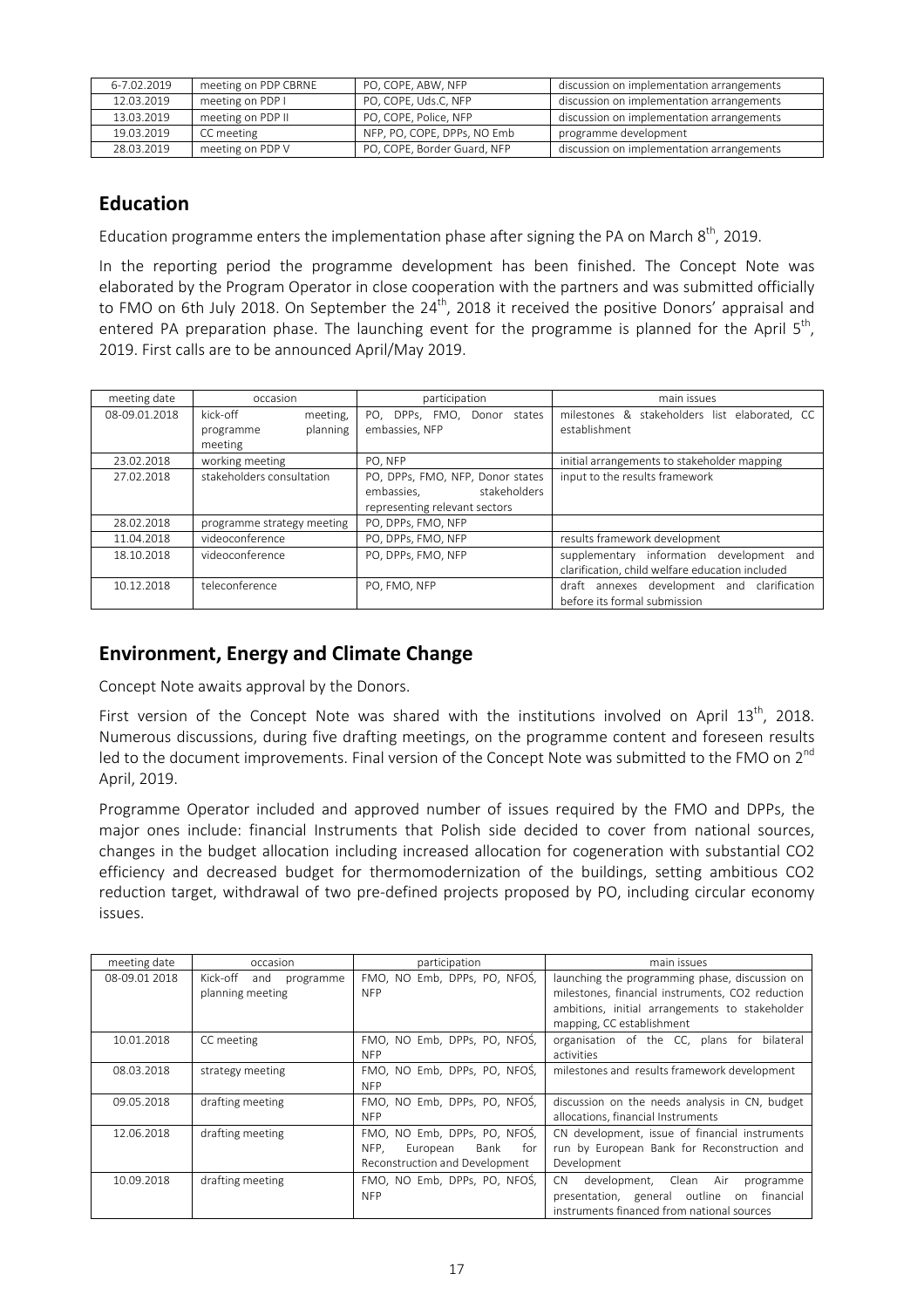| 11.09.2018    | CC meeting       |                                 | FMO, NO Emb, DPPs, PO, NFOS,   rules of procedure approval, discussion on Just |
|---------------|------------------|---------------------------------|--------------------------------------------------------------------------------|
|               |                  | <b>NFP</b>                      | Transition initiative                                                          |
| 05.12.2018    | drafting meeting | FMO, NO Emb, DPPs, PO, NFOS,    | CN development, PO and NFP standpoint on                                       |
|               |                  | NFP, Polish Academy of Science, | Bank for Reconstruction<br>European<br>and                                     |
|               |                  | Chamber of Commerce Polish      | Development proposal, national co-financing at                                 |
|               |                  | District Heating                | programme level                                                                |
| 13.12.2018    | teleconference   | FMO. NO Emb. DPPs. PO. NFOS.    | set-up deadlines for CN comments, timing for                                   |
|               |                  | <b>NFP</b>                      | next drafting meeting                                                          |
| 24-25.01.2019 | drafting meeting | FMO. NO Emb. DPPs. PO. NFOS.    | budget, modalities, Result Framework, financial                                |
|               |                  | <b>NFP</b>                      | instruments, PDPs, bilateral ambitions, milestones                             |

# **Culture**

Culture programme is at the initial PA phase.

First version of the Concept Note was shared with the institutions involved on February the 26<sup>th</sup>, 2018. Numerous discussions on the programme content and foreseen results led to the document improvement, so that the draft concept note was eventually given the green light by the FMO Programme Committee and could be officially presented to the FMO on December the  $4<sup>th</sup>$ , 2018. The positive Donor assessment was made on March  $21<sup>st</sup>$  2019. Supplementary information needed for the Programme Agreement drafting is being prepared.

Main issues that required deeper insight was a predefined project on Jewish cultural heritage, focus of the infrastructure projects (including support for non-historical infrastructure or construction work in new buildings), split between hard and soft measures, selection procedure, assessment criteria, results framework, co-financing at project level, key-words definitions ("local monument" for instance).

Here the time factor is crucial. The investment projects need time for the implementation, the predefined project POLIN (with the allocation of EUR M 10) requires a numerous activities to be delivered.

| meeting date  | occasion                                                       | participation                                                                                                                                                          | main issues                                                                                                                                                                                      |
|---------------|----------------------------------------------------------------|------------------------------------------------------------------------------------------------------------------------------------------------------------------------|--------------------------------------------------------------------------------------------------------------------------------------------------------------------------------------------------|
| 08.01.2018    | kick-off<br>meeting<br>and<br>planning<br>programme<br>meeting | NFP, DPPs, FMO, PO, NO Emb,<br><b>NMFA</b>                                                                                                                             | launching the programming phase, presentation<br>and discussion on the programme, milestones and<br>work plan                                                                                    |
| 09.01.2018    | planning<br>programme<br>meeting                               | NFP, DPPs, FMO, PO                                                                                                                                                     | initial arrangements to stakeholder mapping,<br>milestone plan and programme strategy meeting;<br>CC establishment                                                                               |
| 07.02.2018    | stakeholders consultations                                     | NFP, DPPs, FMO, PO, NO Emb,<br>stakeholders from various sectors:<br>museums, heritage<br>protection<br>entities, artists associations, artistic<br>education entities | needs and challenges in Poland within the scope of<br>the programme were identified by the participants<br>in different thematic groups reflecting programme<br>focus areas as well as solutions |
| 08.03.2018    | strategy<br>programme<br>meeting                               | NFP, DPPs, FMO, PO, NO Emb                                                                                                                                             | initial arrangements of the programme content<br>based on the analysis of the stakeholder's<br>consultations results, defining challenges                                                        |
| 13.03.2018    | working meeting                                                | PO, NFP, NO Emb                                                                                                                                                        | POLIN predefined project                                                                                                                                                                         |
| 22.03.2018    | high-level meeting                                             | PM dep. P.Gliński<br>Min. J.Kwieciński                                                                                                                                 | POLIN predefined project: defining challenges                                                                                                                                                    |
| 23.03.2018    | 1st CC in Warsaw                                               | PO, DPPs, NFP, FMO                                                                                                                                                     | challenges to be addressed after first CN draft                                                                                                                                                  |
| 22.05.2018    | high-level meeting                                             | Min. J.Kwieciński<br>HE O.Myklebust                                                                                                                                    | POLIN predefined project set-up                                                                                                                                                                  |
| 24.05.2018    | drafting meeting                                               | OP, NFP, FMO, NO Emb                                                                                                                                                   | CN development                                                                                                                                                                                   |
| 19.10.2018    | $2nd$ CC in Oslo                                               | PO, DPPs, NFP, FMO                                                                                                                                                     | CN development                                                                                                                                                                                   |
| 06-07.12.2018 | 3 <sup>rd</sup> CC in Kraków                                   | PO, DPPs, NFP, FMO                                                                                                                                                     | CN development                                                                                                                                                                                   |

All above mentioned programmes have their own individual implementation schedule and plans regarding the launching of the programme activities.

Information on the programmes operated by the Donor side.

# **Social Dialogue – Decent Work**

In line with the Article 6.13 of the Regulation, *Social Dialog - Decent Work* Programme is implemented directly by the FMO. The Innovation Norway has been appointed as a Fund Operator for that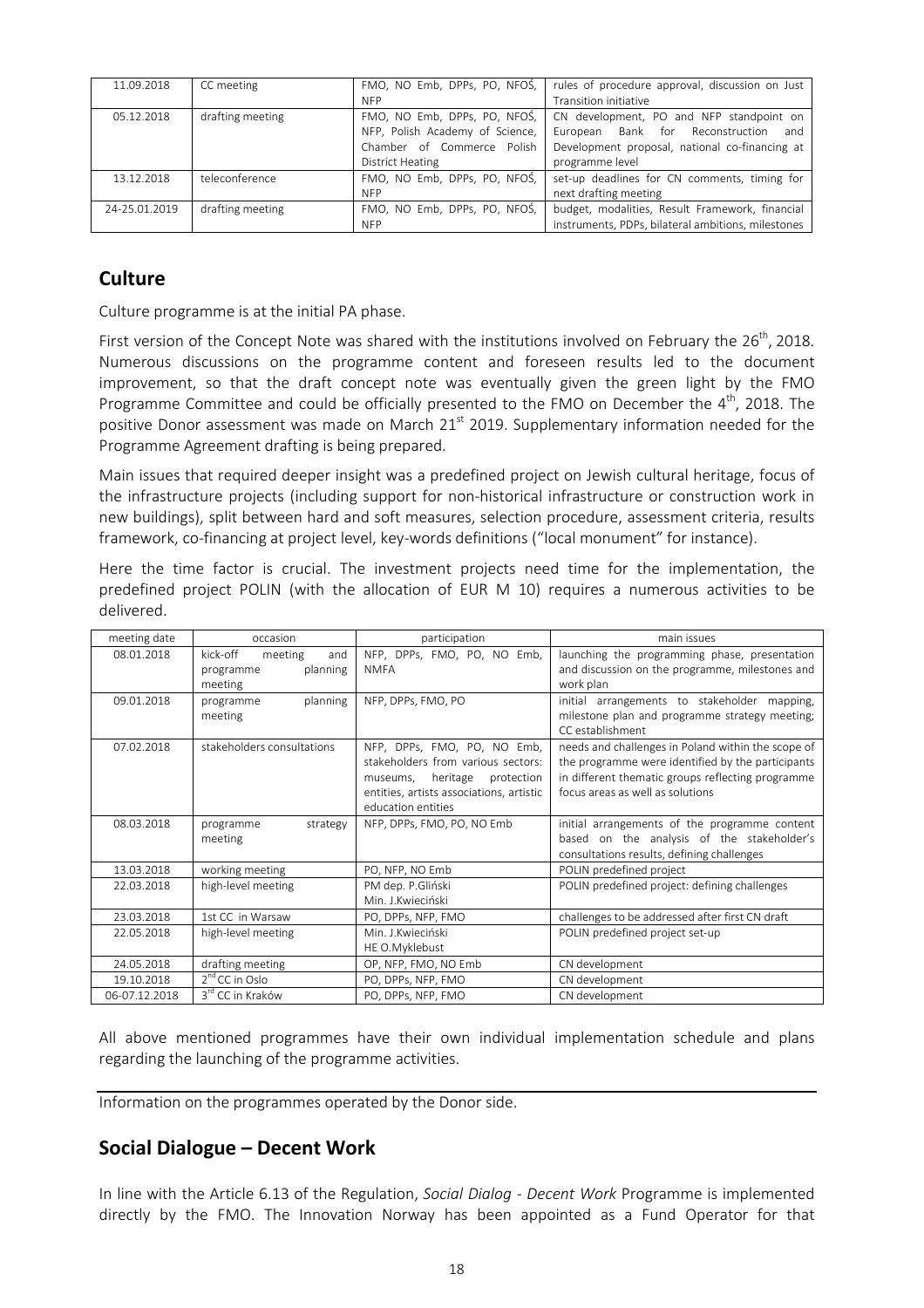Programme. The Programme is implemented through projects chosen within the open all as well as through pre-defined projects.

Currently the open call has been closed and the applications submitted by 11 beneficiary countries are under assessment. In Poland 22 entities applied for support within this area and requested support constitutes almost EUR Mln 4.

Two predefined projects are included in the MoU under *Social Dialog - Decent Work* Programme. The first one is being elaborated by the Chief Labour Inspectorate with potential involvement of the Norwegian Labour Inspectorate. Description of the planned project scope along with the invitation to accomplish it with bilateral initiatives has been sent to the Norwegian partner on  $17<sup>th</sup>$  May 2019.

The second project is developed by the Ministry of Family, Labour and Social Policy. At the moment the project promoter is exploring the new possibility to implement the project in partnership with Norwegian institution after unsuccessful effort to establish cooperation with Norwegian Ministry of Labour and Social Affairs. In the nearest future the Ministry plans to send a scope of the project in order to find the most suitable institution on Norwegian side which is to implement planned activities in a bilateral formula.

# **Civil Society**

The MoU established allocation of EUR Mln 30 for the Active Citizens Fund (ACF) National in Poland and EUR Mln 23 for the ACF Regional under the Civil Society programme, with FMO as Programme Operator.

On 19<sup>th</sup> February 2018, an open tender for the role of Fund Operator of ACF National was launched. As a result of the procedure set in ToR, the donor states have chosen to appoint the Fund Operator for ACF National programme in Poland – the Stefan Batory Foundation, in consortium with Unit for Social Innovation and Research "Shipyard" and the Academy of Civic Organisations Foundation (FAOO). The selected Fund Operator with FMO is now proceeding with the programme development process.

On 26<sup>th</sup> November 2018, an open tender for the role of Fund Operator of ACF Regional was launched. According to the set procedures, the final deadline for bids expires on the  $4<sup>th</sup>$  June 2019.

# **Fund for Regional Cooperation**

The Fund for Regional Cooperation supports projects addressing common European challenges through regional cross-border and transnational cooperation in the form of knowledge sharing, exchange of good practice and capacity building across within the following priority sectors:

- Innovation, Research, Education and Competitiveness;
- Social Inclusion, Youth Employment and Poverty Reduction;
- Environment, Energy, Climate Change and Low Carbon Economy;
- Culture, Civil Society, Good Governance and Fundamental Rights and Freedoms;
- Justice and Home Affairs.

The projects foreseen within the fund must be regional cross-border or transnational in nature and involve partners from beneficiary countries, neighboring countries and EEA EFTA countries.

The Fund operates on the basis of calls designed and launched by the EEA EFTA countries with support from their secretariat the FMO. The FMO implements the Fund with assistance of the fund operator, a consortium consisting of Ecorys Polska and JCP.

The total amount of the fund is EUR Mln 31.89, of which EUR Mln 15 was made available for the first call for proposals announced in January 2018. The 700 project proposals has been submitted in June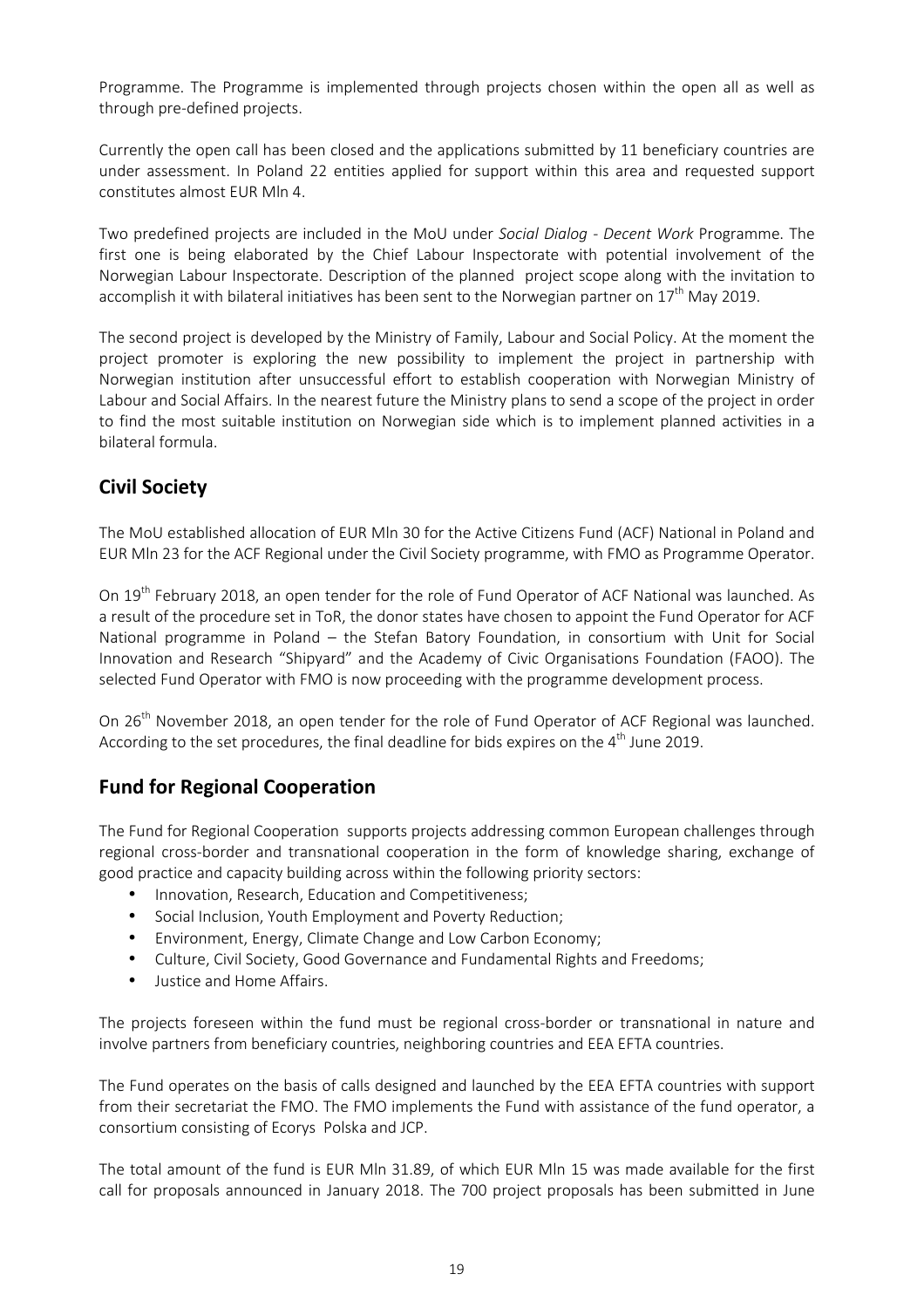2018. After 10 months of assessment by the EEA EFTA states, 42 out of 700 projects proposals submitted were shortlisted.

## 4.2 How MoU special concerns and/or conditions set in the programme agreements have been addressed in programme design or implementation

All requirements specified in the MoU (the special concerns) have been included in the programmes Concept Notes or addressed adequately. Detailed reference in the table below.

| programme                                 | MoU special concerns                                                                                                                                                                                                                                                                                                                             | special concerns reference / application in the programme                                                                                                                                                                                                                                                                                                                                                                                                                                                                                                                                                                                                                                                                                                                                                                                                                                                                                                                                                                                                                                                                                                                              |  |
|-------------------------------------------|--------------------------------------------------------------------------------------------------------------------------------------------------------------------------------------------------------------------------------------------------------------------------------------------------------------------------------------------------|----------------------------------------------------------------------------------------------------------------------------------------------------------------------------------------------------------------------------------------------------------------------------------------------------------------------------------------------------------------------------------------------------------------------------------------------------------------------------------------------------------------------------------------------------------------------------------------------------------------------------------------------------------------------------------------------------------------------------------------------------------------------------------------------------------------------------------------------------------------------------------------------------------------------------------------------------------------------------------------------------------------------------------------------------------------------------------------------------------------------------------------------------------------------------------------|--|
| Business Development, Innovation and SMEs | The programme shall address Green Industry Innovation and Blue<br>Growth. The programme shall also address Welfare Technology or<br>Ambient Assisted Living to be further defined during the concept note<br>phase.                                                                                                                              | applied in the Concept Note (Outcome 1 - open calls)                                                                                                                                                                                                                                                                                                                                                                                                                                                                                                                                                                                                                                                                                                                                                                                                                                                                                                                                                                                                                                                                                                                                   |  |
|                                           | The programme shall include a small grant scheme targeting female<br>entrepreneurs.                                                                                                                                                                                                                                                              | applied in the Concept Note (Outcome 1 - open calls)                                                                                                                                                                                                                                                                                                                                                                                                                                                                                                                                                                                                                                                                                                                                                                                                                                                                                                                                                                                                                                                                                                                                   |  |
|                                           | The possibility of using financial instruments shall be explored when<br>developing the concept note.                                                                                                                                                                                                                                            | addressed in the Concept Note. The PO, FMO, DPP and NFP have<br>assessed the possibility of using a financial instrument. This has been<br>done in written, in a dedicated meeting to the issues on 8 June 2018<br>and in the concept note. The issue was also discussed in the Annual<br>Meeting on 12 September 2018 during which it was reiterated by the<br>Polish side that using<br>financial instruments in the business<br>development sector would be challenging in terms of receiving good<br>results in the field of both energy and business, as well as in terms of<br>realization<br>of<br>bilateral<br>ambitions.<br>In the PO thorough analysis, several problems with implementing<br>financial instruments has been highlighted. DPP - Innovation Norway<br>supports PARP's assessment based on knowledge and experience from<br>implementation of the second edition of Norway Grants Programme in<br>Poland in years 2009-2014. The conclusion is that using the financial<br>instruments in this Programme is not recommended as it is not an<br>appropriate tool to achieve the set goal: increased value creation and<br>sustainable growth among Polish SMEs. |  |
|                                           | The possibility of pre-defining project(s) shall be explored when<br>developing the concept note including in areas related to research.                                                                                                                                                                                                         | addressed in the Concept Note. The Agency together with the NFP<br>analysed the project that had been considered at the previous stage<br>for the NFM 2014-2021 preparations and negotiations with the<br>Norwegian partners. It has been decided not to develop further the<br>concept of this project in the Business Programme as similar initiative<br>has been proposed after stakeholders consultation in Research<br>Programme being more appropriate to address the area of effective<br>use and capacity development of research infrastructure as well as<br>creating bridge between science and business.                                                                                                                                                                                                                                                                                                                                                                                                                                                                                                                                                                   |  |
| Research                                  | The programme shall, inter alia, include support to research in the<br>following areas: polar research, research on carbon capture and storage<br>(CCS) and social sciences.                                                                                                                                                                     | applied in the Concept Note and supplementary Information. 1. polar<br>research shall be supported in the core call (GRIEG) in the Basic<br>Research Programme. 2. separate call regarding CCS shall be<br>announced under the Applied Basic Research. 3. social sciences will be<br>supported in the core calls in both research components (GRIEG in<br>Basic Research and POLNOR in Applied Research) and in the IdeLab call<br>under Basic Research                                                                                                                                                                                                                                                                                                                                                                                                                                                                                                                                                                                                                                                                                                                                |  |
|                                           | The programme shall support basic research (40% of the total eligible<br>expenditure) and applied research (60% of the total eligible expenditure)<br>selected on the basis of research excellence.                                                                                                                                              | implementation of the programme is divided into two components:<br>basic and applied research implemented by two institutions: National<br>Science Centre and National Centre for Research and Development<br>accordingly. Consequently two respective PAs are to be signed                                                                                                                                                                                                                                                                                                                                                                                                                                                                                                                                                                                                                                                                                                                                                                                                                                                                                                            |  |
|                                           | The programme shall include a small grant scheme for female<br>researchers.                                                                                                                                                                                                                                                                      | applied in the Concept Note (output 2.3. in Applied Research<br>Programme)                                                                                                                                                                                                                                                                                                                                                                                                                                                                                                                                                                                                                                                                                                                                                                                                                                                                                                                                                                                                                                                                                                             |  |
|                                           | At least 10% of the total eligible expenditure shall be set aside for a<br>separate open call for research in CCS.                                                                                                                                                                                                                               | applied in the Concept Note (output 2.5 in Applied Research<br>Programme)                                                                                                                                                                                                                                                                                                                                                                                                                                                                                                                                                                                                                                                                                                                                                                                                                                                                                                                                                                                                                                                                                                              |  |
|                                           | The details of cooperation between the National Science Centre<br>(Programme Operator) and the National Centre for Research and<br>Development and the specific roles and responsibilities shall be defined<br>during the concept note phase.                                                                                                    | cooperation between both institution has been addressed in the CN<br>and developed in the supplementary information phase                                                                                                                                                                                                                                                                                                                                                                                                                                                                                                                                                                                                                                                                                                                                                                                                                                                                                                                                                                                                                                                              |  |
|                                           | The possibility of pre-defining project(s) shall be explored during the<br>concept note phase.                                                                                                                                                                                                                                                   | no predefined projects foreseen in the programme                                                                                                                                                                                                                                                                                                                                                                                                                                                                                                                                                                                                                                                                                                                                                                                                                                                                                                                                                                                                                                                                                                                                       |  |
|                                           | The programme shall focus on reducing social inequalities in health and<br>include measures that address telemedicine and e-health policy, healthy<br>lifestyle of children and youth and community based care for mental<br>health.                                                                                                             | applied in the Concept Note in the form of predefined project to be<br>implemented: one on telemedicine and e-health and the other on<br>healthy life style, including mental health                                                                                                                                                                                                                                                                                                                                                                                                                                                                                                                                                                                                                                                                                                                                                                                                                                                                                                                                                                                                   |  |
| Health                                    | No more than 50% of the total eligible expenditure of the programme<br>shall be available for infrastructure (hard measures).                                                                                                                                                                                                                    | applied in the Concept Note in the call requirements; predefined<br>projects do not entail hard measures                                                                                                                                                                                                                                                                                                                                                                                                                                                                                                                                                                                                                                                                                                                                                                                                                                                                                                                                                                                                                                                                               |  |
|                                           | The possibility of pre-defining project(s) shall be explored during the<br>concept note phase.                                                                                                                                                                                                                                                   | applied in the Concept Note - 2 predefined projects envisaged                                                                                                                                                                                                                                                                                                                                                                                                                                                                                                                                                                                                                                                                                                                                                                                                                                                                                                                                                                                                                                                                                                                          |  |
| Development<br>Local                      | The programme shall ensure a systemic approach to local development<br>and poverty reduction and may inter alia include measures in energy,<br>environment, SMEs, business, education, housing improvement,<br>employment, health components, transport management systems,<br>public administration reform and support to local administration. | applied in the Concept Note (outcome 1)                                                                                                                                                                                                                                                                                                                                                                                                                                                                                                                                                                                                                                                                                                                                                                                                                                                                                                                                                                                                                                                                                                                                                |  |
|                                           | There is an ambition that at least 40% of the total eligible expenditure of<br>the programme shall be available for soft measures. All projects selected<br>under the open call should include soft measures.                                                                                                                                    | applied in the Concept Note (outcomes 1 and 2)                                                                                                                                                                                                                                                                                                                                                                                                                                                                                                                                                                                                                                                                                                                                                                                                                                                                                                                                                                                                                                                                                                                                         |  |
|                                           | The possibility of pre-defining project(s) with the Association of Polish                                                                                                                                                                                                                                                                        | applied in the Concept Note (outcome 2)                                                                                                                                                                                                                                                                                                                                                                                                                                                                                                                                                                                                                                                                                                                                                                                                                                                                                                                                                                                                                                                                                                                                                |  |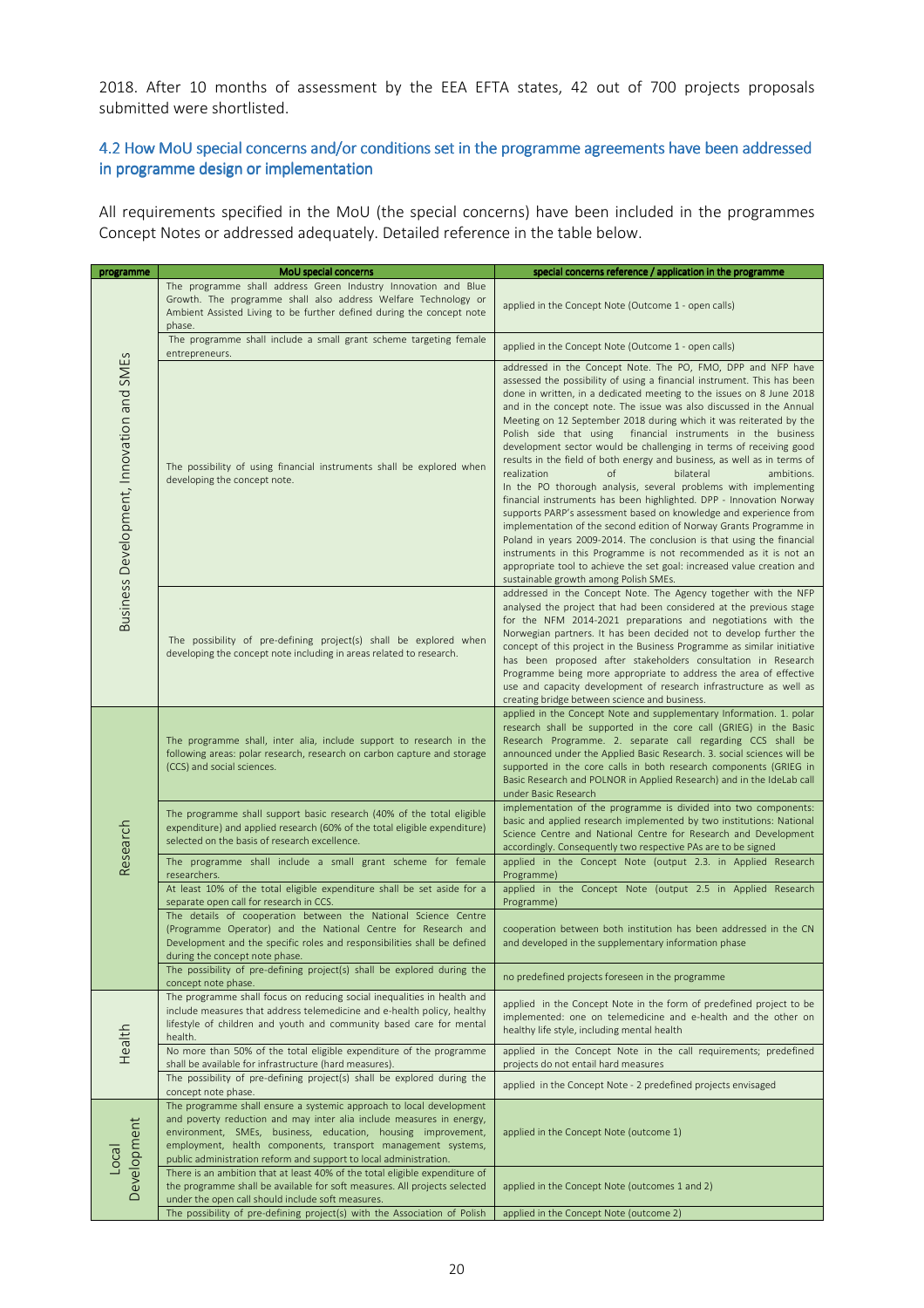|              | Cities, the Norwegian Association of Local and Regional Authorities (KS)<br>and the Organisation for Economic Cooperation and Development                                                                                                                                                                                                                                                                |                                                                                                                                                                                                                                                                                                                                                                                                                                |
|--------------|----------------------------------------------------------------------------------------------------------------------------------------------------------------------------------------------------------------------------------------------------------------------------------------------------------------------------------------------------------------------------------------------------------|--------------------------------------------------------------------------------------------------------------------------------------------------------------------------------------------------------------------------------------------------------------------------------------------------------------------------------------------------------------------------------------------------------------------------------|
|              | (OECD) shall be explored when developing the concept note.<br>The programme will focus under the programme area 'Effectiveness and<br>Efficiency of the Judicial System, Strengthening rule of law' on; 1)<br>European judicial culture, aimed at implementing European standard on<br>Effectiveness, Efficiency, Independency and Quality 2) Child friendly<br>justice, and 3) Efficient justice chain. | applied in the Concept Note (outcomes, activities, 2 predefined<br>projects, open call projects envisaged)                                                                                                                                                                                                                                                                                                                     |
| Justice      | Cooperation with the National Council of the Judiciary shall be explored<br>under program area 'Effectiveness and Efficiency of the Judicial System,<br>Strengthening Rule of Law'.                                                                                                                                                                                                                      | possibility of cooperation has been explored, the Council will not be a<br>partner in pre-defined projects, other kinds of cooperation in the<br>implementation phase of the programme however might be<br>considered                                                                                                                                                                                                          |
|              | The programme will strengthen the implementation of agreements on<br>the transfer of sentenced persons and EU framework decisions.                                                                                                                                                                                                                                                                       | parties intend to work towards bilateral agreement on transfer of<br>sentenced persons - declared in the current Concept Note version                                                                                                                                                                                                                                                                                          |
|              | Under the programme area 'Domestic and Gender-based Violence' a<br>pre-defined project shall be identified in the concept note. The pre-<br>defined project shall focus on implementation of relevant international<br>conventions, agreements and standards.                                                                                                                                            | applied in the Concept Note -2 predefined projects envisaged, both<br>comply with the recommendations included in the Council of Europe<br>Convention on preventing and combating violence against women and<br>domestic violence                                                                                                                                                                                              |
|              | International organisations with special competence shall be involved in<br>the preparation of the programme. The role of such organisations in the<br>pre-defined projects shall be defined in the concept note.                                                                                                                                                                                        | applied in the Concept Note: the Fundamental Rights Agency<br>expressed their willingness to cooperate, the cooperation with the<br>European Programme for Human Rights Education for Legal<br>Professionals (HELP), initiated in previous perspective of Norway<br>Grants will be continued                                                                                                                                   |
|              | In developing the concept note and during the implementation of the<br>programme, the Programme Operator shall seek to ensure synergies<br>within this programme, and with the programme Home Affairs in order<br>to strengthen the justice chain.                                                                                                                                                       | applied in the Concept Note: Justice chain working group has been<br>established, participation of a representative of the Ministry of the<br>Interior and Administration in the Justice chain working group and also<br>in the meetings of the Cooperation Committee                                                                                                                                                          |
|              | There is an ambition to have no more than 60% of the total eligible<br>expenditure of the programme available for infrastructure (hard<br>measures). The maximum level of funding available for infrastructure<br>(hard measures) shall be identified in the concept note.                                                                                                                               | applied in the Concept Note: funding of infrastructure (hard measures)<br>is foreseen only within one pre-defined project - Improved correctional<br>services                                                                                                                                                                                                                                                                  |
|              | The possibility of pre-defining further project(s) focused on inter alia<br>mediation, legal education and human rights shall be explored during the<br>concept note phase.                                                                                                                                                                                                                              | applied in the Concept Note: predefined project regarding human<br>rights, open calls/small grant scheme regarding mediation; legal<br>education project is considered by FMO and DPP outside the remit of<br>Programme Area 21                                                                                                                                                                                                |
|              | The programme shall include measures which focus on support to<br>voluntary returns and support and services to unaccompanied minor<br>asylum seekers and other vulnerable groups.                                                                                                                                                                                                                       | applied in the Concept Note: predefined project as well as the open<br>call procedure within the Asylum and Migration PA (additional points in<br>the competitive procedure)                                                                                                                                                                                                                                                   |
|              | The programme shall include measures to improve investigation capacity<br>and to enhance the capacity to work with international organizations as<br>Europol, Eurojust, Interpol and Frontex.                                                                                                                                                                                                            | applied in the Concept Note: predefined projects no. II and IV and the<br>open call procedure                                                                                                                                                                                                                                                                                                                                  |
|              | No more than 60% of the total eligible expenditure of the programme<br>shall be available for infrastructure (hard measures).                                                                                                                                                                                                                                                                            | PO will ensure that ratio. Proportion will be maintained at the level of<br>the entire programme. The condition has been taken into<br>consideration in the PDPs' budget                                                                                                                                                                                                                                                       |
| Home Affairs | A pre-defined project on strengthening CBRNE safety and security (and<br>combatting hybrid threats), with DSB as donor project partner, shall be<br>explored during the concept note phase.                                                                                                                                                                                                              | applied in the Concept Note: PDP VI related to the PA 23; details have<br>been agreed between the DSB, Norwegian Defence Research<br>Establishment (FFI) and the Polish Internal Security Agency                                                                                                                                                                                                                               |
|              | The details of cooperation between the Ministry of Interior and<br>Administration (Programme Operator) and the European Projects<br>Implementation Centre and the specific roles and responsibilities shall be<br>defined during the concept note phase.                                                                                                                                                 | initial agreement between MI&A and EPIC was signed June the 6th,<br>2018. The final agreement will be signed after Programme Agreement<br>conclusion; the general idea of the role division is based on the<br>entities' merits responsibility                                                                                                                                                                                 |
|              | In developing the concept note and during the implementation of the<br>programme, the Programme Operator shall seek to ensure synergies<br>with the programme Justice in order to strengthen the justice chain.                                                                                                                                                                                          | The Ministry of Interior and Administration will cooperate with the<br>Polish Ministry of Justice (the PO for the Justice Programme) and other<br>institutions involved in the Programme Justice (e.g. Ministry of Family,<br>Labour and Social Policy) on such issues as those linked to gender-<br>based violence and domestic violence. The MI&A is a member of the<br>working group established by the Ministry of Justice |
| Education    | The programme shall include, inter alia, mobility in higher education,<br>apprenticeships, institutional cooperation, and inclusive education (for<br>e.g. disabled and intercultural students).                                                                                                                                                                                                         | applied in the Concept Note (outcomes, activities, open call projects<br>envisaged)                                                                                                                                                                                                                                                                                                                                            |
|              | No less than 72% of the total eligible expenditure shall be allocated to                                                                                                                                                                                                                                                                                                                                 | applied in the Concept Note (outcomes 3 and 4, six open calls and are                                                                                                                                                                                                                                                                                                                                                          |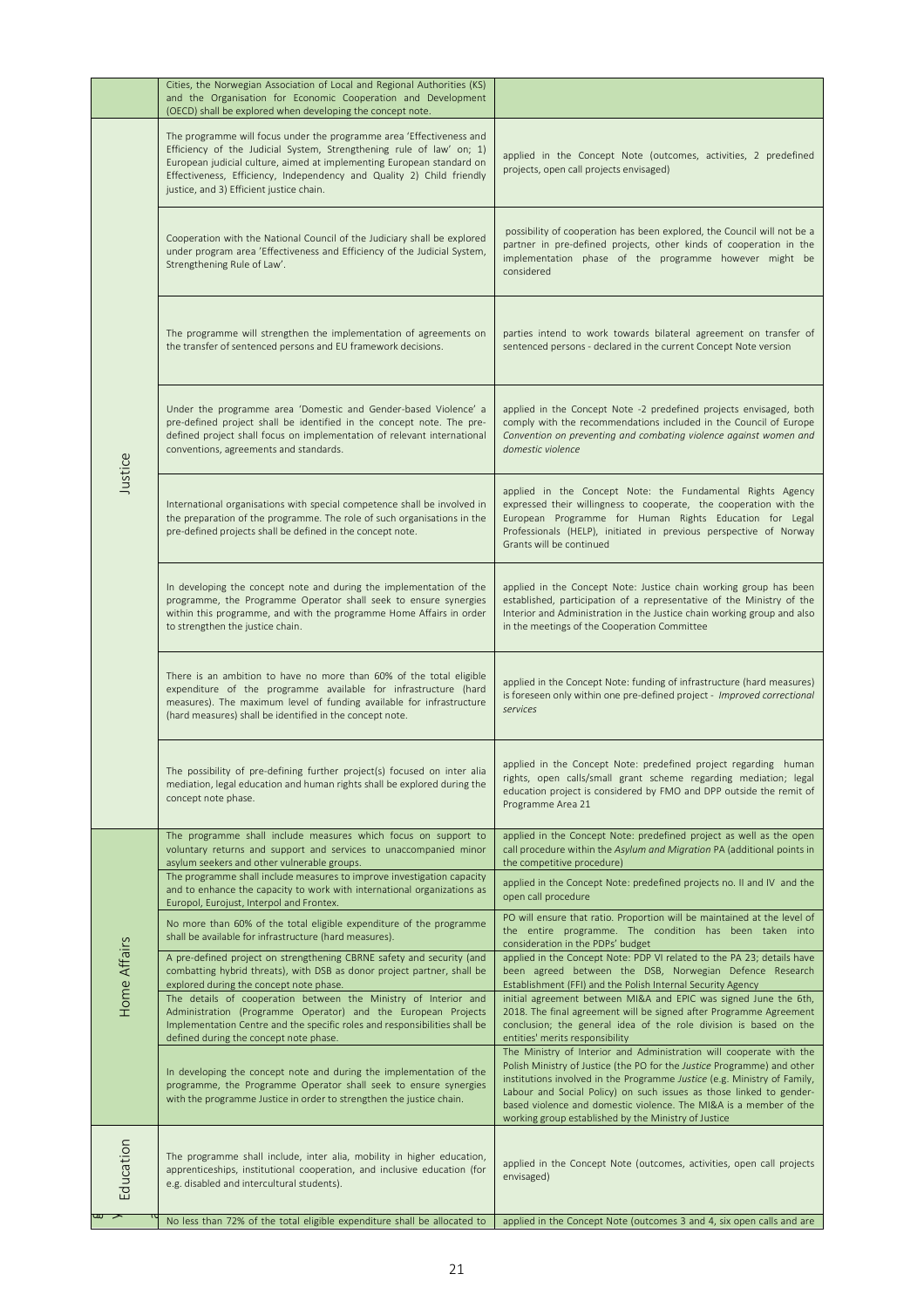|         | the programme area 'Renewable Energy, Energy Efficiency, Energy<br>Security'.                                                                                                                                                                                                                                                                                                                                     | envisaged)                                                                                                                                                                                                                      |  |
|---------|-------------------------------------------------------------------------------------------------------------------------------------------------------------------------------------------------------------------------------------------------------------------------------------------------------------------------------------------------------------------------------------------------------------------|---------------------------------------------------------------------------------------------------------------------------------------------------------------------------------------------------------------------------------|--|
|         | Approximately 19% of the total eligible expenditure shall be allocated to<br>the programme area 'Climate Change Mitigation and Adaptation'.                                                                                                                                                                                                                                                                       | applied in the Concept Note (outcome 1, open call is envisaged)                                                                                                                                                                 |  |
|         | Approximately 9% of the total eligible expenditure shall be allocated to<br>the programme area 'Environment and Ecosystems'.                                                                                                                                                                                                                                                                                      | applied in the Concept Note (outcome 2, open call is envisaged)                                                                                                                                                                 |  |
|         | The possibility of using financial instruments shall be explored when<br>developing the concept note.                                                                                                                                                                                                                                                                                                             | applied in the Concept Note (outcomes 3 and 4). financical instruments<br>are financed from national sources.                                                                                                                   |  |
|         | Special concern shall be given to achieving significant and cost-efficient<br>reductions of greenhouse gas emissions.                                                                                                                                                                                                                                                                                             | applied in the Concept Note (outcomes 3 and 4)                                                                                                                                                                                  |  |
|         | Special concern shall be given to hydroelectric power and geothermal<br>energy as sources of renewable energy.                                                                                                                                                                                                                                                                                                    | applied in the Concept Note (outcomes 3 and 4)                                                                                                                                                                                  |  |
|         | The National Fund for Environmental Protection and Water Management<br>shall be actively involved in and effectively contributing to the<br>development and implementation of the programme. The details of<br>cooperation between the Ministry of Environment (Programme<br>Operator) and the National Fund for Environmental Protection and<br>Water Management shall be defined during the concept note phase. | applied in the Concept Note which is elaborated in cooperation<br>between Ministry of Environment and National Fund for Environment<br>Protection. Details of cooperation shall be provided in the<br>supplementary information |  |
|         | The possibility of pre-defining project(s) shall be explored when<br>developing the concept note.                                                                                                                                                                                                                                                                                                                 | applied in the Concept Note, the possibility of few pre-defining<br>projects have been discussed                                                                                                                                |  |
| Culture | The programme shall focus on the role that culture and cultural heritage<br>play in local and regional development including emphasis on<br>employment, cultural entrepreneurship and vocational training.                                                                                                                                                                                                        | applied in the Concept Note (outcomes, activities, open call projects<br>envisaged)                                                                                                                                             |  |
|         | No more than 60% of the total eligible expenditure of the programme<br>shall be available for infrastructure (hard measures).                                                                                                                                                                                                                                                                                     | applied in the Concept Note (outcome 1 - open call)                                                                                                                                                                             |  |
|         | At least 14% of the total eligible expenditure shall be set aside for<br>cultural cooperation and exchange between the Donor States and<br>Poland.                                                                                                                                                                                                                                                                | applied in the Concept Note (outcome 2 - open call)                                                                                                                                                                             |  |
|         | The Programme shall include activities and initiatives in arts and culture<br>that explicitly encourage the inclusion of ethnic and national minorities.                                                                                                                                                                                                                                                          | applied in the Concept Note (3 outcomes)                                                                                                                                                                                        |  |
|         | The possibility of pre-defining further project(s) could be explored when<br>developing the concept note.                                                                                                                                                                                                                                                                                                         | no additional predefined project envisaged so far                                                                                                                                                                               |  |

Donors did not impose any conditions in the *Education* Programme Agreement. *Local Development* programme is to be launched in April. Polish Focal Point shall ensure fulfilment of the conditions set in the PA and report it at the later stage.

As other programmes did not enter PA signing phase, the report shall not refer to the conditions.

### 4.3 Challenges faced related to absorption/disbursements, with implemented/planned solutions

Polish Focal Point shared with Donors' time schedule of programmes implementation<sup>5</sup> - an actual model presenting all the stages which are really necessary to implement the programmes successfully and which are still doable within the given framework, assuming the engagement of all entities and provision of adequate risk management policy. Hitherto CN arrangements show clearly that each programme schedule is tight and requires prompt implementation.



programme agreement

l

open call set-up (to be agreed with DPP)

open call /application submission

appraisal / assessment / evaluation

 $^5$  NFP letter of February 12<sup>th</sup>, 2019; DPT-VII.7021.14.2019.AK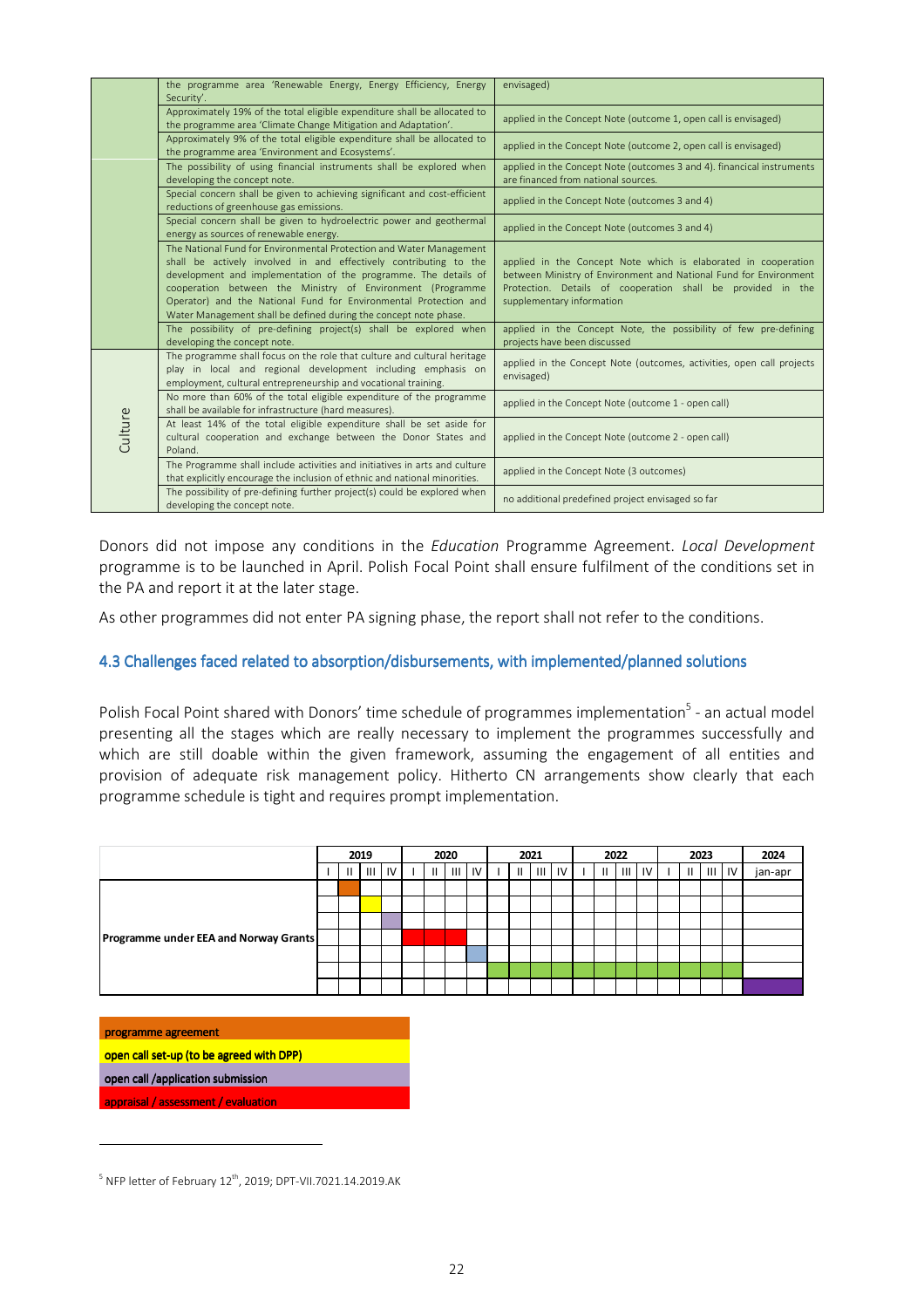final settlements/savings management

It is crucial for the EEA and Norway Grants 2014-2021 to come into the next phase, to sum up the current stage of programming period in Poland and indicate next steps, inevitable for achieving the goals of economic and social development as well as bilateral relations strengthening, set at MoU signed at the end of 2017. It becomes necessary to sign the Programme Agreements with the Donors for all of the Programmes in Poland by the half of 2019, at latest.

The schedule means that according to our analysis the current perspective of EEA and Norway Grants would be divided into the programming period (2014-2019) and the implementation period (2019- 2024) – each lasting around 5 years. The general public is waiting anxiously for the calls. The predefined project promoters are ready to start project activities. The good image of EEA and Norway Grants in Poland is a very important asset to build the current activities on.

The individual risk analyses for the programmes constitutes an attachment to the Strategic report, nevertheless National Focal Point, basing on both the experience taken out of the previous perspectives of EEA and Norway Grants in Poland as well as the current status of programming period in relation to the scope of the programmes, identified key risk factors and challenges influencing each of the programmes implementation stage and achievements foreseen:

## 1. Programme agreement (by half of 2019)

PA signing can be challenging in case of the programmes, where CNs have not been assessed positively by the Donor side yet.

PA signing by the half of 2019 is a prerequisite for all other stages - any delays affect negatively the time schedule and make other steps impossible to be followed.

Delays at this stage impose a risk of a withdrawal of predefined project promoters from implementation of their projects, as due to different budgetary/strategic factors they need to be implemented at a given timeframe, even outside the scope of EEA and Norway Grants.

## 2. Agreed open call set-up (3 months envisaged)

Various number of calls are to be prepared at the same time by the PO in cooperation with DPPs, IPOs, NFP; it may result in a lack of capacity, lower efficiency or create inevitable delays.

Wide scope of the call documentation needs thorough preparation and assessment; it can take more time especially in case of calls for the investment projects. There is no time reserve for the repetition of the calls.

### 3. Open call application submission (3 months envisaged)

Finding a partner and partnership project preparation is more challenging; time consuming negotiations of partnership agreement can affect either the stage of application submission or later on - signing the project implementation agreement (depending on call requirements).

For the potential beneficiaries the preparation of the complex project, especially in case of combining both investment and soft part might be challenging.

There are programmes with the extraordinary scheme of application submission (in *Local Development* there are 2 stages of applications submission depend on each other; in case of *Education*, the call needs to be coordinated with the academic year).

### 4. Appraisal / assessment stage (9 months envisaged)

The assessment of huge number of submitted applications takes time. In case of large allocation programmes, where the public interest in receiving the grant is enormous and there are a few hundreds of applications in one call, the process can take longer - under investment calls or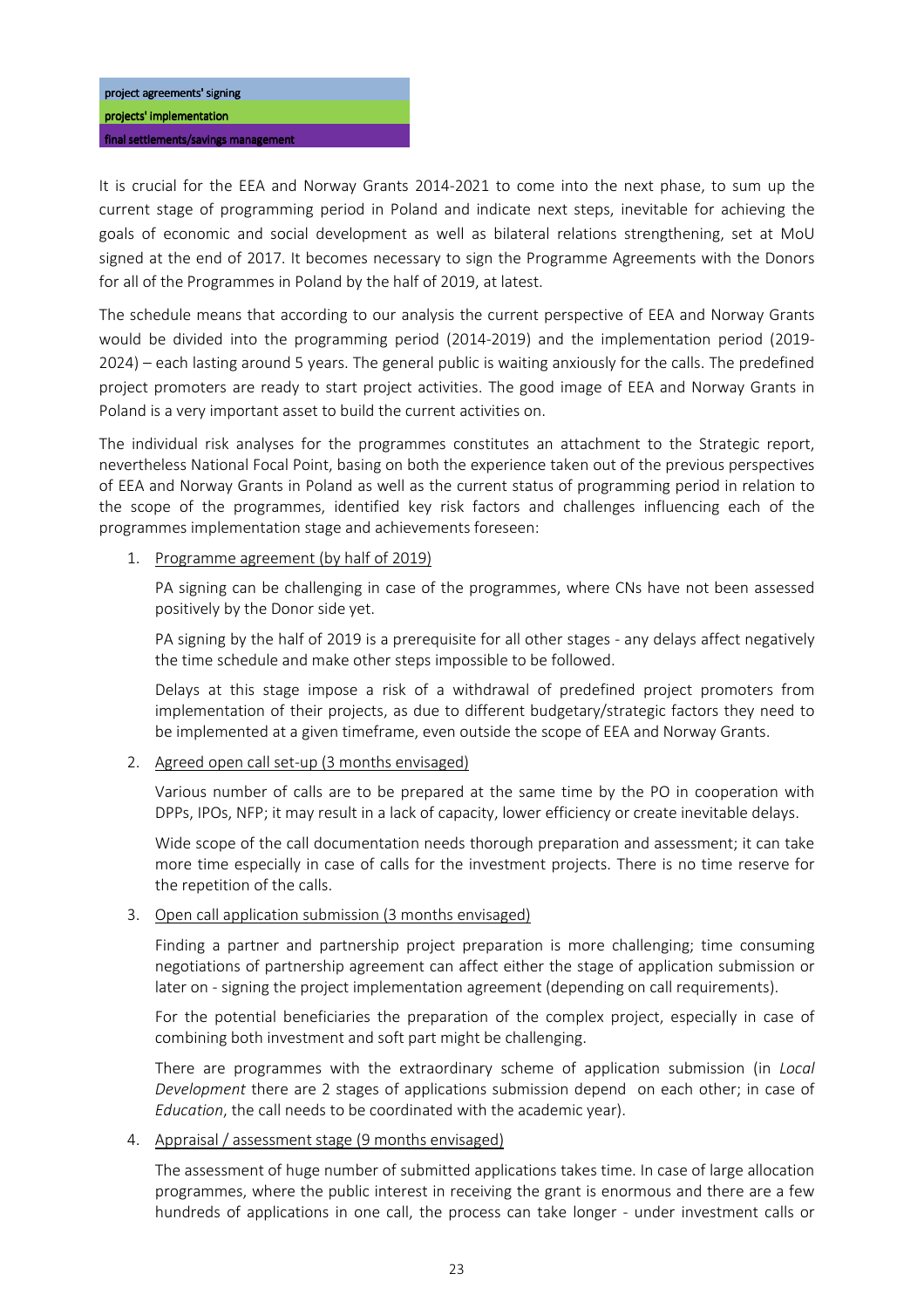partnership calls or calls organized by Donors assessment took around one year or even more (taking into consideration the appeals).

The coordination of tasks related to assessment is becoming challenging in case of programmes where there are many actors involved in the process and in case of partnership projects the assessment of the partners is additional element influencing the time schedule.

The special Donor requirements on the assessment procedure can cause delays – a scheme needs to be worked out in case of the engagement of Donor side experts in appraisal of individual projects.

#### 5. Projects' implementation (3 years envisaged)

The complex, investment projects needs more time for the implementation.

In case of large allocation predefined projects, like correctional services project or the open call projects where crucial indicators are to be achieved, there must be a reserve in time at the implementation stage as one of the risk management tools.

Based on the experience, in case of investment projects there is always a risk of delays in investment process, connected with an increase in prices on the construction services market and the public procurement procedures. The proceedings to choose the contractor need to be repeated and the time schedule of projects implementation needs extension.

In case of projects implemented in the historical objects there is always a risk of delays in the investment process due to the necessity to carry out additional works, in agreement with a restorer.

3 years project implementation is "a must" in case of a typical research project and the set-up does not consider any changes or delays in projects' implementation, which are inevitable taking into consideration the number of project engaged entities at the international level, the complex scope of the projects, especially in case of the applied researches.

There are special schemes under individual projects where there are several stages of implementation planned, depending on each other, like preparing models/schemes/rules, then testing phase and finally the evaluation and upgrading (based in some cases on the standardized procedures of IPOs); in this case the implementation phase needs to be even longer than 3 years.

Special requirements from the Donors connected with the stage of implementation of individual projects, like the additional ex ante control of tender documentation, needs to be taken into consideration when preparing the project time schedule.

#### 6. Final settlements/savings

In case of large allocation programmes the savings management is challenging especially that in most cases the savings appear at the final stage of the projects implementation.

We believe that thorough analysis of hitherto experiences referred to ambitious plans set in the Concept Notes might be an invitation for the Donors to continue tight cooperation.

### 2. Status of bilateral funds

The Bilateral Fund was indeed the first component within the EEA and Norway Grants, implementation of which already started in 2018. All the procedures in the Focal Point were finalized to make the financing of the first bilateral initiatives possible.

In accordance with Article 4.2 of the Regulation, Polish Focal Point established a Joint Committee for Bilateral Funds. First official meeting of the Committee took place on February the 26th and adopted the '*Document on the composition, role and functioning of the Committee'*.

The Work Plan for the Bilateral Fund, indicating brief description of the implementation system, general information on the activities to be organized, as well as the list of first bilateral initiatives to be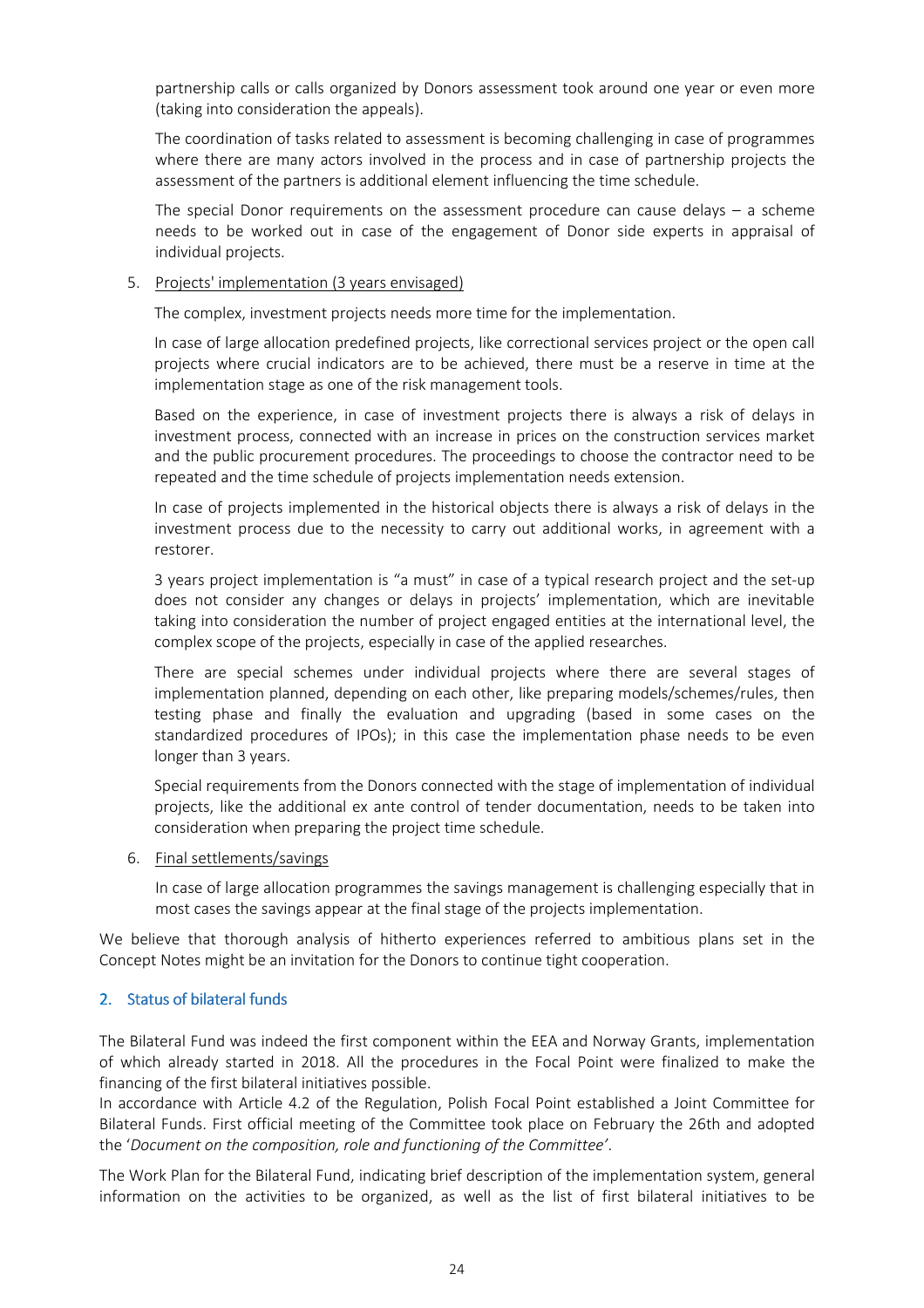supported in the first implementation period (2018-2021), was adopted through a written procedure, announced by the NFP on July the  $18^{\text{th}}$ .

*Agreement on the Fund for Bilateral Relations* between Polish National Focal Point, Financial Mechanism Committee and Norwegian Ministry of Foreign Affairs was signed on September the  $4<sup>th</sup>$ , 2018 enabling Polish side to commence the Work Plan implementation.



In 2018, 2 bilateral initiatives at the national level were implemented.

1. Events linked to European Forum for New Ideas (EFNI) - Polish Confederation "Lewiatan"

As a result of the engagement of the Bilateral Fund within this initiative and co-financing of 16 events (like panel discussions, round table, seminar, networking evening) taking place under the framework of European Forum for New Ideas in Sopot on September the 26th-28th, 2018, the visibility of EEA and Norway Grants has been definitely enhanced.

The EFNI conference is one of the largest international business conferences in Central Europe, organized yearly since 2011 and it focuses on sustainable development, economy, equal chances, social innovation, digital society and inclusive markets. The objective is to come up with ideas for a strong Europe and a competitive economy and Europe open to civilizational and technological trends.

Around thousand EFNI participants were able to familiarize with the EEA and Norway grants as the information was given on the conference and marketing materials, on the screens during the panels, on the sponsor boards, in the mobile application and on the website of the Forum. Thanks to the activity of the Norwegian partners, nearly 30 representatives of Norwegian companies and institutions were invited (including Powel, Noratel Sp. z o.o., Arriva Shipping, DNB Bank, Norse Production Sp. z o.o., Q-FREE, Istrail Sp. z o.o., Firmus Group, Scopus and Marine Harvest). The whole 3-day event gathered 168 panelists and lecturers, HE Olav Myklebust, the Norwegian Ambassador to Poland, and Ingebjørg Harto of the Confederation of Norwegian Enterprise (NHO) being among them. Special networking event, hosted by HE Myklebust was devoted to the grants, giving the great opportunity to present both the Norwegian companies, and the cultural and environmental resources of Norway. The stands of Norwegian companies were visited by nearly 500 participants of the evening.

The events received wide media coverage - more than 2500 publications were produced, the customer reach indicator was at the level of more than Mln 2 people.

2. Trust across borders: State institutions, families and child welfare services in Poland and Norway - Peace Research Institute Oslo (PRIO)

The initiative was launched in September 2018 by Peace Research Institute Oslo in cooperation with researchers from the University of Gdańsk with the aim to increase mutual knowledge and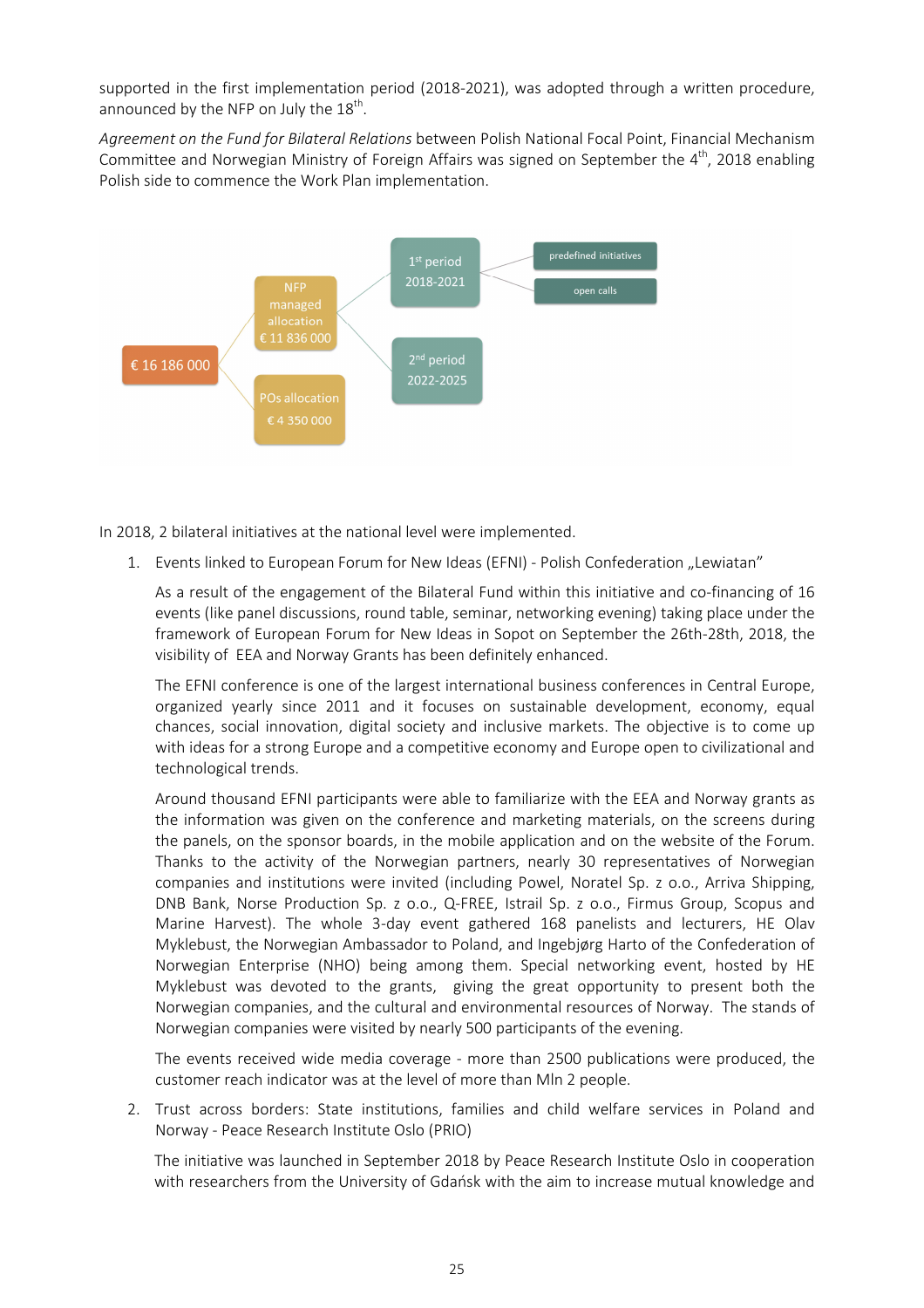cooperation between stakeholders within child welfare, children's rights and migrant support on both the Polish and Norwegian side.

In 2018 partners worked on literature review and conducted a workshop in Oslo, providing insights into existing knowledge and data on trust among migrants. A broader backdrop on migration and migration-related diversity, in both Poland and Norway, was also presented. Alongside with the interdisciplinary team of researchers, in the workshops took part representatives from Norwegian Ministry of Foreign Affairs, Polish Ministry of Family, Labour and Social Policy, Polish Embassy in Oslo, Norwegian Embassy in Warsaw, Norwegian Caritas, Norwegian Directorate for Children, Youth and Family Affairs, Child protection services from Oslo, Gdańsk City Hall, Gdańsk Foundation for Social Innovation, Polish *Let's work together* Foundation, Municipal Centre for Social Services in Gdynia, Polish Office of the Commissioner for Human Rights and Gdańsk Metropolitan Area.

The next workshop is scheduled mid-March 2019. As the initiative is still ongoing, tangible results are expected late spring 2019.

The Work Plan envisages the implementation of two others initiatives:

3. Independent living of disabled students and graduates of higher education institutions - Institute of Applied Social Science, University of Warsaw (ISNS UW) in cooperation with Independent Living, Drammen (ULOBA, non-governmental organization) and Inland Norway University of Applied Sciences.

The initiative focusing on public policies related to professional activation and employment of young people with disabilities in Poland and Norway, was in 2018 at the stage of preparation and finalisation of the agreement. The agreement between the Focal Point and University of Warsaw was concluded on February the 20th, 2019. The initiative has been launched in March.

4. Bilateral cooperation on activities in the area of improved accessibility for persons with disabilities - National Fund for Rehabilitation of Disabled Persons (PFRON) in cooperation with Delta Centre, Norwegian Labor and Welfare Administration and Norwegian Association of Local and Regional Authorities.

Due to the fact, that the partnership has not been finally established between the parties, the initiative has been withdrawn from the Work Plan.

The main challenge of Bilateral Fund area is the efficient use of funds within the eligibility period. Therefore the Work Plan is to be treated as a living document and the new initiatives at the strategic level definitely will follow. Here we need to stress the excellent cooperation between JCBF members (including the written procedure decision making process) which is crucial at the time being.

The table below presents the hitherto NFP disbursement (transfers) of the BF regarding the initiatives at national level implemented according to the JCBF decision.

| <b>Beneficiary</b>       | budget $\epsilon$ | disbursed € | %    |
|--------------------------|-------------------|-------------|------|
| Lewiatan                 | 150 000,00        | 150 000,00  | 100% |
| <b>PRIO</b>              | 121 000,00        | 63 010,60   | 52%  |
| <b>Warsaw University</b> | 145 000,00        | 33 218,61   | 23%  |
|                          | 416 000,00        | 246 229,21  | 59%  |

End March 2019 the second JCBF meeting is scheduled providing an opportunity to present and discuss new initiatives and decide on their implementation. It is planned to discuss the idea of cooperation between the Polish Institute of International Affairs and Norwegian Institute of International Affairs on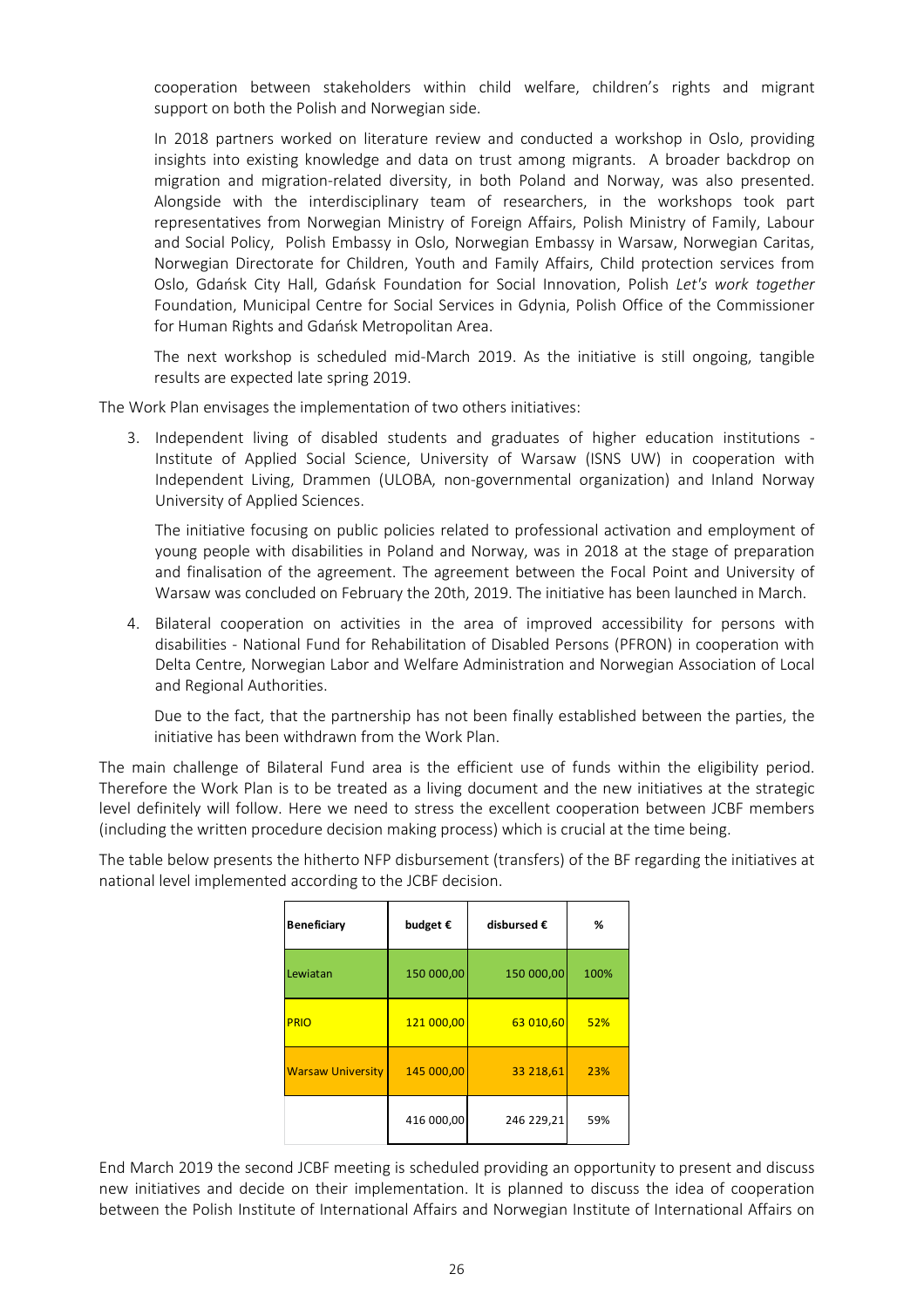migration and development policy issues, common initiative of Institute of Animal Reproduction and Food Research in Olsztyn with Matis Institute and University of Iceland on the innovations in the side streams of food processing and other potential fields of cooperation.

As of the Bilateral Fund programmes' allocations, several Programme Operators took advantage of the Bilateral Fund costs eligibility in 2018.

- PO for Environment took part in the "Just Transition" seminar in Kraków (Poland) on October the 25th , held by the Institute for Environmental Protection – National Research Institute together with its Norwegian partner Vista Analyse. The objective of the seminar was to present the concept of transformation process, which takes into account the social costs and a need for new job creation. This concept plays a significant role in the UNFCCC climate policy realization and was one of the point of discussion during the 24th Conference of the Parties to the United Nations Framework Convention on Climate Change. Polish and Norwegian experts shared good practices knowledge in areas such as electromobility, green city infrastructure, energy efficiency promotion, the use of RES in the electricity generation and the Carbon Capture and Storage Technology (CCS). The seminar attracted the audience of 150 participants.
- POs for Research took part in the workshop regarding the project selection process called IdeLab organized by the Norwegian Research Council (DPP) on October 15-16, 2018. Workshop was conducted by representatives of Engineering and Physical Sciences Research Council - a British company specializing in the implementation of the IdeLab method. During the meeting a series of information necessary for the PO's to launch calls in the IdeLab formula was presented. The process was also discussed in relation to the compliance with national law and program rules, as the tool is to be used in the Polish programme as well: IdeLab workshop is foreseen end of 2019.
- The Local Development Committee recommended the implementation of bilateral activities concerning the organization of a study visit in Bodo (Norway) by the Norwegian Association of Local and Regional Authorities, combined with participation in the ISOCARP congress. Bilateral activities allowed participants of Bodo visit to improve their knowledge of sustainable urban planning and climate change, with the benefit of proper preparation and implementation of the Local Development Program. In addition, Polish and Norwegian partners have created a network of cooperation and exchange of experiences. A visit to Bodo was also an opportunity to meet between the representatives of the Operator and the Programme partners (KS and OECD) in order to determine its future shape.

|  |  | The table below presents the hitherto disbursement of the BF allocated to programmes in the MoU. |
|--|--|--------------------------------------------------------------------------------------------------|
|  |  |                                                                                                  |
|  |  |                                                                                                  |

| <b>Beneficiary</b> | budget $\epsilon$ | expenditures<br>borne by PO € | %    |  |
|--------------------|-------------------|-------------------------------|------|--|
| Reserach NCN       | 650 000           | 9 4 6 3 , 0 0                 | 2,5% |  |
| Research NCBiR     |                   | 7 527,00                      |      |  |
| Local Development  | 400 000           | 36 574,00                     | 9,0% |  |
| Environment        | 900 000           | 55 769,00                     | 6,0% |  |
|                    |                   | 109 333,00                    |      |  |
|                    |                   |                               |      |  |

It is expected that more initiatives will be organised by Programme Operators during the programme implementation stage. There are some initiatives already planned for 2019, like :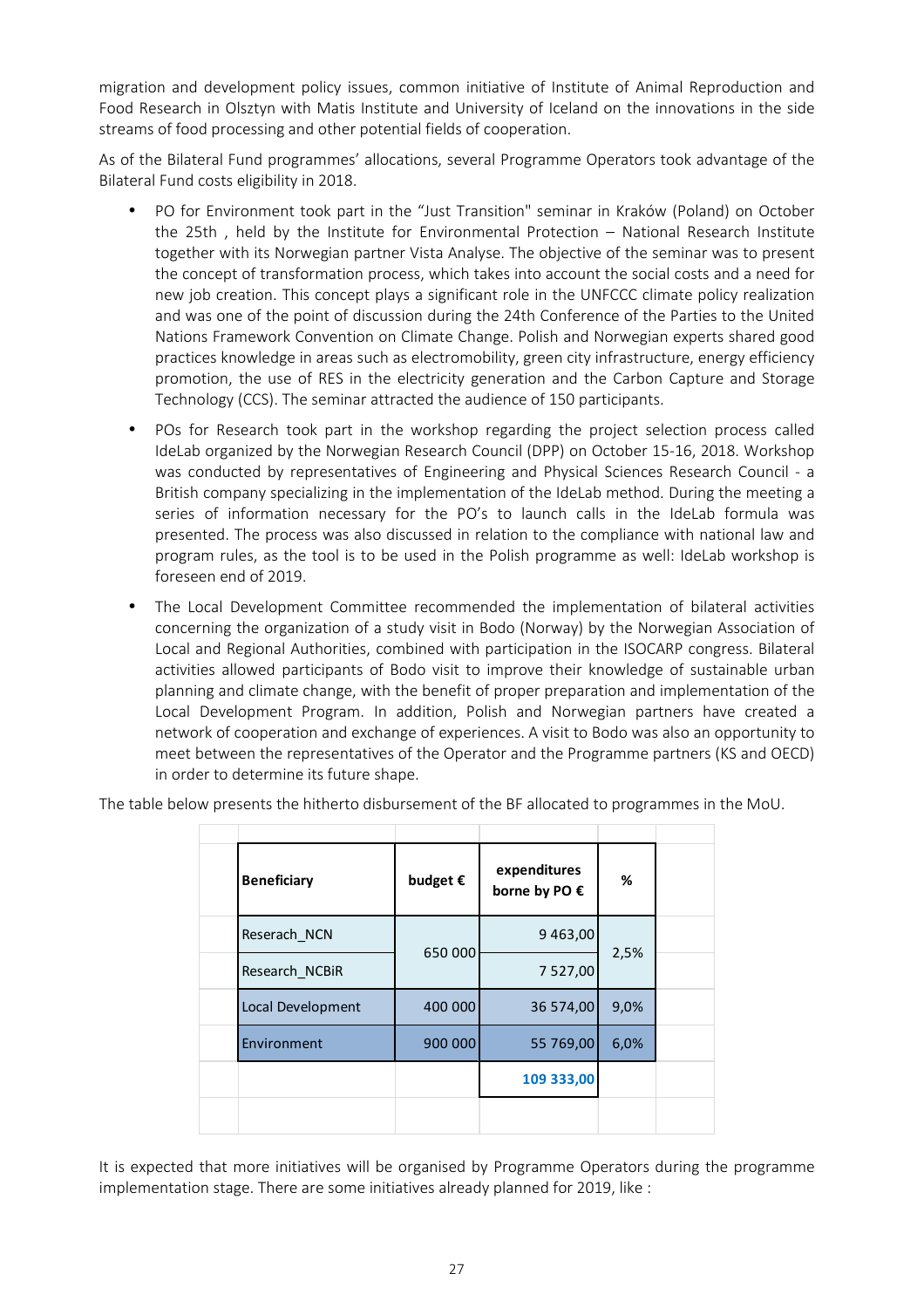- PO in Environment is preparing for organization of study visit, seminar and the call for proposals in capacity building activities for Polish stakeholders in the area of geothermal energy and hydropower; match-making event in the energy area.
- PO for Business Development and Innovation envisaged international brokerage events to be organized in Norway by Innovation Norway as the programme partner, for companies involved in Green Industry Innovation (March 2019) and Blue Technologies (May 2019). Polish companies from the industries of blue tech, welfare, green tech and female enterprises will be on missions to Norway to establish partnerships with Norwegian enterprises (respectively in May, June, October and November 2019).
- PO for Culture is thinking of the travel grant for potential project promoters.
- PO for Home Affairs is going to implement the predefined initiative on road safety issues. Polish Police Headquarters and Norwegian National Road Policy Service are working on initiative details and look forward to continue their collaboration.

The scope of activities will in each case be determined with the programmes' partners within the Cooperation Committees.

## 3. Management and implementation

## a. Description of the management and control system of the NFP, CA, IA and AA (MCS)

In June 2018, the NFP provided the Donors with the description of the management and control system covering the following institutions: National Focal Point, Certifying Authority, Irregularities Authority and Audit Authority, thus fulfilled the obligation determined in Article 5.7.1 of the Regulation concerning the submission of the detailed description of the management and control system.

In the following months (on September the 27<sup>th</sup>, December the 17<sup>th</sup>, 2018 and on February the 15<sup>th</sup>, 2019) the FMO shared comments and requirements in relation to the MSC, which were analysed carefully by the NFP and addresses in the modified MCS description that was sent to the FMO on February the 20<sup>th</sup>, 2019. Finally, on March the  $4<sup>th</sup>$ , 2019 NFP received official confirmation, that the description of the Management and Control Systems (MCS) for the EEA and Norwegian Financial Mechanisms 2014-2021 accompanied by Audit Report and the Opinion has been approved by the FMO and meets requirements as required by Regulation Article 5.7.5.

### b. Descriptions of the management and control system for programmes

As first Programme Agreements were only signed on March the  $8^{th}$ , 2019 and on March the 25<sup>th</sup>, 2019 the process of drafting the descriptions of management and control systems for operational programmes has started in case of two programmes (*Education* and *Local Development*).

### 4. Communication

The Communication Strategy for the 3rd edition of the EEA and Norway Grants in Poland was developed within six months of the date of last signature of the Memoranda of Understanding and submitted to the FMO on June 20<sup>th</sup>, 2018<sup>6</sup>. The document is outlining the key strategic goals for the years 2018-2025. It was prepared on the basis of thorough analyses of the actions that have been taken so far, including

<sup>&</sup>lt;sup>6</sup> The Memoranda of Understanding were signed in Warsaw on 20 December 2017 by Icelandic Ambassador Martin Eyjólfsson, Norwegian Minister of EEA and EU Affairs Marit Berger Røsland and State Secretary in the Polish Ministry of Economic Development, Jerzy Kwieciński. The solemn event organized in the Royal Łazienki Palace was accompanied by a concert. As a result of a press conference and a press information, which was sent out to journalists, several dozen articles on financing new programmes under the EEA and Norway Grants 2014-2021 in Poland appeared in the Polish press, internet, radio and TV.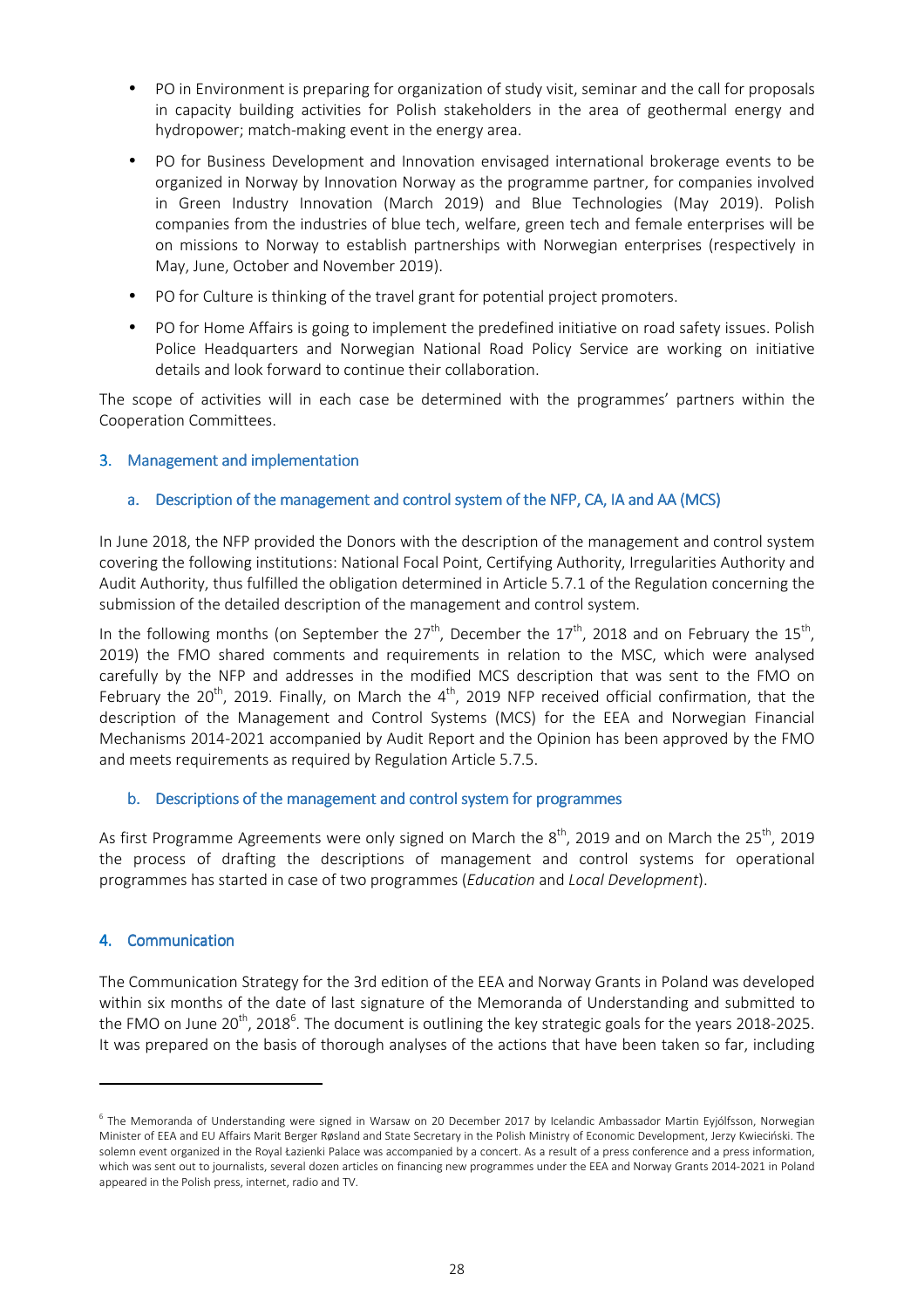the effects of communication conducted in the periods 2004-2009 and 2009-2014, as well as the EEA and Norway Grants recognisability surveys that were commissioned by the NFP in 2018. The Strategy was accepted conditionally by the Donors on November 9th, 2018. The clarifications presented subsequently by the NFP (in parallel with the complemented version of the Strategy) led to the final approval of the document by the FMO on March 12th, 2019.

Having regard to the provisions of the Annex 3 to the Regulations, in 2018 the NFP designated a person to be responsible for information and communication in the Beneficiary State and to act as a coordinator for the Programme Operators information and communication activities. Additionally, there was a contact database created for a network for the Programme Operators' information and communication activities.

The strategic goal determined in the draft Communication Strategy is to increase knowledge and awareness among the general public about the existence of the EEA and Norway Grants and their influence on the reduction of social and economic disparities. The NFP strove for the implementation of this goal in 2018 especially via two major undertakings.

The first of them was a promotion of the EEA and Norway Grants during the 18th New Horizons International Film Festival in Wrocław, the most visited event of such a type in Poland (with over 100,000 spectators each year), which covered, in particular, a creation of an Oslo/Reykjavík section – presenting the achievements of the contemporary cinema of Norway and Iceland and a concert of the Norwegian artist Maja S. K. Ratkje. The event ensured the visibility of the logo and the slogan of the of the EEA and Norway Grants in the whole visual setting of the festival (e.g. in the festival spot broadcasted before all festival screenings, in all image and promotional materials, on the festival website www.nowehoryzonty.pl, in the festival newsletter sent out to over 40,000 subscribers, in an outdoor, internet, press , radio and TV campaign), thus reaching a wide audience and increasing the general public's awareness of the role of the Donor States in reducing social and economic disparities and of their cooperation with Poland. 4

The second undertaking was a publication of a few advertisements and articles in the magazine 'W podróż' ('For a journey'), official on board magazine of the Polish State Railways with monthly edition of 35 000 copies and number of readers per month of about 1,5 million, available also online on PKP Intercity website. The articles focused on the effects of the selected projects supported in the 2nd edition of the EEA and Norway Grants were meant to serve as an inspiration for the potential future beneficiaries.

Regardless of the above, in 2018 the NFP was working on the new website of the EEA and Norway Grants in Poland, as well as performing its informational duties (via responding to e-mail and phone inquiries or parliamentary interpellations).

In 2019 the NFP would like to focus on providing information on new financing opportunities in the 3rd edition of the EEA and Norway Grants, the calls for proposals and the principles of applying for grants.

In 2019 we celebrate the 25th anniversary of the European Economic Area Agreement and the birth of the EEA and Norway Grants. This is also the year of the 100th anniversary of establishing diplomatic relations of Poland with Norway and with Liechtenstein and 300th anniversary of establishing the Principality of Liechtenstein. These are the messages that the NFP endeavours to add in 2019 to the message on the 3rd edition of the EEA and Norway Grants in Poland.

Given the stage of works on the individual programmes of EEA and Norway Grants 2014-2021 at the beginning of 2019, the NFP foresees the concentration in the first months of 2019 in the first place on the horizontal / image activities oriented on the promotion of the Grants brand and results-based projects implemented in the previous edition (2009-2014) throughout the continuation of publications of the articles in the magazine 'W podróż' ('For a journey') and the production of promotional materials (with the new logo and the slogan of the EEA and Norway Grants 2014-2021).

Signing of the first Programme Agreements in 2019 within the 3rd edition of the EEA and Norway Grant in Poland (for Education and Local Development Programmes) was already celebrated by solemn signing